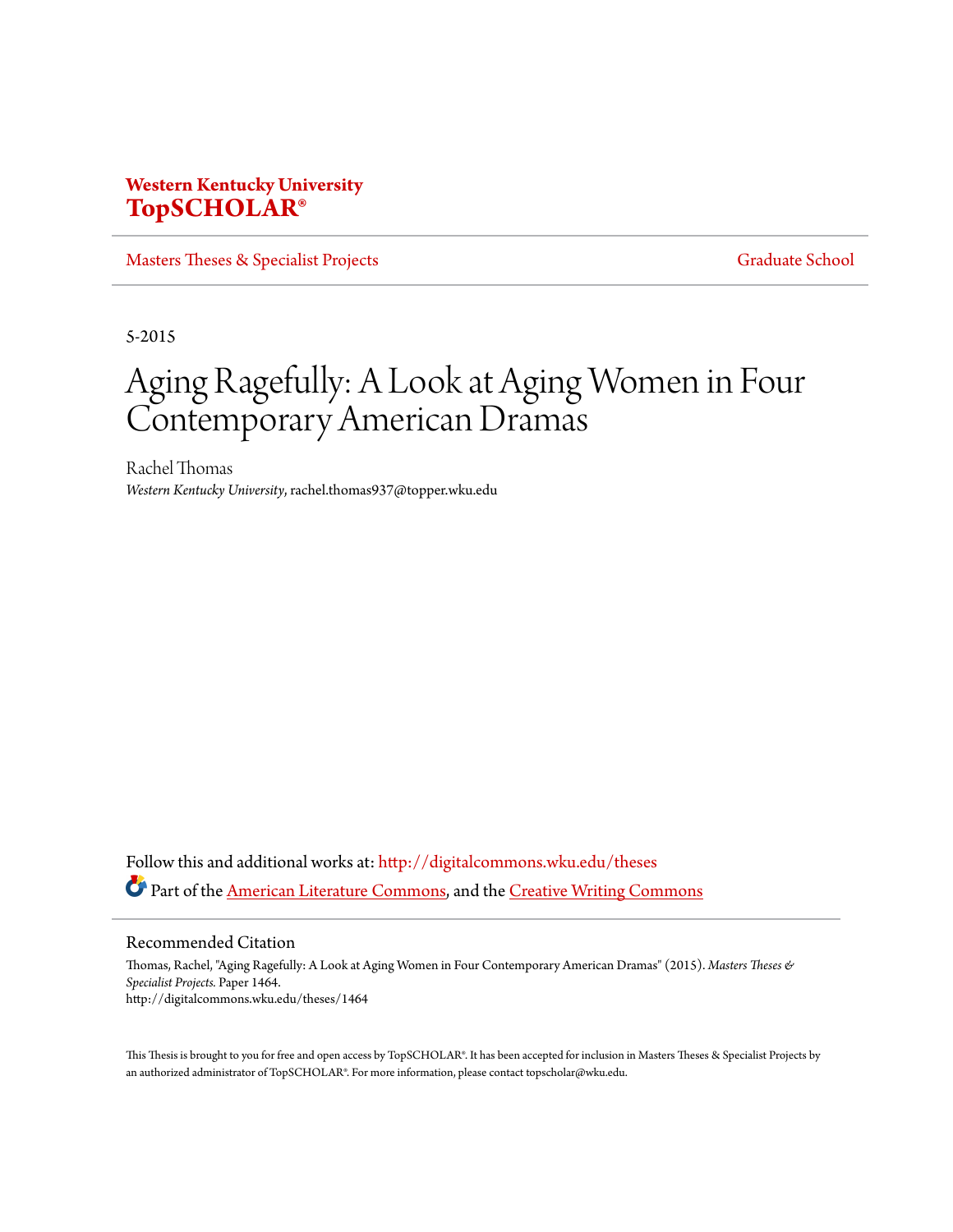## AGING RAGEFULLY: A LOOK AT AGING WOMEN IN FOUR CONTEMPORARY AMERICAN DRAMAS

A Thesis Presented to The Faculty of the Department of English Western Kentucky University Bowling Green, Kentucky

In Partial Fulfillment Of the Requirements for the Degree Master of Arts

> By Rachel Thomas

> > May 2015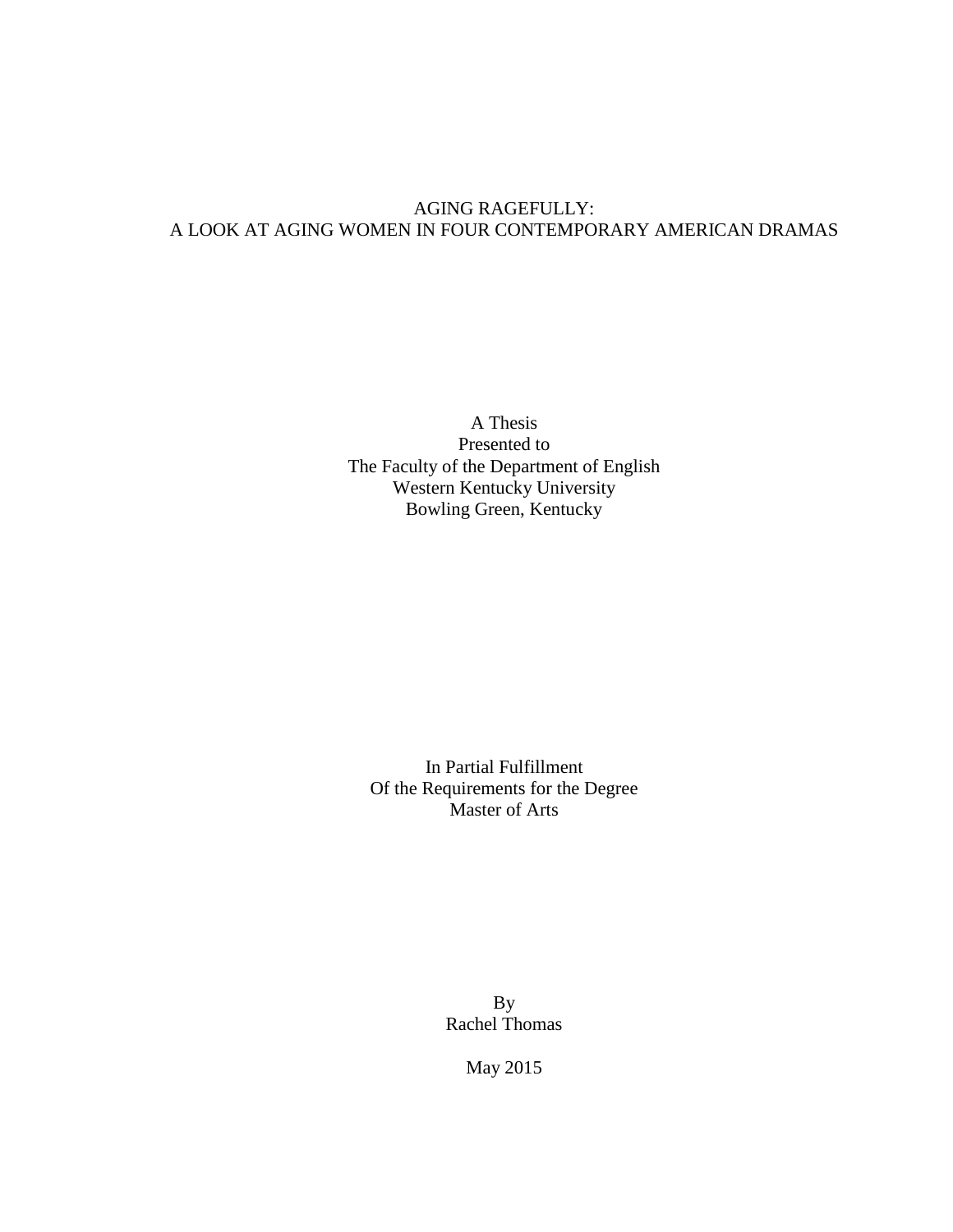## **AGING RAGEFULLY:** A LOOK AT AGING WOMEN IN FOUR CONTEMPORARY AMERICAN DRAMAS

15 Date Recommended Reames, Director of Dr. Kelly Thesis Dr. Lloy Davies ά

 $27 - 23 - 15$ <br>urch Date

Dean, Graduate Studies and Research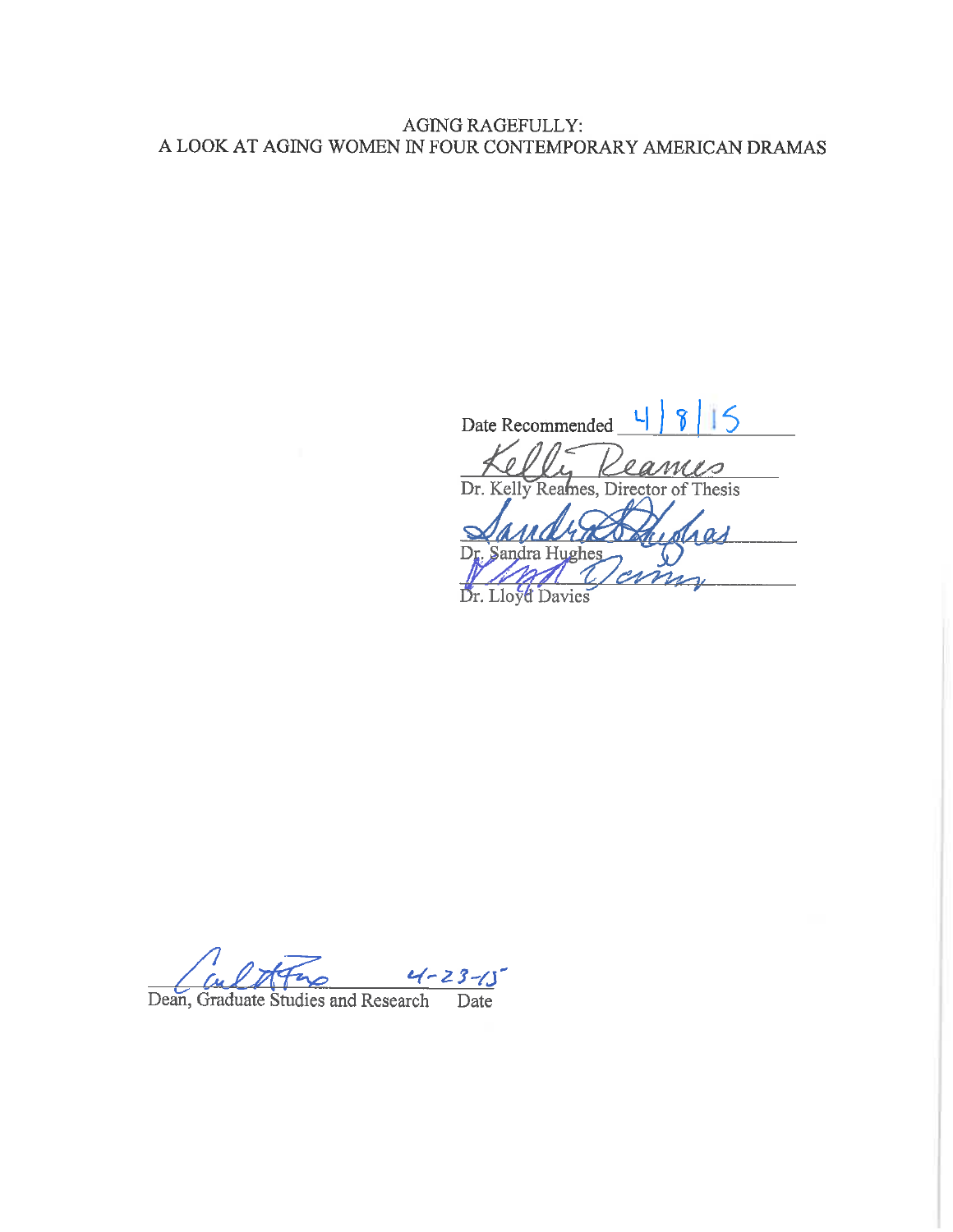For Jean.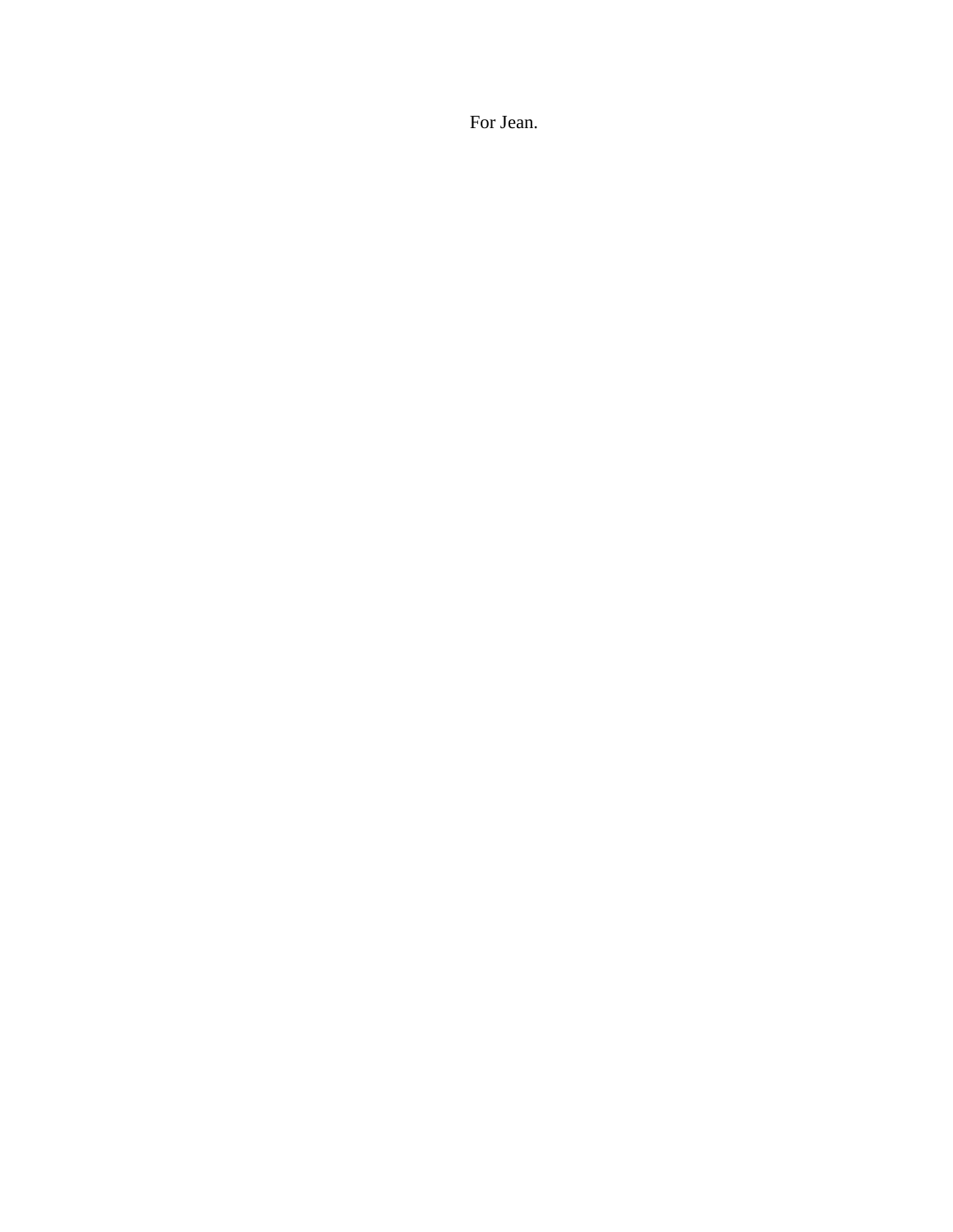#### ACKNOWLEDGEMENTS

First, I would like to thank my thesis chair, Dr. Kelly Reames, for her encouragement and instruction, as well as occasional prodding, throughout this process. I would also like to thank the other members of my committee, Dr. Sandra Hughes and Dr. Lloyd Davies, for their instruction, encouragement, and advice during my time here at WKU.

I am eternally grateful to my parents, Jan and Marty Thomas, for instilling in me the work ethic and sense of humor which are equally necessary for an undertaking such as this. I would like to thank them, as well as Isaac, Sara, Cameron, Connor, Carol, Faline, Jessica, and Andrew, for being supportive, interesting, amusing, inspiring people, but mostly, for being nothing like the families in these plays.

I would like to thank Dr. Tom Fish, Mrs. Kathy Fish, and Dr. Gina Herring for inspiring my love of literature, investing their time in me, and teaching me lessons that continue to extend far beyond the parameters of the Gray Brick Building. I also would like to thank my fellow graduate assistants, Cortney, Zehra, Teresa, Tia, Jen, and Dori for their unconditional support and friendship throughout this process.

This thesis would not have been possible without the influence of Jean Engle and Kaye Thomas, two fascinating women who happen to be my grandmothers.

iv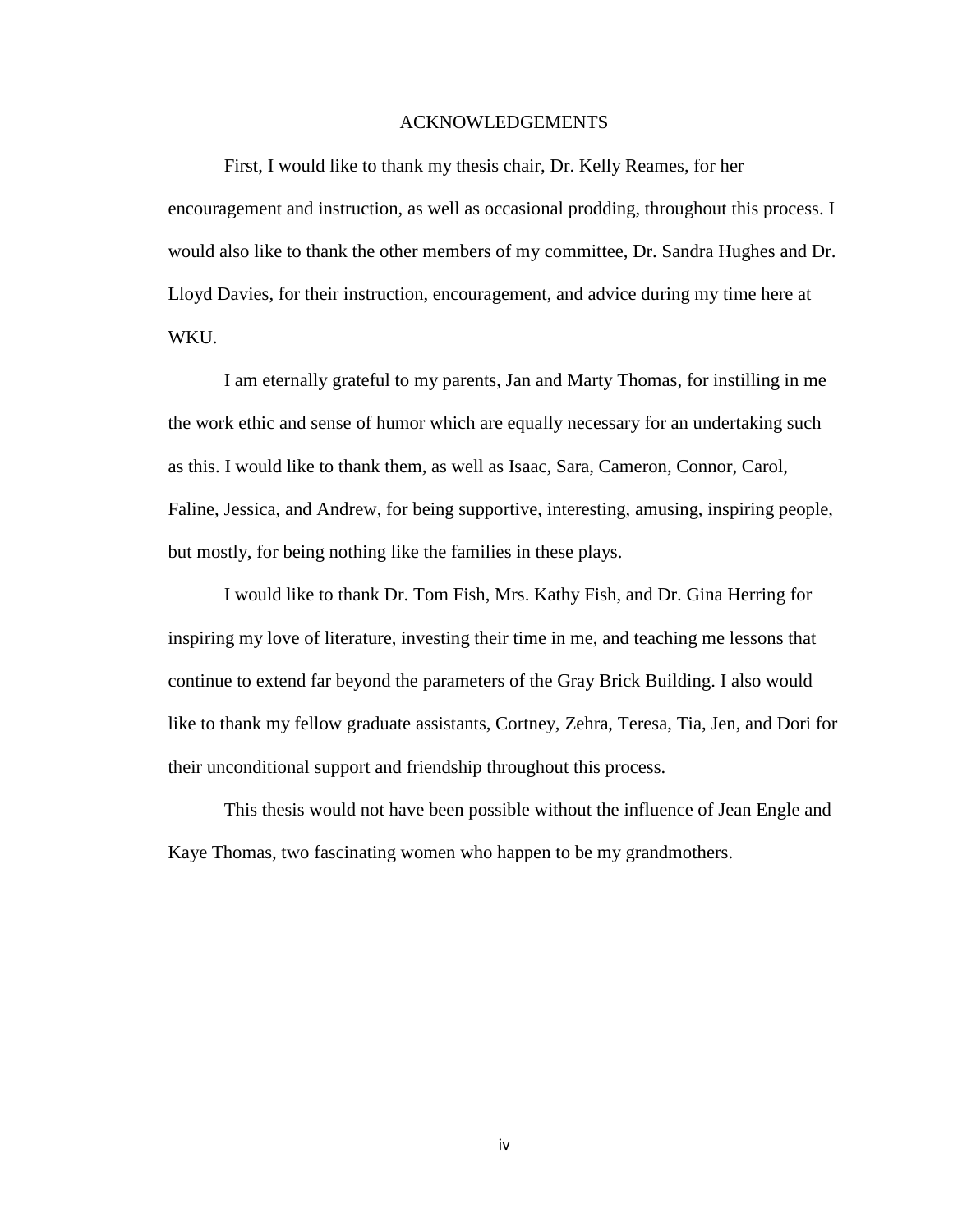## **CONTENTS**

| Chapter One: Senility, Memory, and Power in <i>Miss Lulu Bett</i>      |  |
|------------------------------------------------------------------------|--|
| Chapter Two: Identity and Power in The American Dream and The Sandbox  |  |
| Chapter Three: Anger, Presence and Performance in August: Osage County |  |
|                                                                        |  |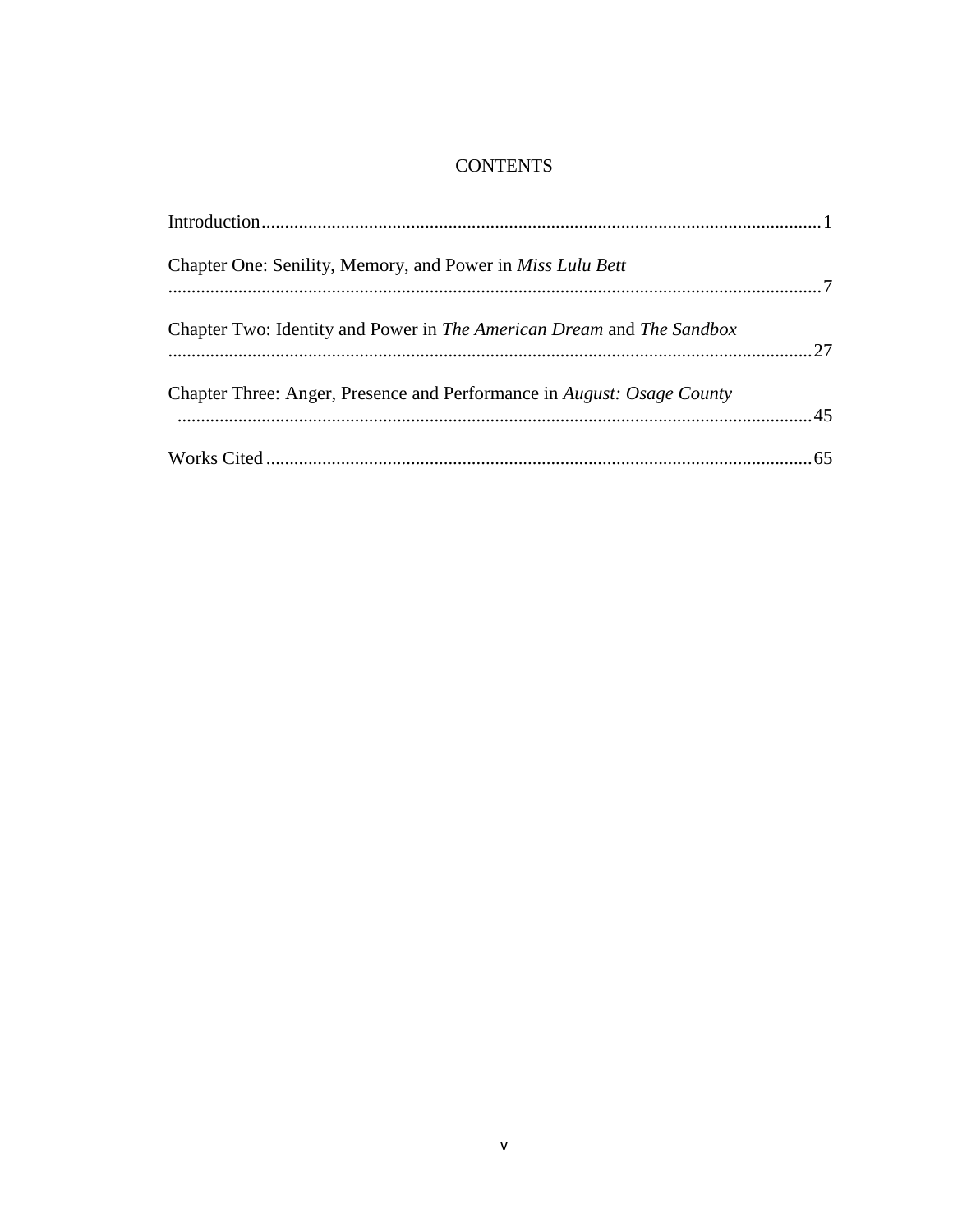### AGING RAGEFULLY: A LOOK AT AGING WOMEN IN FOUR CONTEMPORARY AMERICAN DRAMAS

Rachel Thomas May 2015 66 Pages Directed by: Dr. Kelly Reames, Dr. Sandra Hughes, and Dr. Lloyd Davies Department of English Western Kentucky University

Despite the growing feminist discourse in America, ageism continues to be a problem, partially due to stereotypical representations of aging women in the media and in literature. This thesis examines the portrayals of aging women in four American dramas: Zona Gale's *Miss Lulu Bett*, Edward Albee's *The American Dream* and *The Sandbox*, and Tracey Letts' *August: Osage County.* Each of the aging matriarchs in these dramas plays a different role within her family structure; however, all employ others' perceptions of them as a means of gaining or keeping control over their own situation. Chapter 1 examines Mrs. Bett from Zona Gale's *Miss Lulu Bett,* and how she uses the way she is perceived by her family as a means of helping her daughter, even though her own fate is set. Chapter 2 explores the character Grandma from Edward Albee's *The American Dream* and *The Sandbox,* and the ways in which Grandma uses her family's perception of her, as well as her own rhetoric about aging, to establish her own selfdefinition. Chapter 3 discusses Violet, the matriarch of the family in Tracey Letts's *August: Osage County*, and how she uses the way her family perceives her as a way to control the family's destruction.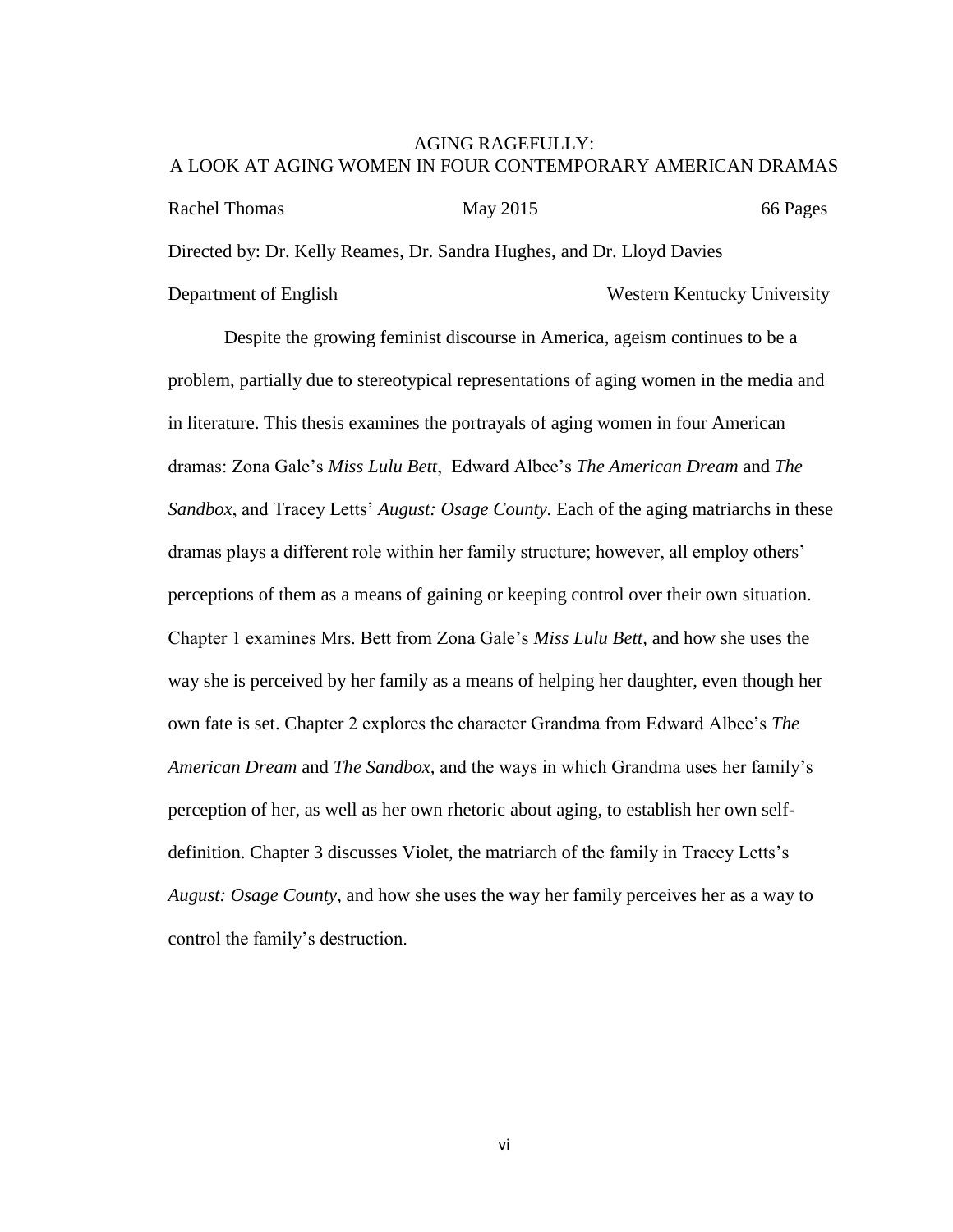#### Introduction

In a scene from Edward Albee's *The American Dream,* the character Grandma responds to another character's wish that there were more men around to share his opinions by asking, "I don't hardly count as a woman, so can I say my piece?" (23). Grandma's problem is, unfortunately, not an unusual one. Grandma's concerns are not the same as younger women; however, she does not share the privileged position of a man. It is distressing that, considering the growing feminist discourse in America and the increase in studies on the aging population due to the rapid aging of the baby boomer generation, ageism continues to be a prevalent problem. This problem is, at least partially, due to the kind of inaccurate and stereotypical representations of aging individuals that are a problem for members of various minority groups.

#### A History of Aging Studies

In "Against Wisdom: The Social Politics of Anger and Aging," Kathleen Woodward argues that the rhetoric surrounding age, which focuses on the wisdom of the aged, is damaging because it invalidates the emotional life of the aging (187). Woodward argues that the association of age with wisdom is an "ideal…that serves as a screen for ageism" (187). Woodward examines and responds to two major works on aging, Betty Friedan's *The Fountain of Age* and G. Stanley Hall's *Senescence: The Last Half of Life*. Though Friedan was an activist and author and Hall a psychologist, Woodward notes that "both came to consider aging in America only when they were themselves older, and both wrote ambitious books that have been destined to be forgotten" (188). One can only speculate about the reasons for this neglect, but it is certainly plausible to suggest that the aging population is pushed to the fringes of society and of academic study because the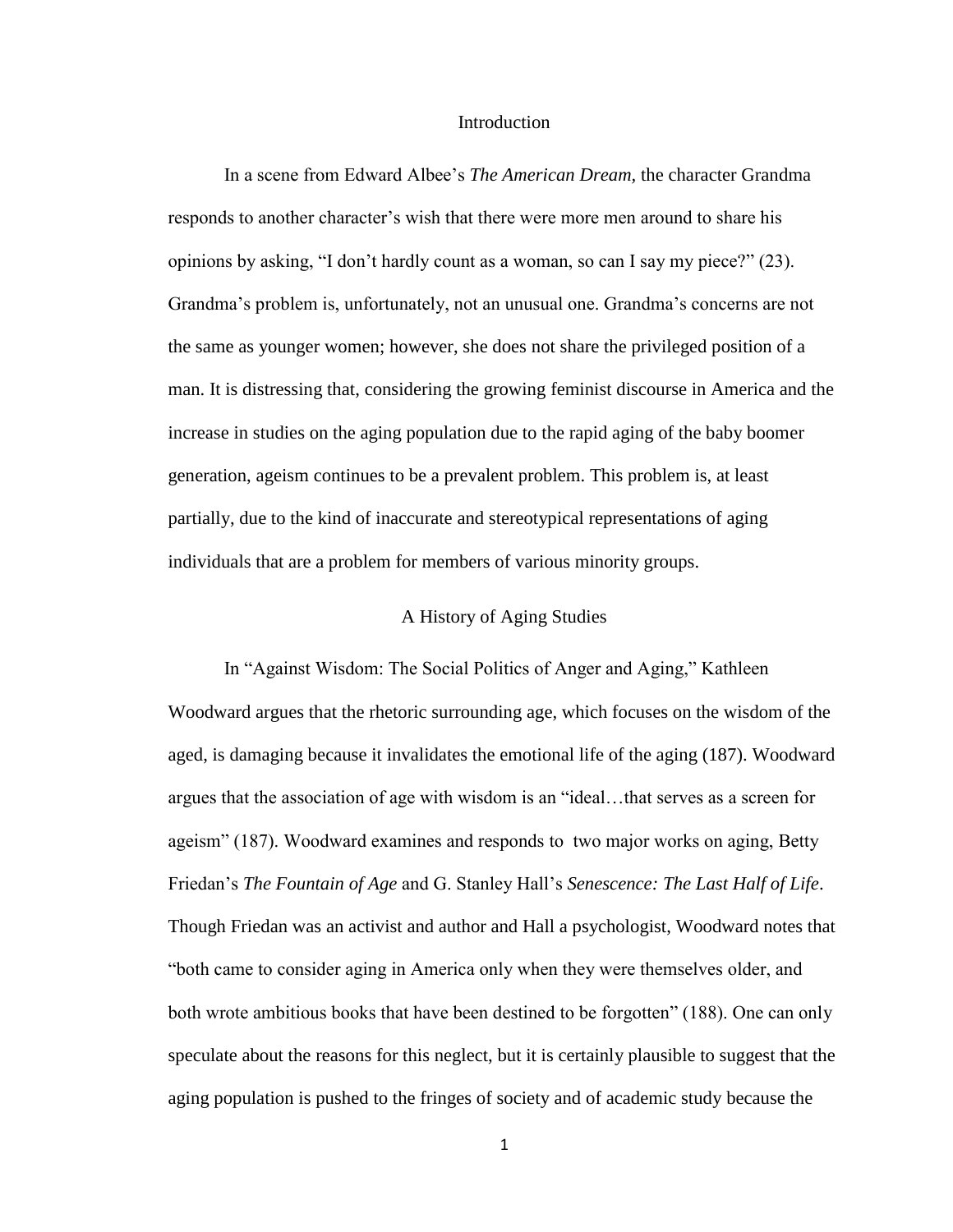rest of the population inherently wants to postpone thinking about the inevitable. Perhaps the reasons for this neglect in the field of study are related to the reasons for the associations between anger and aging that are a major point of focus in both Hall and Friedan's work; both, according to Woodward, "deploy a rhetoric of anger, ranging from belligerence to rage" (189).

In her book *The Fountain of Age,* Betty Friedan claims that even the women's movement was caused by "the additional years of human life" (16). Friedan argues that the increase in life expectancy for women meant that "our groping sense that we couldn't live all those years in terms of motherhood alone was 'the problem that had no name'" and that "realizing that it was not some freakish personal guilt but our common problem as women had enabled us to take the first steps to change our lives" (16-7). While Friedan's earlier work, *The Feminine Mystique*, was popular and well-received by feminists of the time*,* Woodward notes that *Fountain* "was disregarded by academic feminists…in part because Friedan is a liberal feminist and in part because of the ageism implicit within feminism itself" (197). Friedan's book focuses on the concerns specifically of aging women, and on concerns related to gendered aging. In it, she argues that there is an "age mystique" that in many ways parallels "the feminine mystique" that she discusses in her earlier book. She argues that in the case of age, it is the fear of age that masks the personhood of the aging: "the image of age as inevitable decline and deterioration…was also a mystique of sorts, but one emanating not an aura of desirability, but a miasma of dread" (Friedan 41). An effect of the fear of aging, like the "aura of desirability" possessed by younger women, is the potential for that misperception to be used as a tool for the manipulation of other individuals.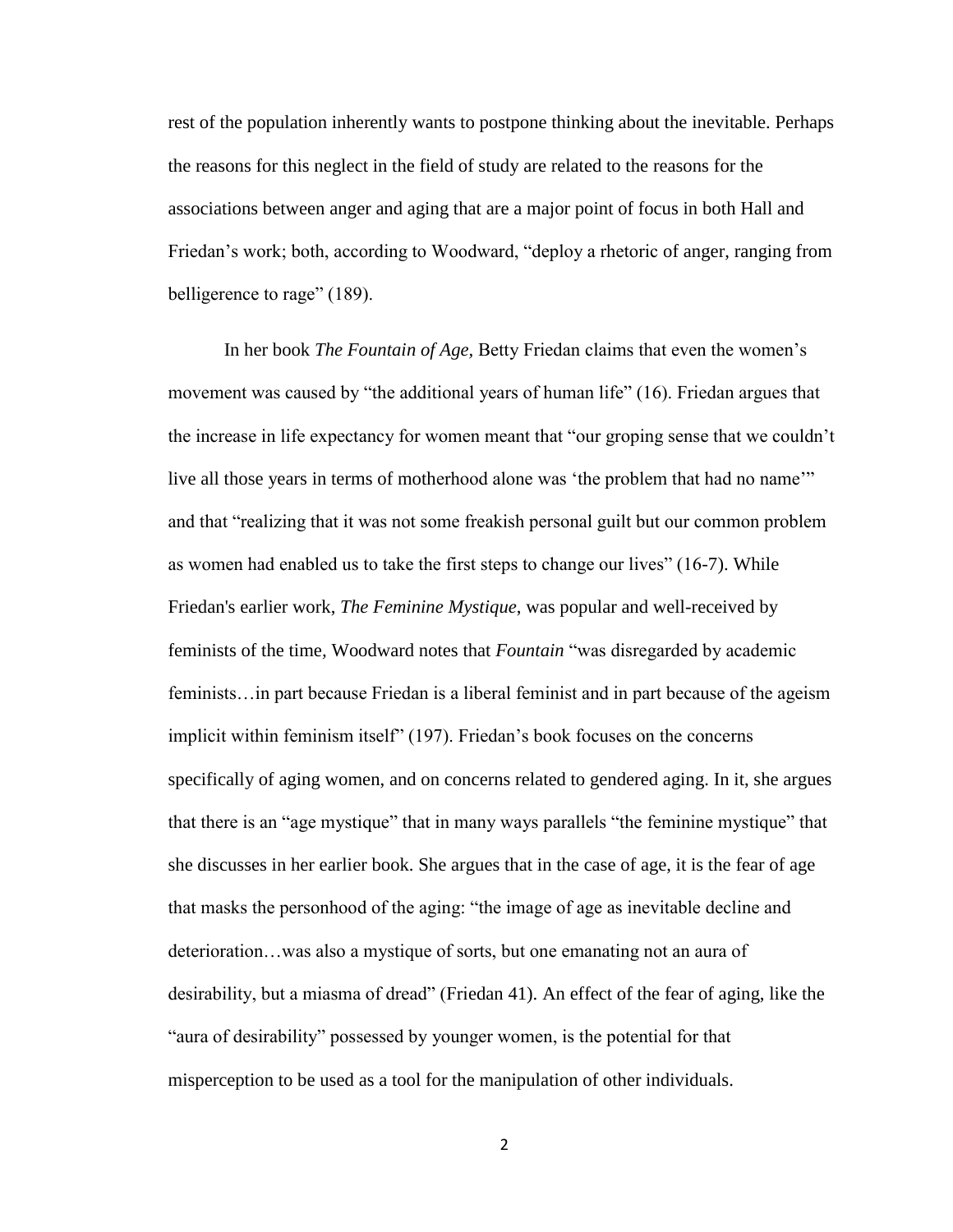The second major study of aging, in addition to Friedan's book, is G. Stanley Hall's *Senescence: The Last Half of Life.* In *Senescence*, Hall argues that the societal rejection of the aging population "results in stagnation…moroseness and depression…and subscribes to the view that intensity of feelings and emotions diminishes over the life course, and that this is one of the conditions of wisdom" (193). The problem with this thinking is that it leads to the misconception that older people are not entitled to their emotions, simply because their control over these emotions leads to the erroneous belief that the emotions are no longer present or are invalid. Hall comments on this phenomenon in which the control that the aging have learned to exercise over their emotions is falsely interpreted as a lack of emotion rather than restraint:

> If the fires of youth are banked and smoldering they are in no wise extinguished and perhaps burn only the more fiercely because they cannot vent themselves …We get scant credit for the self-control that restrains us from so much we feel impelled to say and do and if we break out, it is ascribed not to its true cause in outer circumstance but to the irritability thought characteristic of our years. (383)

Woodward suggests that Hall's earlier study of adolescence informs his observations about old age (195). Both adolescence and old age are periods of life in which individuals are in danger of having their emotional value dismissed as a symptom of their physical age.

In response to Hall and Friedan, Woodward concludes that "challenges to ageism that draw on a rhetoric of protesting anger should not be dismissed…anger in this sense is a judgment, or more strongly, an indictment" (206). Woodward notes that more recent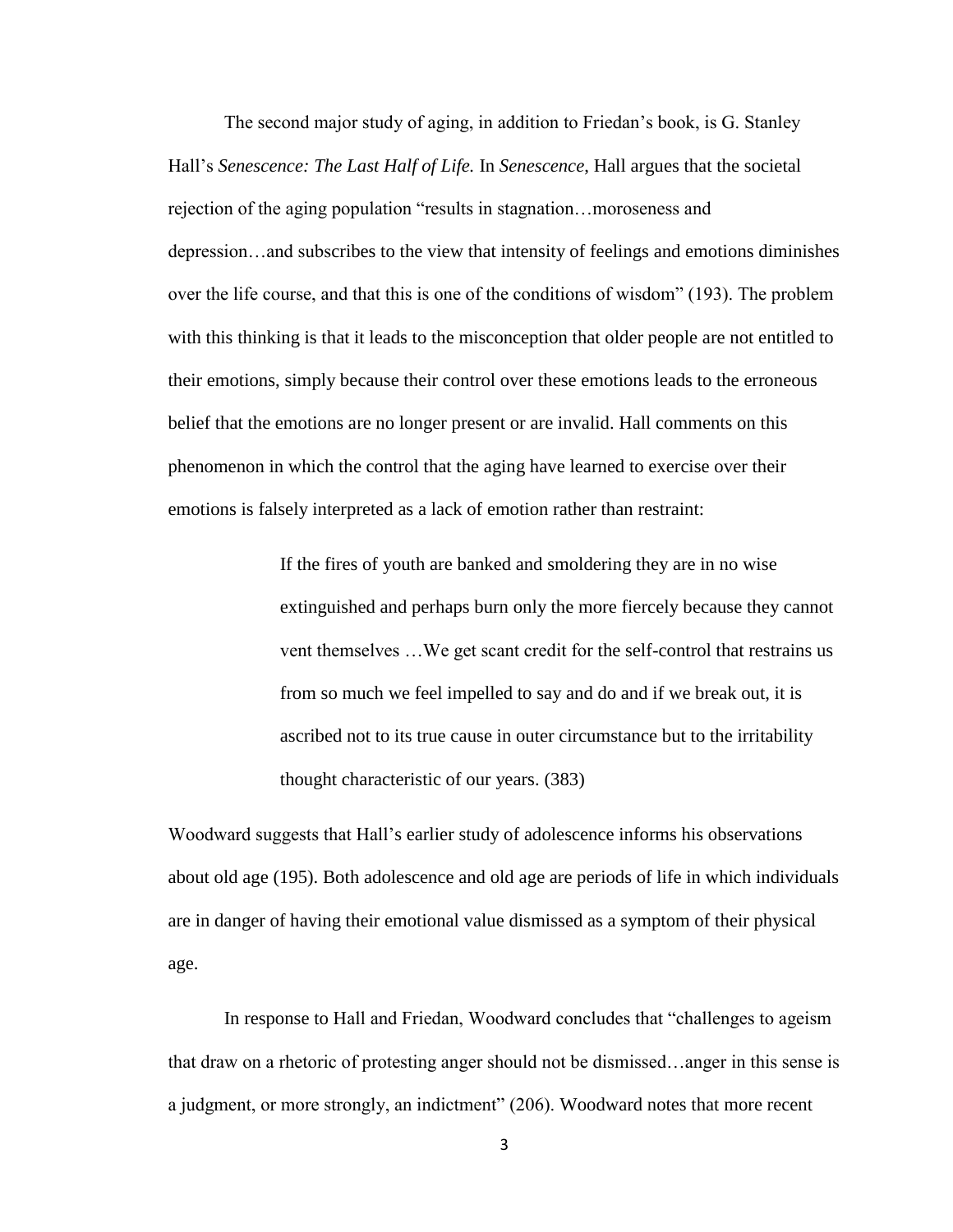psychological research "has shown that many cognitive functions do not inevitably decline with age... mental exercise is key to maintaining and strengthening those abilities" and that "the same is true with emotions" (196). She argues that "the emotions …need not inevitably diminish with age, and…emotional exercise…is as fundamental to their vitality as is their cultural authorization" (196). The problem here is that this emotional exercise is viewed as the opposite of healthy, and when emotions are exercised by the aging, others fail to take their intellectual assertions seriously. The failure to take academic work on aging seriously because of its roots in anger is part of a vicious cycle in which the aging population is dismissed because their show of emotion does not fit into the younger population's image of what age should look like. The aging population responds with justified anger, and the cycle continues.

Unfortunately, this cycle is present not only in psychology and women's studies, but also in literary studies—even in literature itself. Considering the significant role played by grandparents in many American families, particularly in Appalachia and the South, aging women are widely underrepresented in American literature. The plays examined in this thesis—Zona Gale's *Miss Lulu Bett,* Edward Albee's *The American Dream* and *The Sandbox*, and Tracey Letts's *August: Osage County* are an exception to this underrepresentation. Perhaps this is because the structure of drama lends itself well to the examination of "roles" within a family. The depth that can be achieved in a novel allows for more extensive character development; however, the theater allows a closer look at roles as such. These plays reveal how different roles within a family, like members of a cast, either unite to create a cohesive unit or break down and result in the failure of the family unit to function.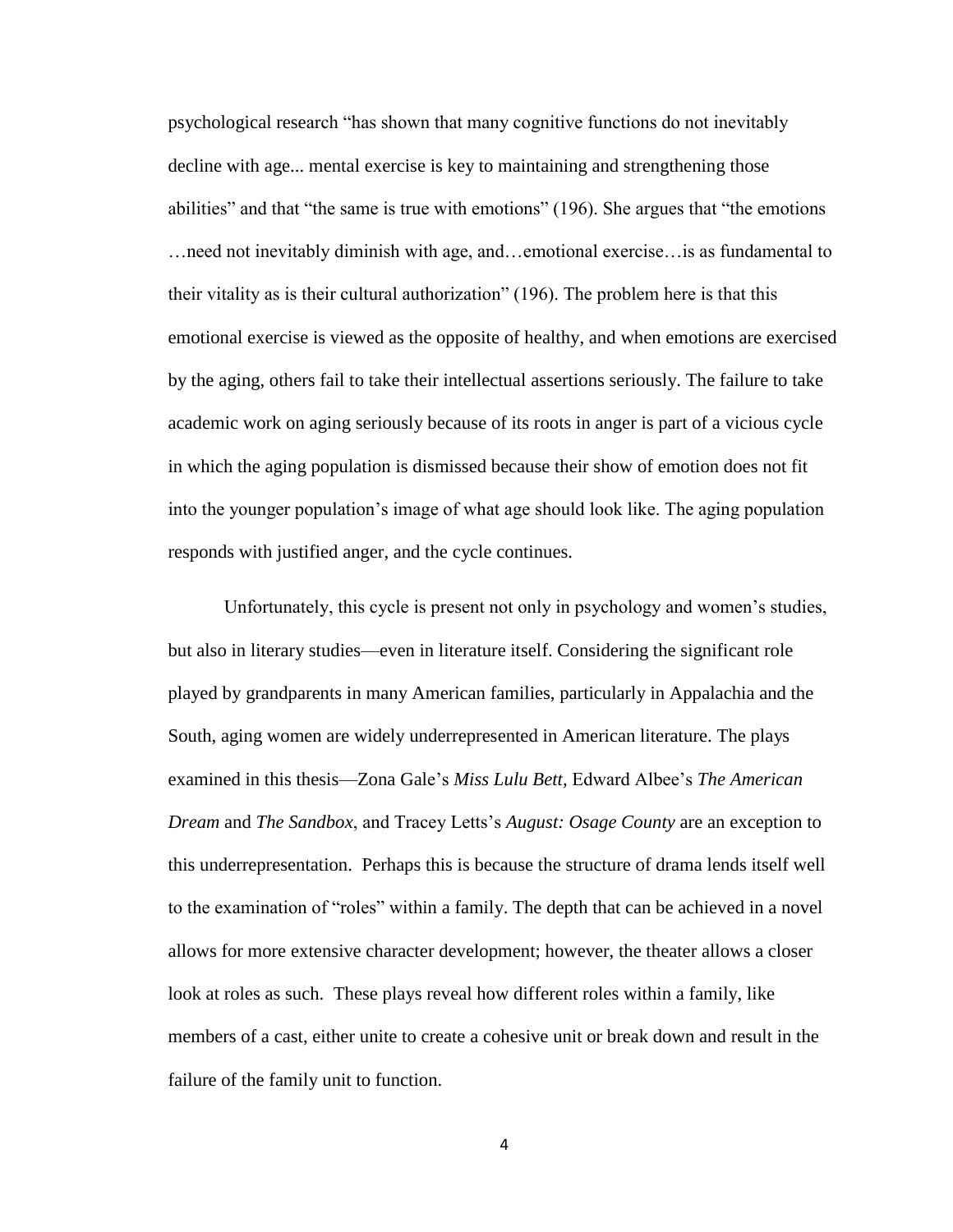Modern and contemporary family dramas frequently focus on the breakdown of a family. Many of these plays focus on marriage; however, in the plays examined in this thesis, each member of the family experiences the breakdown of their role within the larger structure, and in each of these plays, the grandmother figure's struggle to retain some power within the family is crucial to the depiction of how modern society cannot support a traditional patriarchal family structure. In this patriarchal family structure, family members are valued according to their ability or potential ability to produce or contribute to the family life. The father traditionally works outside of the home and is the source of power within the family, while the mother cares for the home and children. Because these aging women do not work outside of the home and are incapable of bearing children, they are dependent on their adult children and are undervalued. Their justified anger at being undervalued, combined with their children's exaggerated perceptions of their parents' failing minds, is used by the families of the aging as justification for their de-legitimization.

The purpose of this thesis is to examine the portrayals of aging matriarchs in four American dramas: Zona Gale's *Miss Lulu Bett*, Edward Albee's *The American Dream*  and *The Sandbox*, and Tracey Letts' *August: Osage County.* These women all play different roles within their family dynamic: Grandma Bett is elevated to a false position of honor: her family speaks of her as though they are solicitous of her yet treat her in a way that indicates that she has no real power. Albee's Grandma is dismissed and eventually discarded by her family, while Violet Weston is very much at the center of her family, despite their dysfunctional dynamic and ill will towards her. The mental state of these characters is both a product of their treatment by their families and a tool that they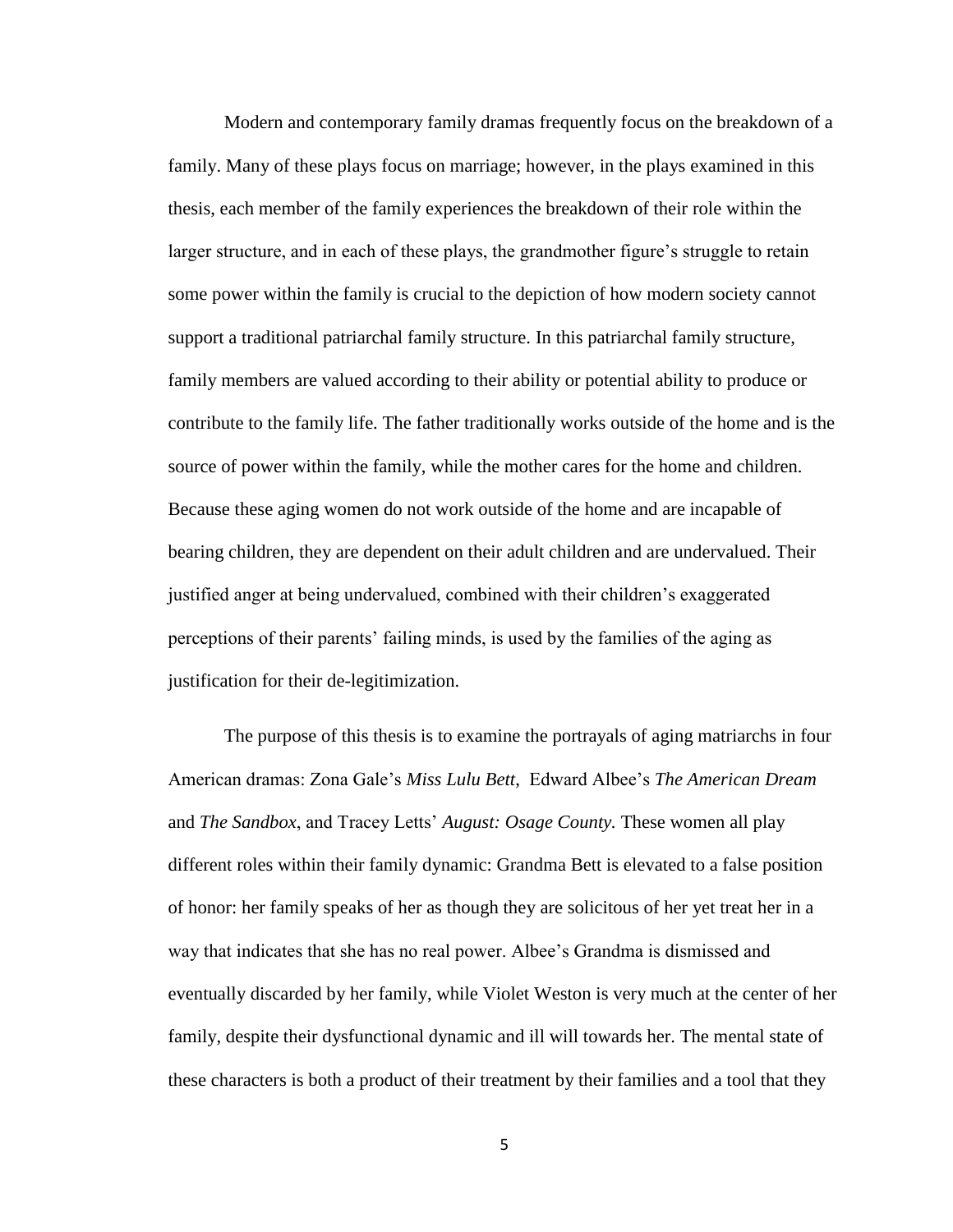use to manipulate others. They accept that they cannot change the unfair, dismissive way in which others perceive them, so they take ownership of that perception, in the same ways as younger women might take ownership of other's perceptions of their sexuality, and use it to achieve their own goals and maintain a sense of self.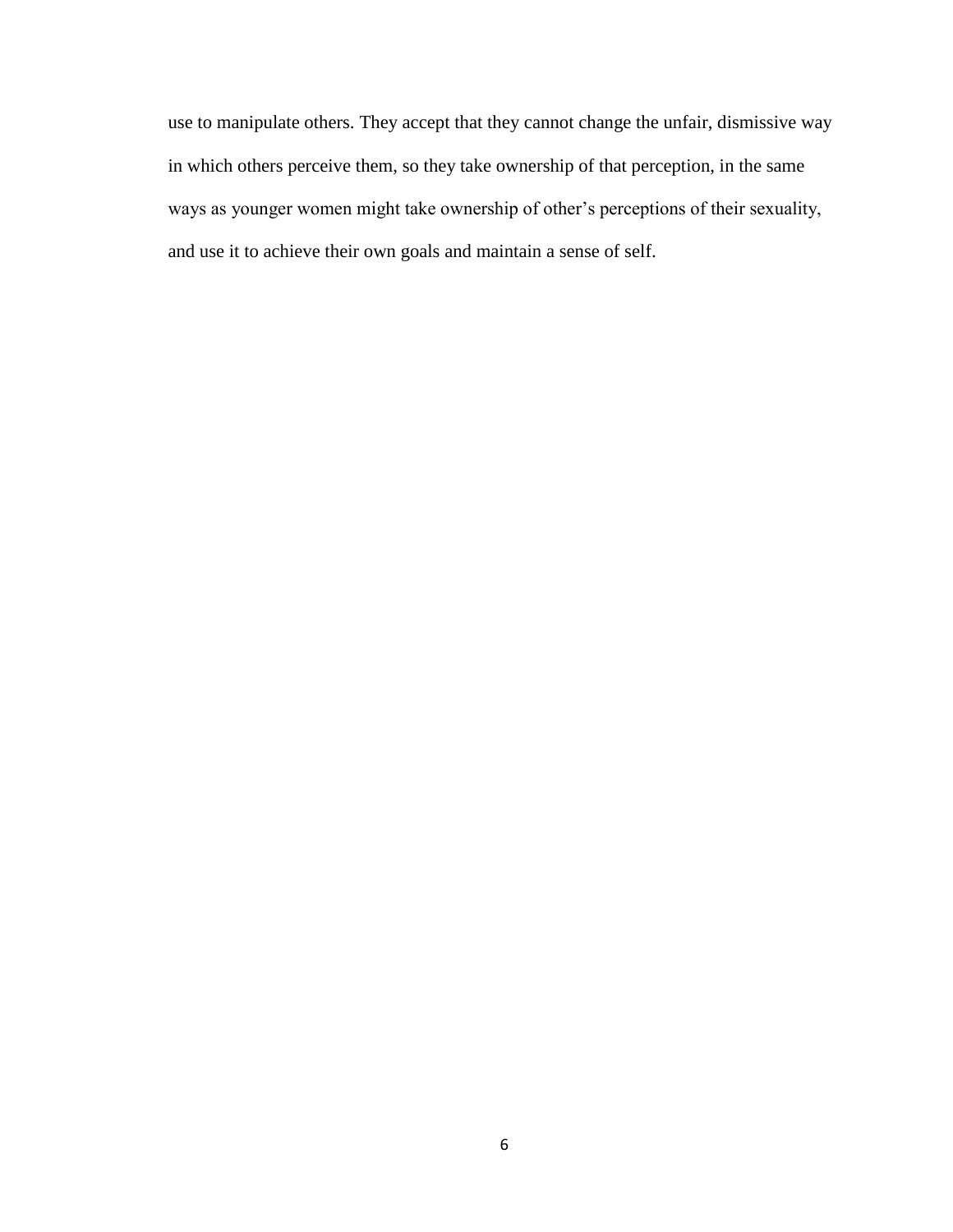#### Senility, Memory, and Power in *Miss Lulu Bett*

*Miss Lulu Bett* by Zona Gale depicts a family for whom the traditional patriarchal structure is failing. Lulu, the main character, is trapped by circumstance in the home of her sister's husband. As an unmarried woman, Lulu seems destined to a life as an unappreciated housekeeper to her sister Ina and brother-in-law Dwight, until Dwight's brother Ninian comes to visit, and wants to marry Lulu and take her away. This work has appeared in three different versions: a novel, the play as it is originally written, and a revised version that Gale wrote as a response to audience reception. When discussing this work, scholars tend to focus on the Miss Lulu Bett herself and her relationships with the men in the novel and her prospects for marriage. This is certainly fitting, as family life and marital prospects for women are obvious themes of the work. Marilyn Atlas notes that "Zona Gale may be indecisive about the extent of her critique of the patriarchal family, but she never dismisses the problems she sees in marriage and in the power relationships that traditional, heterosexual families support" (38). Gale's indecisiveness is in reference not only to the changes made in the title character's marriage prospects in the different endings of the work, but also to the effects of women's social and economic prospects on the entire family, including Lulu's nieces, Monona and Diana, as well as Mrs. Bett, Lulu and Ina's mother. Lulu and the two young girls perhaps have the potential to break the cycle; however, because of her age and dependence on her son-in-law, Mrs. Bett is trapped in her current circumstances.

Mrs. Bett is in many ways a cautionary tale of what Lulu could become. She is a complex character who is different in each version of the work, and the changes in her character between the various forms significantly alter the plot and message of each play;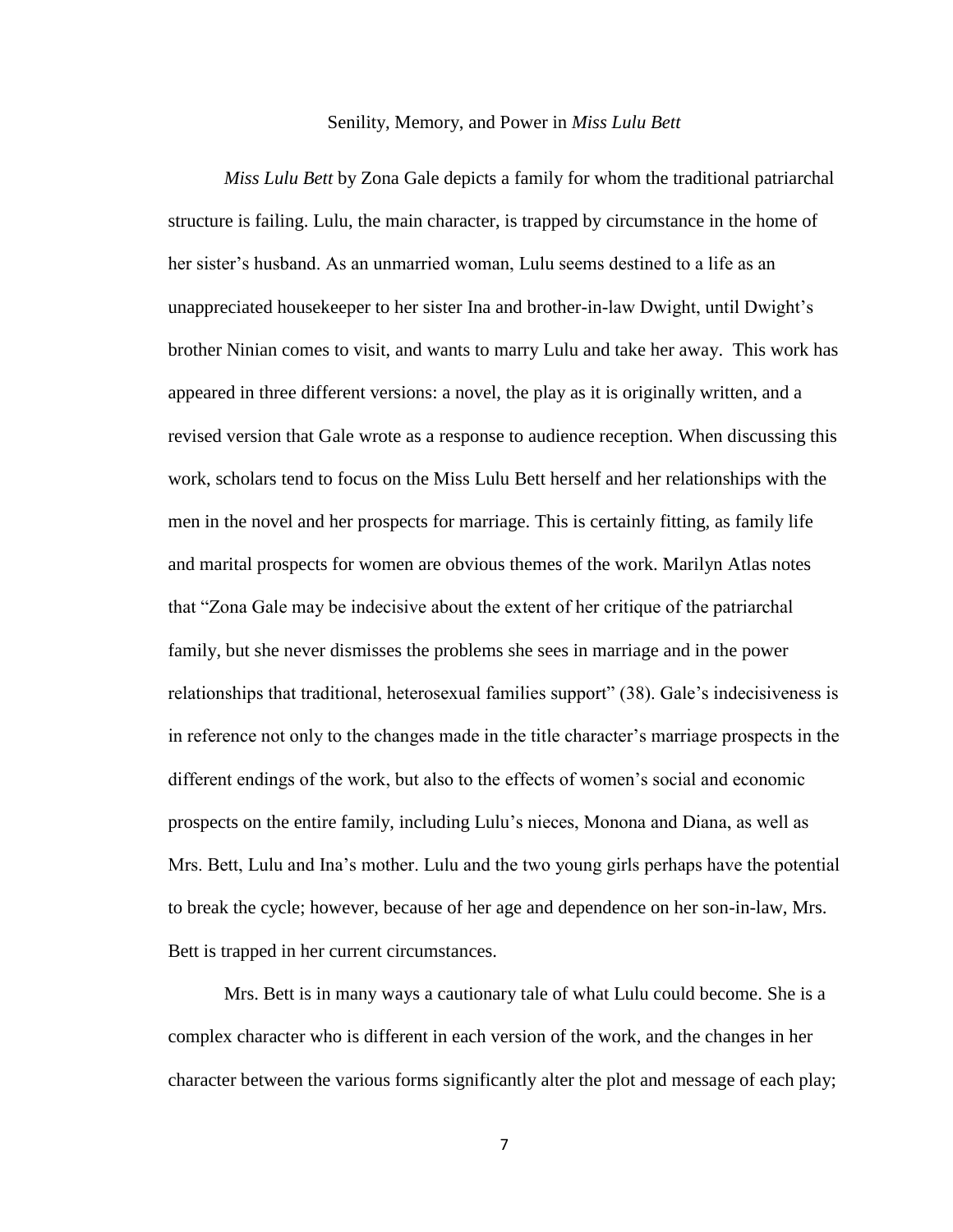however, in this chapter I will focus on Mrs. Bett's character in the revised version of the play. Mrs. Bett knows that, because of her powerlessness within the family structure, she cannot change the fact that she is perceived by her family as a senile old lady, or that she will be dependent on her son-in-law for the rest of her life. Because she cannot change her circumstances, Mrs. Bett opts to use the way she is perceived by her family as a means of helping her daughter Lulu to break the unhealthy cycle of entrapment within the family due to limited options.

Though there is sufficient material for discussion to be found even in examining this one fascinating character, the existing body of work on Zona Gale is sparse, and the critical writing concerning the play version of Gale's *Miss Lulu Bett* is even rarer. Zona Gale was a prolific writer, producing more than thirty novels, plays, poems and works of non-fiction between 1906 and her death in 1938. Additionally, she was a journalist and political activist who fought for equal rights for women (Simonson 11). During her life, her plays and novels were popular, and she was viewed as important among her contemporaries, including Edith Wharton and Eugene O'Neill (O'Neill's *Emperor Jones*  was produced during the same season that Gale won the Pulitzer Prize for *Miss Lulu Bett*). It is puzzling, then, that today she is seldom anthologized and her plays are rarely performed. That Gale's work is largely ignored by critics is undeserved, because although "Gale's style remained conservative when compared to radical experimentalists of her time such as Gertrude Stein...when she adapted *Miss Lulu Bett* as a play (1920), Gale, for a moment, embraced a very modern attitude toward closure, or the lack of closure" (35). This lack of closure refers to the ambiguity of the ending of the first version of *Miss Lulu Bett*—in this version, the reader is given no concrete idea of what will become of Lulu.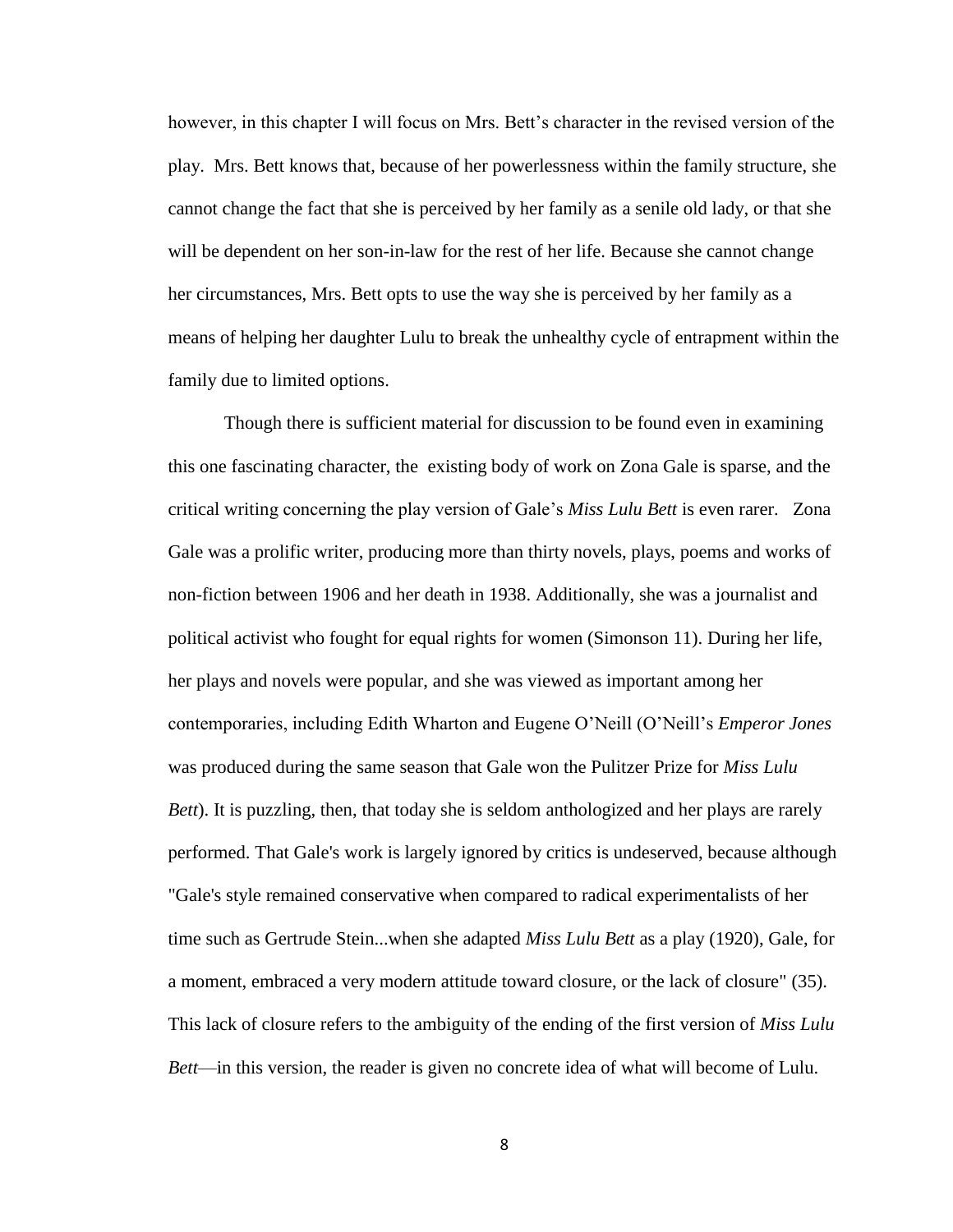Gale rewrote the last act after the play had been running as originally written for only two weeks (Simonson 85).

*Miss Lulu Bett* was adapted from Gale's earlier novel by the same title. All three versions of the work—the novel and the two versions of the play—have significantly different endings. In the novel Lulu Bett marries, albeit somewhat accidentally, the brother of her sister's husband. After discovering that Ninian is already married, Lulu has no choice but to return to the home of her brother-in-law, but is "saved" by her marriage to another suitor—Neil Cornish. In the stage adaptation, Lulu refuses Cornish's offer of marriage and ventures out into the world on her own. In the revised ending, Lulu returns to her family after Ninian reveals the secret of his first marriage, is aided by her mother in a plot to run away, but is stopped at the last minute by the return of Ninian, who declares that his wife has been dead for many years and that his marriage to Lulu is legitimate. Although Mrs. Bett is the mother and grandmother to the other female characters in the play, her role is defined by her relationships with the men in the play, particularly Dwight, who looms over her relationship with her daughters and granddaughters.

#### Mrs. Bett and the Men

 Because Mrs. Bett is ignored and undervalued by the other characters, she clings to the only method she has of manipulating others' perceptions of her by controlling how they view her state of mind. Though she certainly is not always lucid, she is much more observant than most of the characters give her credit for, and she uses their perceptions of her to gain information and act as she wants without having to give an excuse. Mrs. Bett uses her mental state as a form of currency, but she does so differently with different characters. The men in the play are dismissive of her, so she embraces the image of her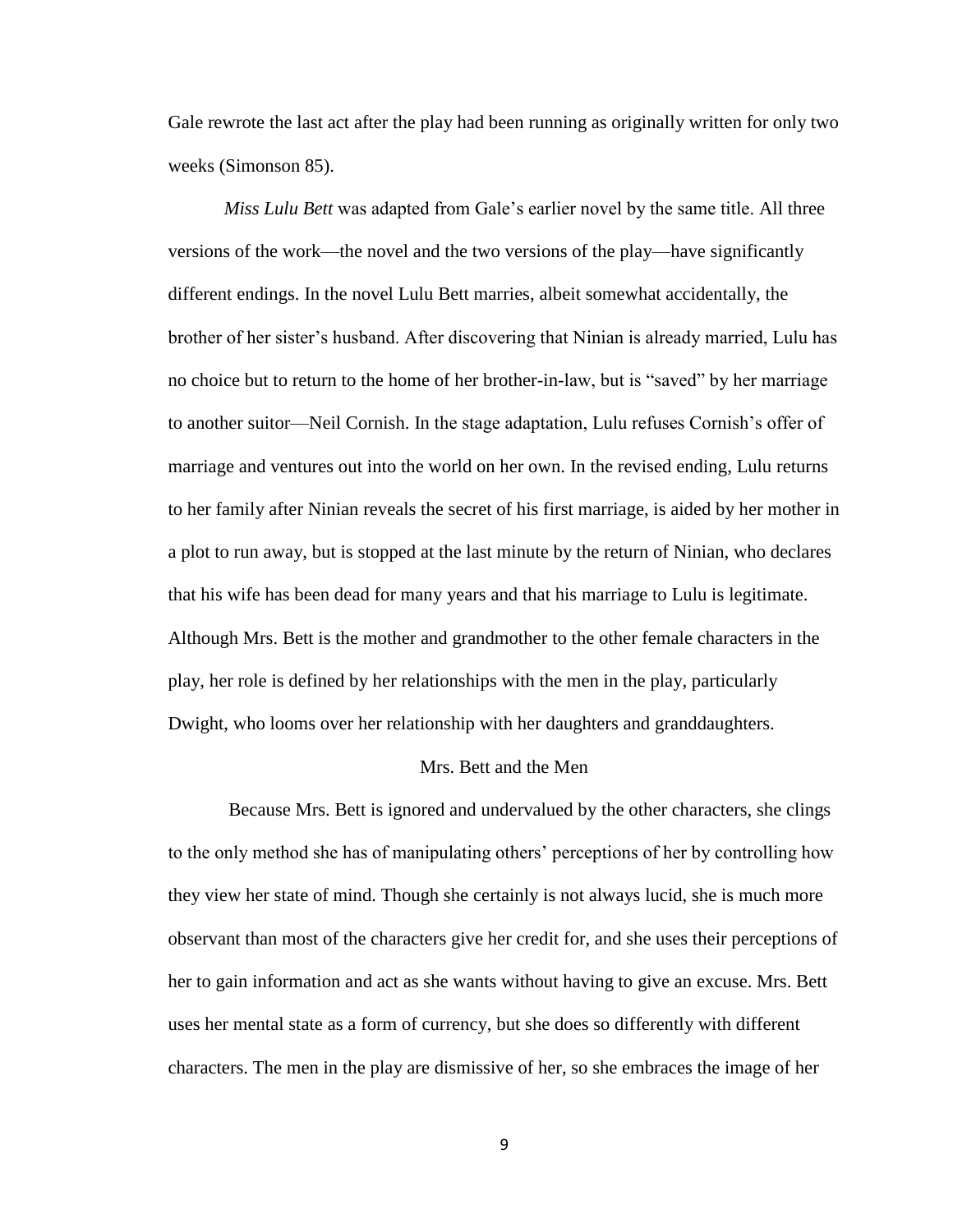that they hold—one of a senile, excessively emotional old woman—in order to achieve what she wants to achieve. She identifies with Lulu's powerlessness, so she uses her age as grounds to speak in Lulu's defense. Finally, she is willing to sacrifice the last of her power to save Lulu from sharing in her fate: in one ending, by fully submitting to Dwight's image of her; in the other, by giving Lulu all of the money she has so that Lulu can run away and seek a better life.

Mrs. Bett's manipulative nature is most evident in her interactions with the men in the play. Mrs. Bett's duplicitous interactions with the men might be the result of their emotional distance from her—all of the women are her blood relatives, but none of the men—but also of their failure to value her as an individual. She is not deliberately slighted by her granddaughter's suitors, Neil and Bobby, but they do not include her or notice her as an individual. She is only valuable to Dwight as food for his self-image: her presence is useful to him because he enjoys thinking of himself as a man who takes care of and venerates his mother-in-law; however, when she is difficult, he ignores her. Only Ninian values her in any way as an individual, and it is Ninian to whom she reveals the most about herself.

The two suitors, Neil Cornish and Bobby Larkin, each interact with Mrs. Bett in an attempt to gain information about the women in whom they are interested, Lulu and Diana. Because they are both focused on their love interests, their inattention to her is understandable if not forgivable; however, the way that they treat her is telling about her position in the family. After cutting the grass, Bobby, obviously looking for either Mr. Deacon or Diana, questions her as to the whereabouts of the rest of the family:

Bobby: Where's Mr. Deacon?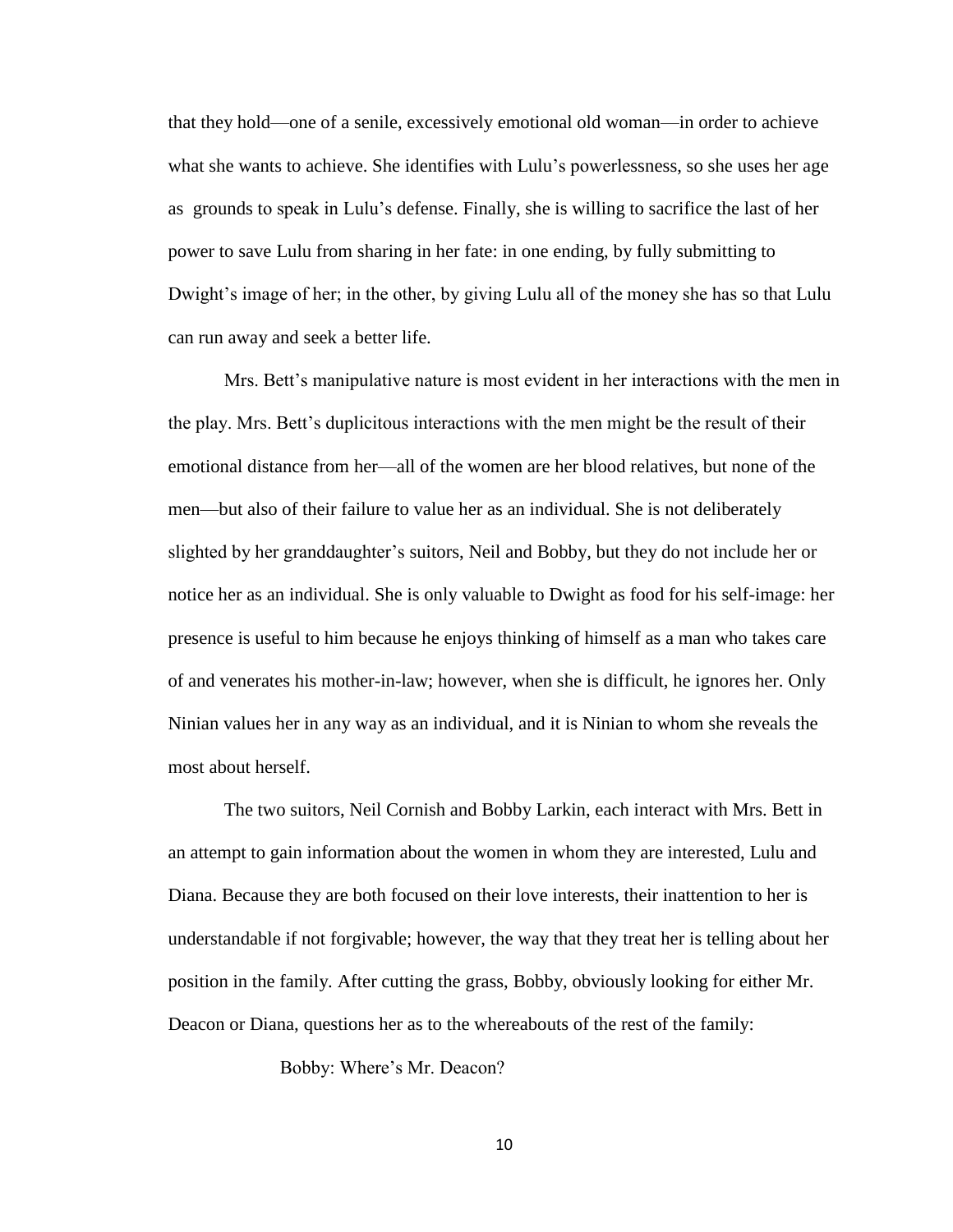Mrs. Bett: Gone, thank the Lord! Bobby: I've got the grass cut. Mrs. Bett: You act like it was a trick. Bobby: Is—is everybody gone? Mrs. Bett: Who's this you're talkin' to?

Bobby: Yes, well I meant—I guess I'll go now. (98-9)

Bobby's slight is obviously unintentional, and Mrs. Bett's reaction can be read as overly defensive. He is looking for Mr. Deacon, to be paid for the grass, or for Di, to flirt, but he accidentally slights Mrs. Bett in the process. While he is not overly solicitous of her in the fake, flattering way Dwight is, he does leave her out of the family circle; she is not part of the "everybody" to whom he refers. However, she is fully aware of Di and Bobby's flirtation, even though they fail to pay her any mind. She tells Lulu that she "hears a-plenty" and that "Di wiggles and chitters" (99-100). Mrs. Bett's chastisement of Bobby for failing to include her in the family group appears to be an attempt to observe his reaction rather than a genuine expression of disapproval.

Mrs. Bett is a bit more direct with Neil Cornish, though she speaks harshly to him for ignoring her in much the same way she does Bobby. Cornish is a significant character, because in the end of the play he proposes to Lulu, and his proposal sets up a series of alternative choices for Lulu. Though Cornish's failure to notice Mrs. Bett is, like Bobby's, accidental, his proclamation that he does not see her once again demonstrates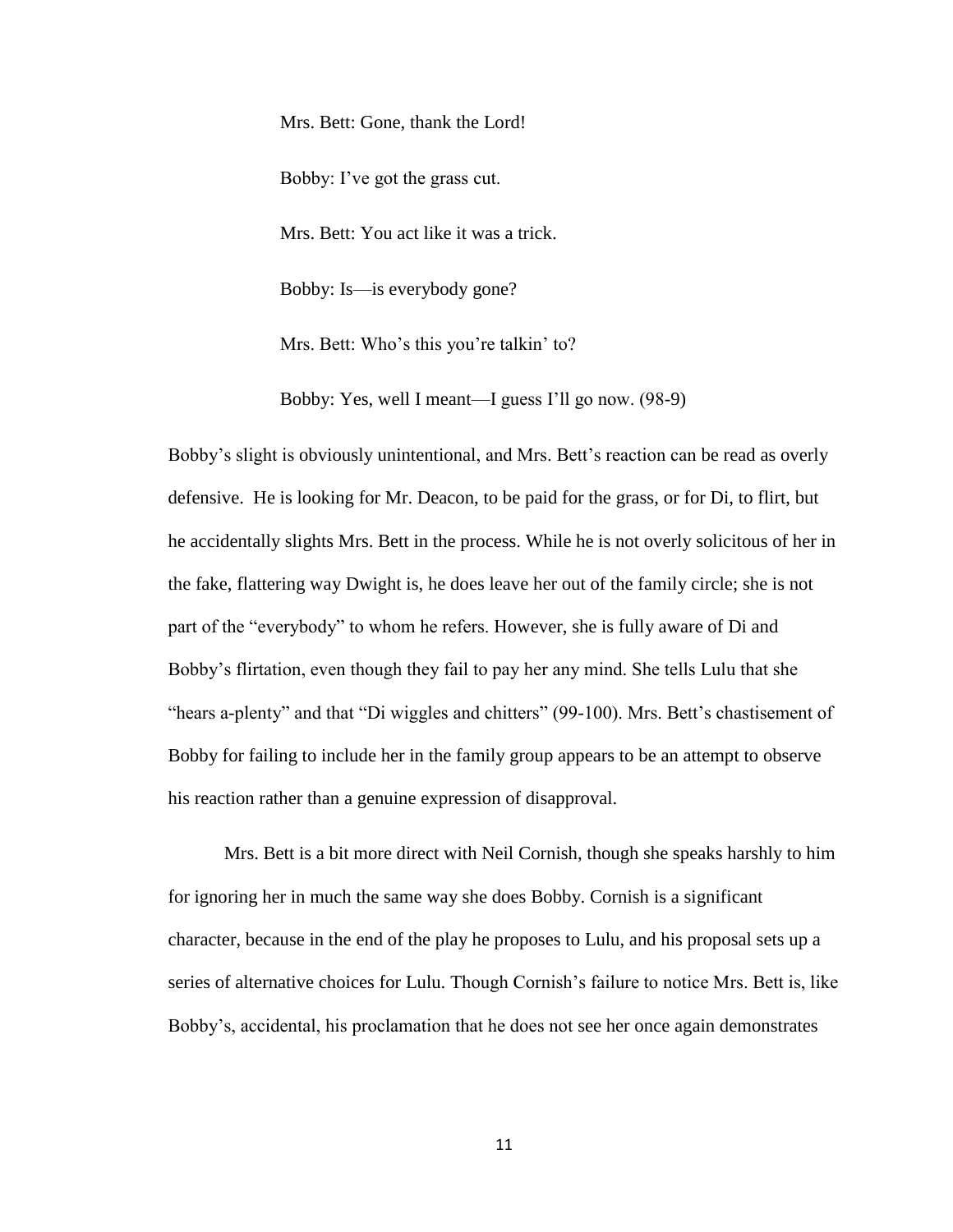that outsiders view her as someone who is something other than a valuable member of the Deacon-Bett family:

Mrs. Bett: I'm just about the same as I was.

Cornish: What—er—oh, Mrs. Bett, I didn't see you.

Mrs. Bett: I don't complain. But it wouldn't turn my head if some of you spoke to me once in a while. Say—can you tell me what these folks are up to?

Cornish: Up to…up to?

Mrs. Bett: Yes. They're all stepping round here, up to something. I don't know what. (109)

As usual, it is unclear whether or not Mrs. Bett's confusion is genuine or an attempt to gain another perspective on the matter. She does not merely accept her role as an outsider; she calls attention to others' failure to notice her, but her forgetfulness is not quite what it seems to be. Whether or not she has forgotten the plan to go to the theater, she is aware of what is going on between Lulu and Ninian; she is aware of the internal motivations of the other characters, and that awareness is not dependent upon her awareness of the literal details of the plot. Additionally, her framing of Cornish as one of the "some of you" who could bother to speak to her can be read as an attempt to diminish his individuality in the same way hers is diminished by his failure to notice her.

The interactions between Mrs. Bett and the suitors are significant because they are evidence of how the society outside of the family views and treats an aging woman;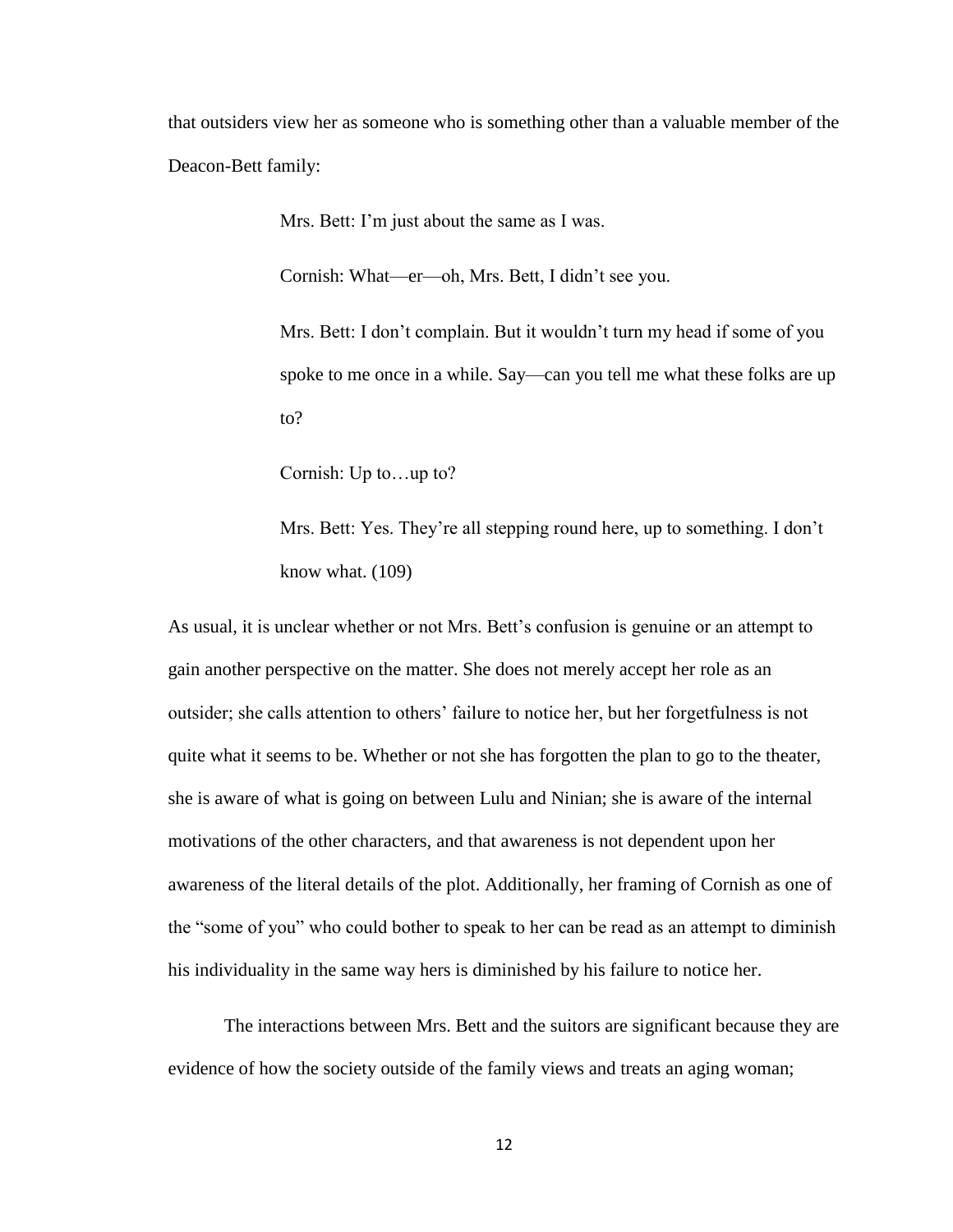however, her relationship with Dwight is much more significant. Because of their family connections, both Dwight and Mrs. Bett play a significant role in the definition of the other person's role in the family dynamic. Mrs. Bett's interactions with Dwight are interesting because she is actually dependent upon him for her livelihood; however, his treatment of her is condescending at best. Theater critic Kathleen McLennan says of the play that:

> Zona Gale's treatment of family dynamics points to the results of a metamorphosis where bonds of love have given way to obsessions with status in a community. Further, the play suggests that Dwight's values are maintained only at the expense of keeping women in a subordinate position in the family. Grandmother Bett's uselessness in the structure suggests that a woman's primary function in the family is to bear children and serve as housekeeper. (247)

As McLennan says, Dwight gains his power by squelching that of the female characters, but, having no socially acceptable role to play within the family, Mrs. Bett appears to have less power than the rest of the women. Lulu keeps the house running, Ina is the mother to Dwight's children and a status symbol, and both Di and Monona's value comes from their potential as wives and mothers. In this value system, Mrs. Bett is powerless; however, she is still necessary to Dwight's self-image. Dwight's position as patriarch and breadwinner is dependent upon the other members of his family. Mrs. Bett allows Dwight to appear to be (or, play the role of) the caring, somewhat put-upon, son-in-law. The only power she does have lies in the ability to manipulate others' perceptions of her by her behavior and her choice to display or not display her emotions and the appearance of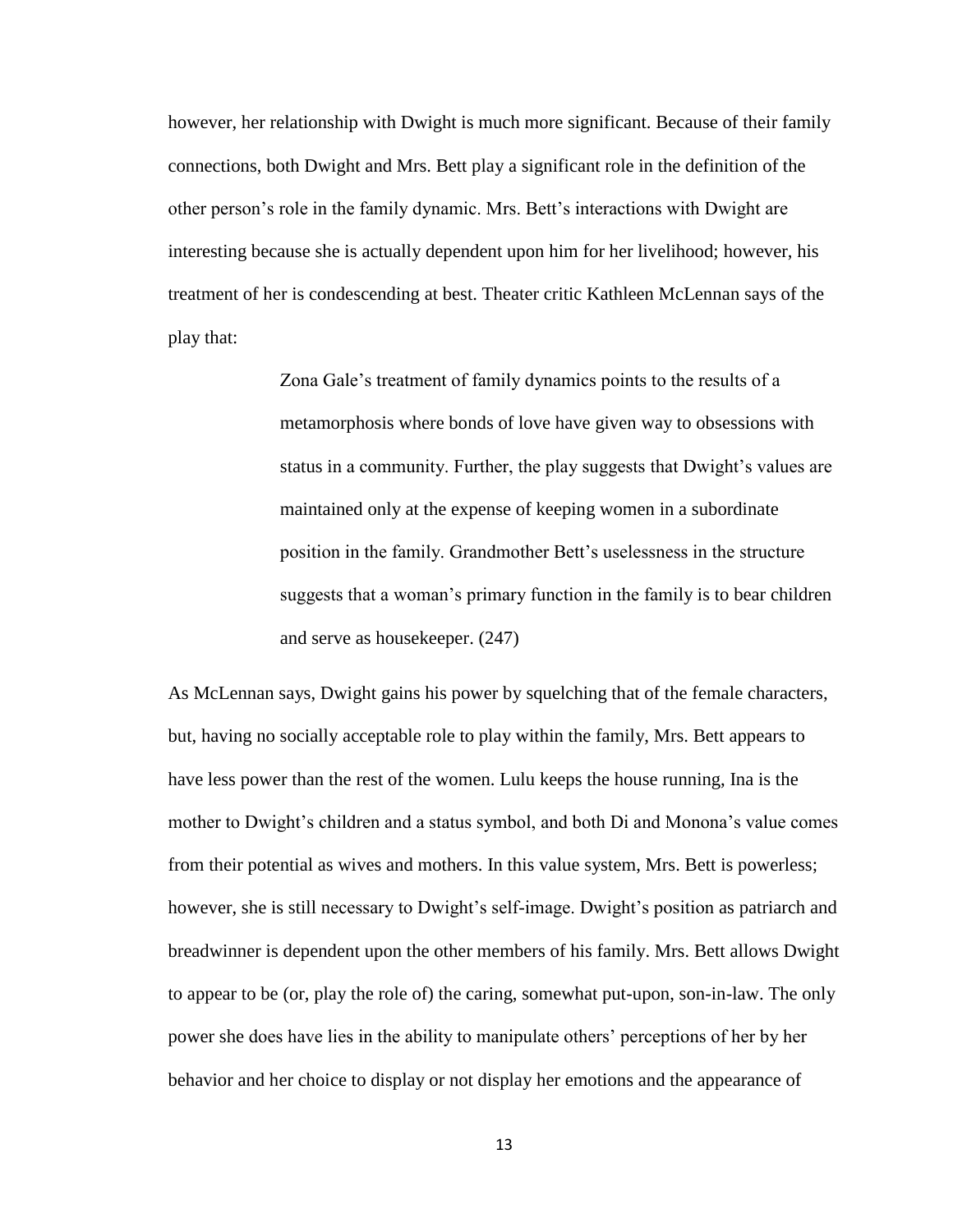lucidity. By maintaining this small control, she has the power to manipulate Dwight's image of himself.

While Mrs. Bett has no real power within the family, she uses her emotions to manipulate the way that others perceive her, which inevitably alters—or at least challenges—the way they perceive themselves. Every action Lulu or Mrs. Bett takes that causes Dwight any kind of discomfort is referred to as an action that is not considered with a sound mind. Dwight's assertion that Lulu and Mrs. Bett are "havin' the tantrum" (147) is actually an assertion that his will is superior to theirs, and that any actions which do not contribute to the fulfillment of his will could not be anything but crazy:

Dwight: …Lulu must be having the tantrum.

Mrs. Bett: I s'pose you think that's funny.

[….]

Dwight: You mustn't talk like that. You know you're my best girl. Mrs. Bett: Don't you best-girl me.

Dwight: There, there, there… (146)

Dwight's framing of his relationship with Mrs. Bett as an affectionate, playful one is related to Woodward's arguments about the perception of the aging population in which age equals wisdom. Recall that Woodward argues that this model does not work, because the attitude that the aging are venerated for their wisdom is actually a path to their dismissal and the invalidation of their emotions. By calling Mrs. Bett his "best girl," Dwight is suggesting he is fond of her and values her; however, by calling her a girl he is simultaneously suggesting that she is childlike he has the right to tell her what she can and cannot say and attempting to control the manner in which she expresses herself. This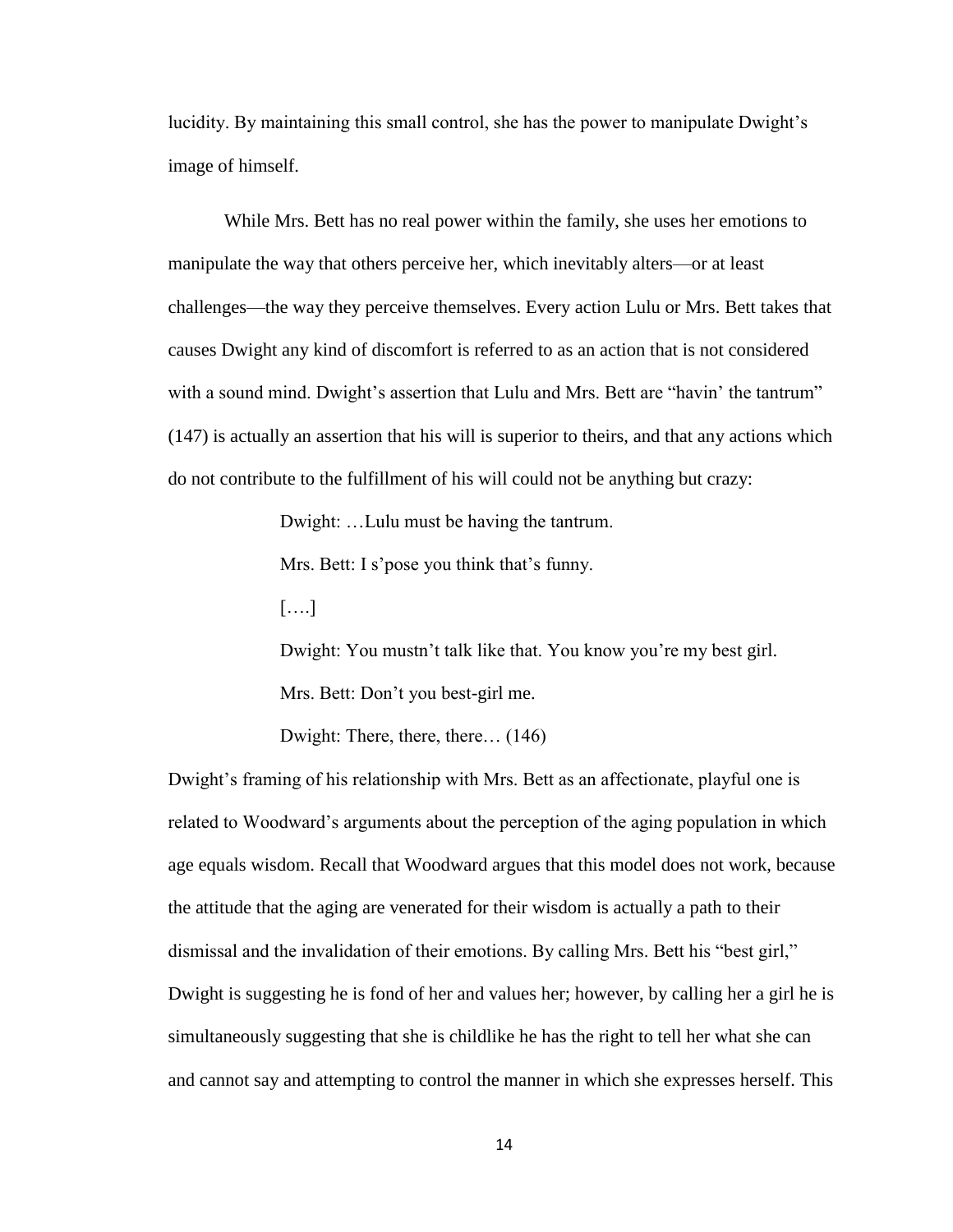urge to control her is, again, for Dwight to maintain his own self-image, Mrs. Bett must fit his preexisting ideas of an elderly lady. Dwight believes Mrs. Bett should behave like a wise old grandmother, but the problem with that is that "wisdom carries the connotation of dignified behavior" (Woodward 206). When Dwight tells Mrs. Bett she "mustn't talk like that," he is asserting that he does not believe her behavior fits the standard of behavior for an aging woman, which is actually an attempt to deprive her of an emotional economy.

The earlier conversation continues with more of this same type of dialogue. Dwight continues to attempt to define Mrs. Bett as excessively emotional and irrational any time she expresses anger toward him, but she challenges him by accepting the way he has identified her:

> Mrs. Bett: Now look at you. Walking all over me like I wasn't here—like I wasn't nowhere.

Dwight: Now, Mama Bett, you're havin' the tantrum.

Mrs. Bett: Am I? All right then I am. What you going to do about it? How you going to stop me? (147)

Dwight attempts to exert control over Mrs. Bett by naming her emotions for her; she is identified by him as "old," and he tries to use her as a prop for his own posturing as the man of the house who provides for everyone. He blames his anger at Lulu's failure to serve him on false concern for his mother-in-law's needs, and he attempts to characterize his abuse toward Mrs. Bett and Lulu as a response to their lack of emotional control or sanity. Mrs. Bett, however, refuses to allow his "othering" of her to be a simple matter. As a subversive way of pushing back against his accusation, she accepts it and makes use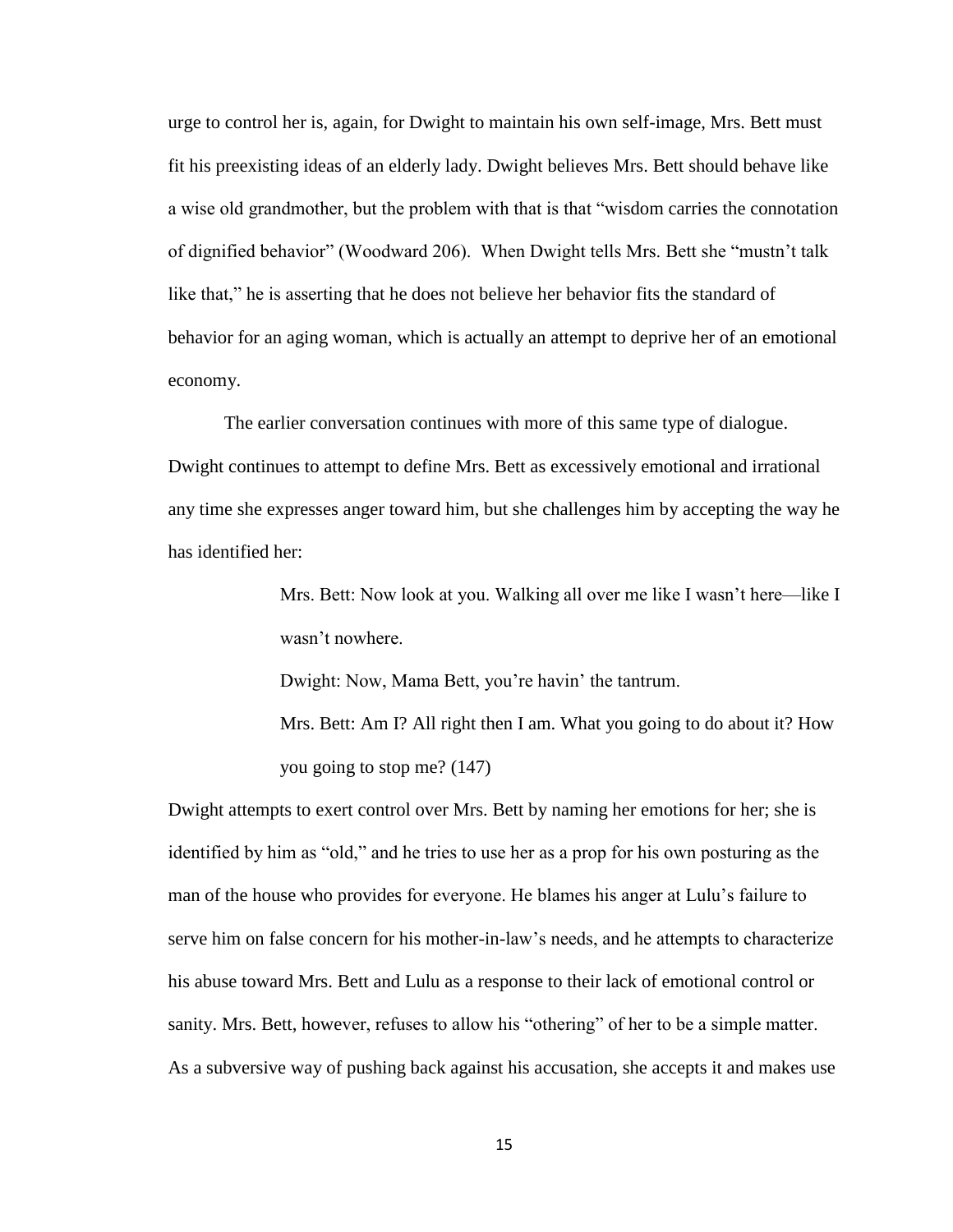of it. He attempts to dismiss her emotions by accusing her of "havin' the tantrum"; her response confronts his assumptions about her and himself. Her statement, "All right then I am. What you going to do about it? How you going to stop me?" (147), allows her to take ownership of his identification of her and forces him into an interaction with her. This is the opposite of what he intended his statements to be, which was a direct dictation toward her. Dwight is both incapable of and unwilling to stop Mrs. Bett from behaving in whatever way she will because his self-image depends upon her behavior.

Because Dwight and Mrs. Bett are dependent on each other in this negative way, Mrs. Bett does not reveal any of her true emotions to him; however, she does reveal things about herself to Ninian—Dwight's brother, and in the revised version of the play, Lulu's husband. It is significant that it is Ninian to whom Mrs. Bett reveals the most personal thing she says in the play. This is because he is also a duplicitous character. He lies about having never been married; however, it is to him that she reveals the most about herself in the play:

> Ninian: … Oh, Mrs. Bett! Won't you come to the theater with us tonight? Mrs. Bett: No. I'm fooled enough without fooling myself on purpose. But Lulie can go.

Ninian: You don't let her go too much, do you, Mrs. Bett?

Mrs. Bett: Well, I ain't never let her go to the altar if that's what you mean.

Ninian: Don't you think she'd be better off?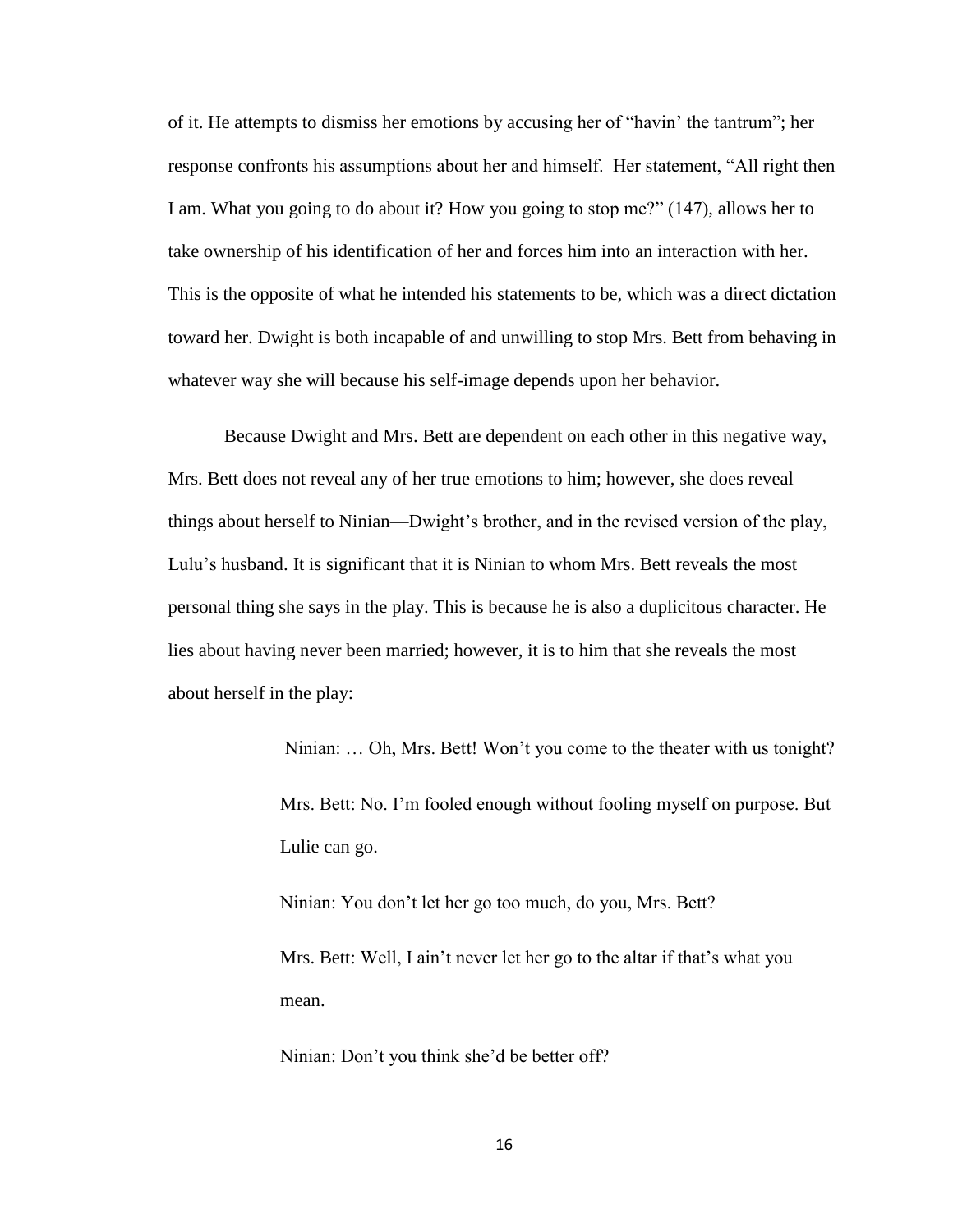Mrs. Bett: Wouldn't make much difference. Why look at me. A husband, six children, four of 'em under the sod with him. And sometimes I feel as though nothin' more had happened to me than has happened to Lulie. It's all gone. For me just the same as for her. Only she ain't had the pain. [*Yawns*] What was I talkin' about just then?

Ninian: Why—why—er, we were talking about going to the theater. (106- 07)

Ninian is the only male character who gives Mrs. Bett any kind of respect. He plays according to her rules, and because he does, she gives up a truth about herself to him. He knows that Mrs. Bett is not going to the theater with the group, but she views his asking as an act of respect, and instead of being manipulative with him, she is straightforward. Her admission that she sees no point in fooling herself is only partially true, though: her very response to him contradicts that idea. Her remark that she is "fooled enough without fooling [herself] on purpose" is quite a clever, nuanced one. On the surface, it would seem to be a reference to the play; watching a play, that one knows to be fiction but must suppose is true, could certainly be fooling oneself on purpose; however, the selfdeception could also be a reference to the delusion that his invitation was genuine rather than a gratuitous one that he knew would be declined. It is also unclear who is doing the "fooling" in the earlier part of her remark. She's "fooled enough," but that could be a reference to her own declining memory or to her family's neglect of her. It is a passive way to frame the remark: she "is fooled" could mean that she is deceived or that she is made into a fool, but she takes no responsibility in the action.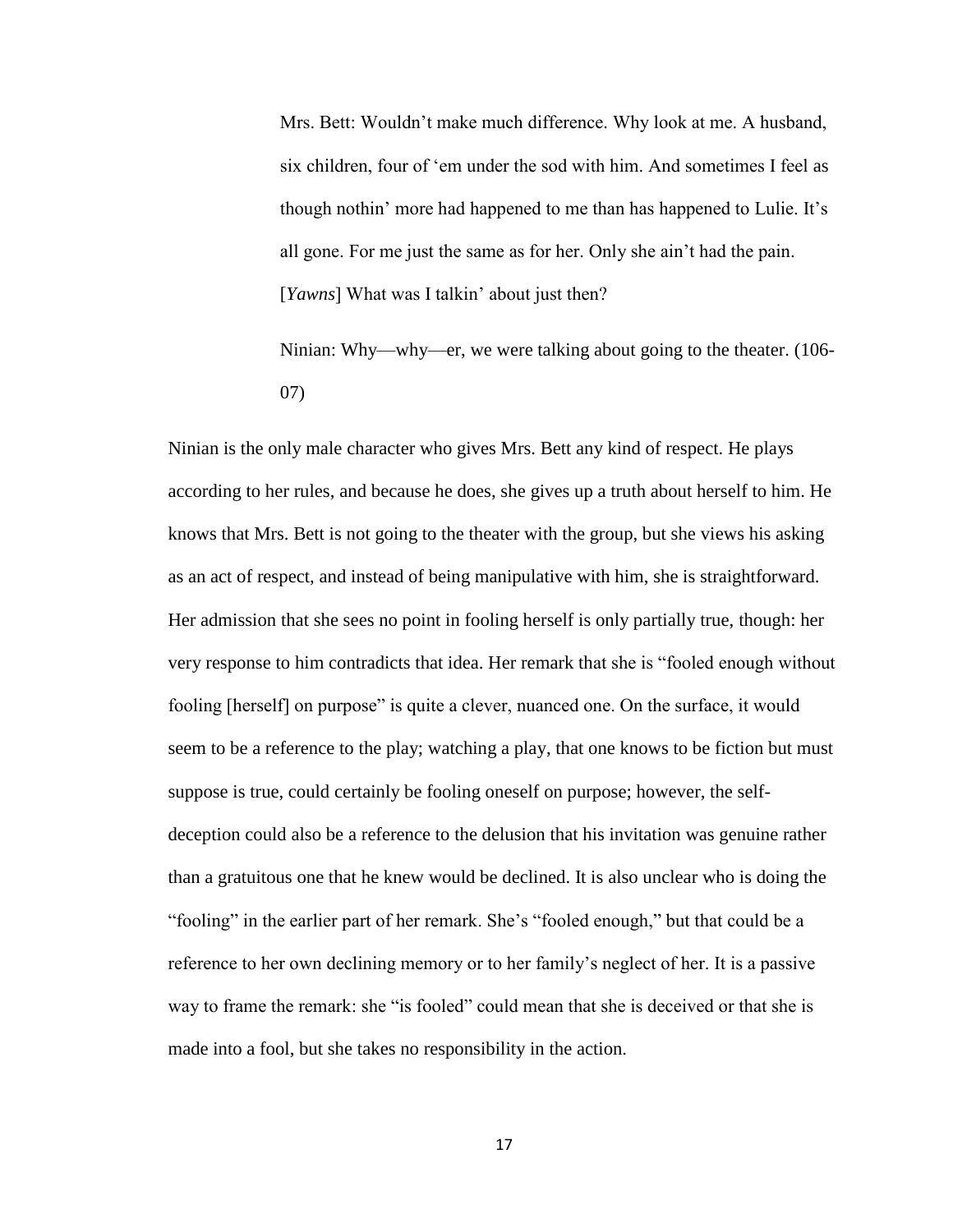Even though Mrs. Bett answers Ninian's questions in this nuanced way, the conversation between them is more honest than with any of the other men in the play. Ninian actually attempts to discuss the relationship between Mrs. Bett and her daughter. Even though he is the only character in the play who may actually take one of her daughters away from her physically, he is the least threatening emotionally, because he actually engages with her. She responds to Ninian in a real, emotional way, and he allows her response and does not make judgements about it or attempt to define her. Ninian is less of a threatening presence than Dwight, because Ninian has a conversation *with* Mrs. Bett rather than using manipulative rhetoric toward her. Dwight's presence looms over the whole family; even though Mrs. Bett lives in Dwight and Ina's home with both of her living daughters and granddaughters, she is unable to have a relationship with any of them that is not colored by Dwight's perceptions of them all.

#### Mrs. Bett as Matriarch: Her Daughters and Granddaughters

Mrs. Bett and her granddaughters are an excellent illustration of the point Woodward makes about Hall's research in *Senescence.* Woodward argues that Hall's insightful study of age was informed by his many years of research on adolescence, and notes that "the association with infancy, of a second childhood with childhood proper, is altogether familiar—and demeaning to the old…by linking old age with adolescence [Hall] borrows the energy of adolescence and transfers it to old age" (195). This reference to "energy" means, specifically, emotional and intellectual energy. Hall claims that "senescence, like adolescence, has its own feelings, thought, and wills, as well as its own physiology, and their regimen is important, as well as that of the body" (100). Old age, like adolescence, is a period in which a person has many emotions that are directly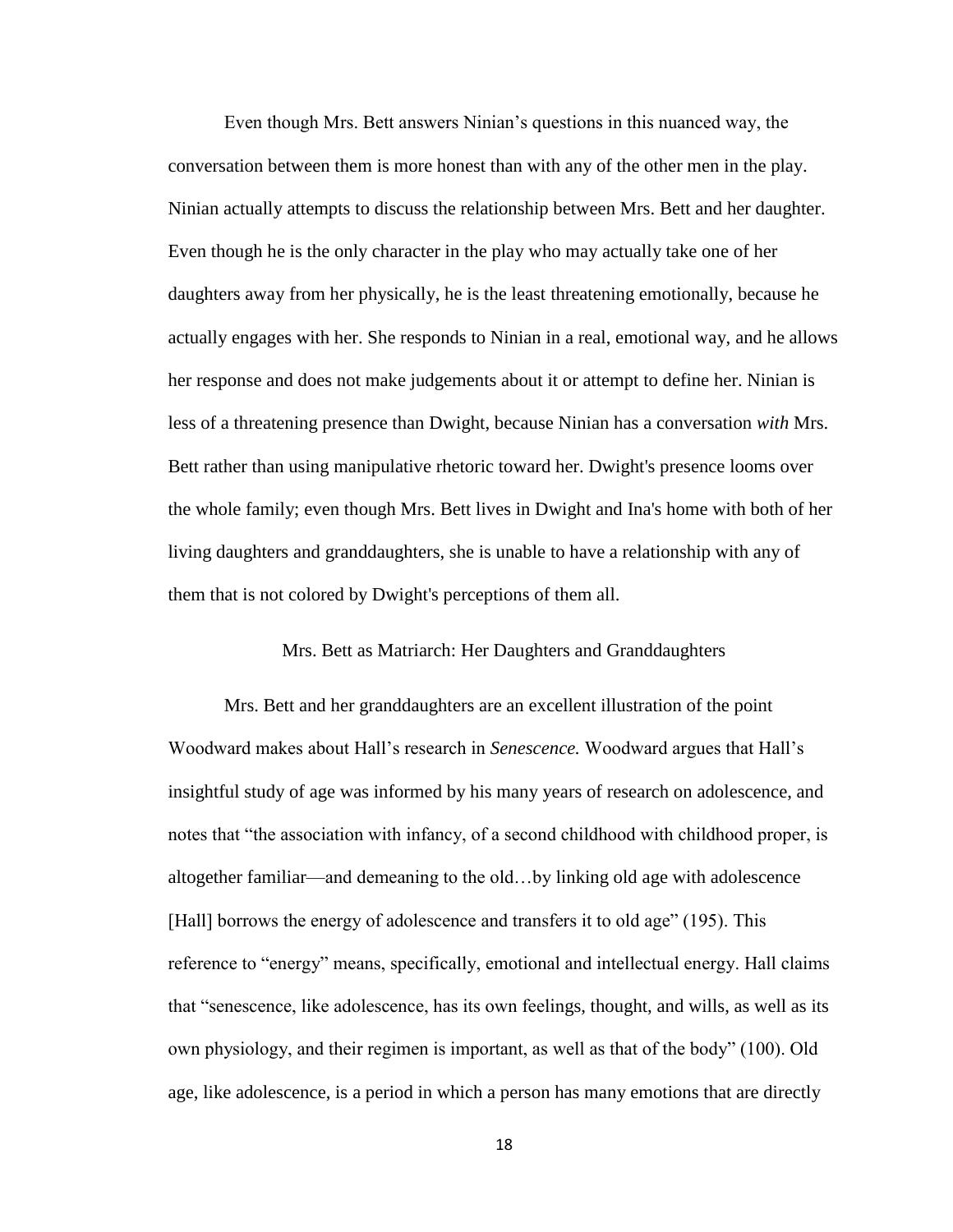related to their physiology, and there exists a misconception that this relationship invalidates all of a person's thoughts and emotions. This invalidation only feeds into the cycle of ageism, because the anger that is the natural result of the invalidation of the self is dismissed as the result of senility or hormones.

Perhaps this connection is the reason Mrs. Bett identifies with her granddaughter Monona more than any other character: they are both neglected and powerless. Throughout the play, Dwight and Ina chastise Monona when she is not behaving in a way that fits their image of their family, but they do not pay any serious attention to her, and they frequently fail to follow through on their threats. Because they are seldom taken seriously by the other characters, both Mrs. Bett and Monona are forced to act out in some way to be noticed; however, their words and actions do little to change their situations. When Dwight and Ina fail to pay attention to Monona, Mrs. Bett is quick to call attention to the fact that her daughter and her husband are not very parental. Just as Dwight cares more about being able to see himself and having others see him as a man who cares for and respects his mother-in-law, Dwight Ina and care much more about the appearance of having a well-behaved, quiet child than they do about shaping Monona as a person. Monona's response to her parents' behavior is not unreasonable, considering that she is a child whose parents have a neglectful attitude toward her:

Monona: I hate the whole family.

Mrs. Bett: Well, I should think she would.

Ina: Why, mama! Why, Pettie Deacon!

[Monona *weeps silently*]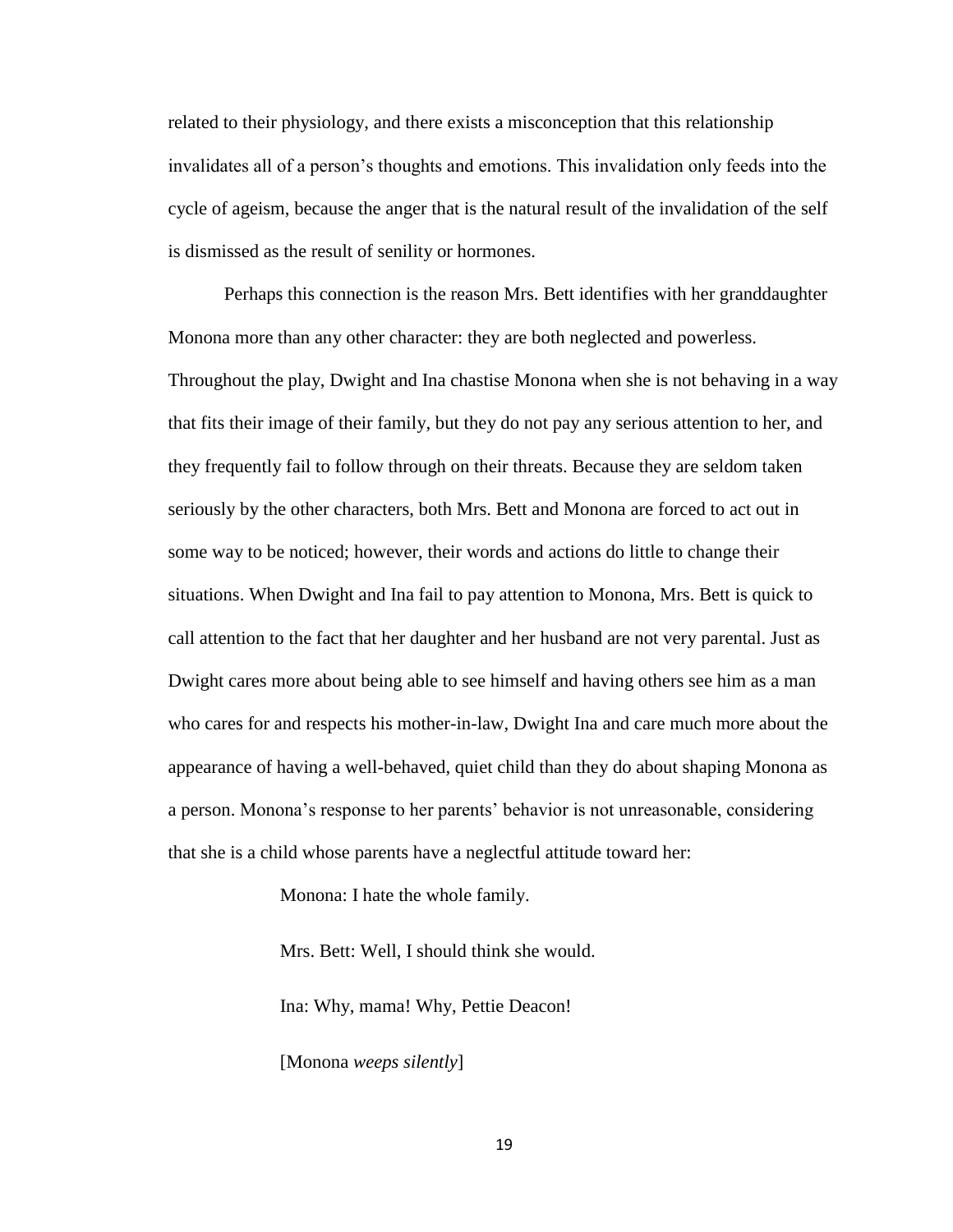Dwight: [*To* Ina] Say no more, my dear. It's best to overlook. Show a sweet spirit… (118)

Dwight frequently belittles Mrs. Bett and Monona by referring to them as "pettie" or some other pet name, insinuating that they are more of an amusement or a pet than a person to be taken seriously. In this passage, neither Mrs. Bett nor Monona express a thought or emotion that is ignored by Dwight and Ina. Mrs. Bett responds to Monona's exclamation with agreement, but Ina can only utter a meaningless exclamation of surprise in reply. When Monona cries, Dwight opts out of an interaction with her, saying that it is "best to overlook" her tears.

Dwight's advice to Ina to "show" rather than "have" a sweet spirit is also noteworthy, because it demonstrates his priorities, which become Ina's priorities, in their role as parents. Dwight wants Ina to "show" a sweet spirit because it is important to him to have a wife who appears to others to have a sweet spirit. He places much more value on how their family is perceived by outsiders than on its actual function. Dwight and Ina care more about the appearance of a polite, well-mannered child than the actual happiness and emotional health of their daughter, and Mrs. Bett calls their parenting style into question:

> Mrs. Bett: About as much like a father and mother as a cat and dog. Dwight: We've got to learn—

Mrs. Bett: Performin' like a pair of weathercocks.

[Both talking at once]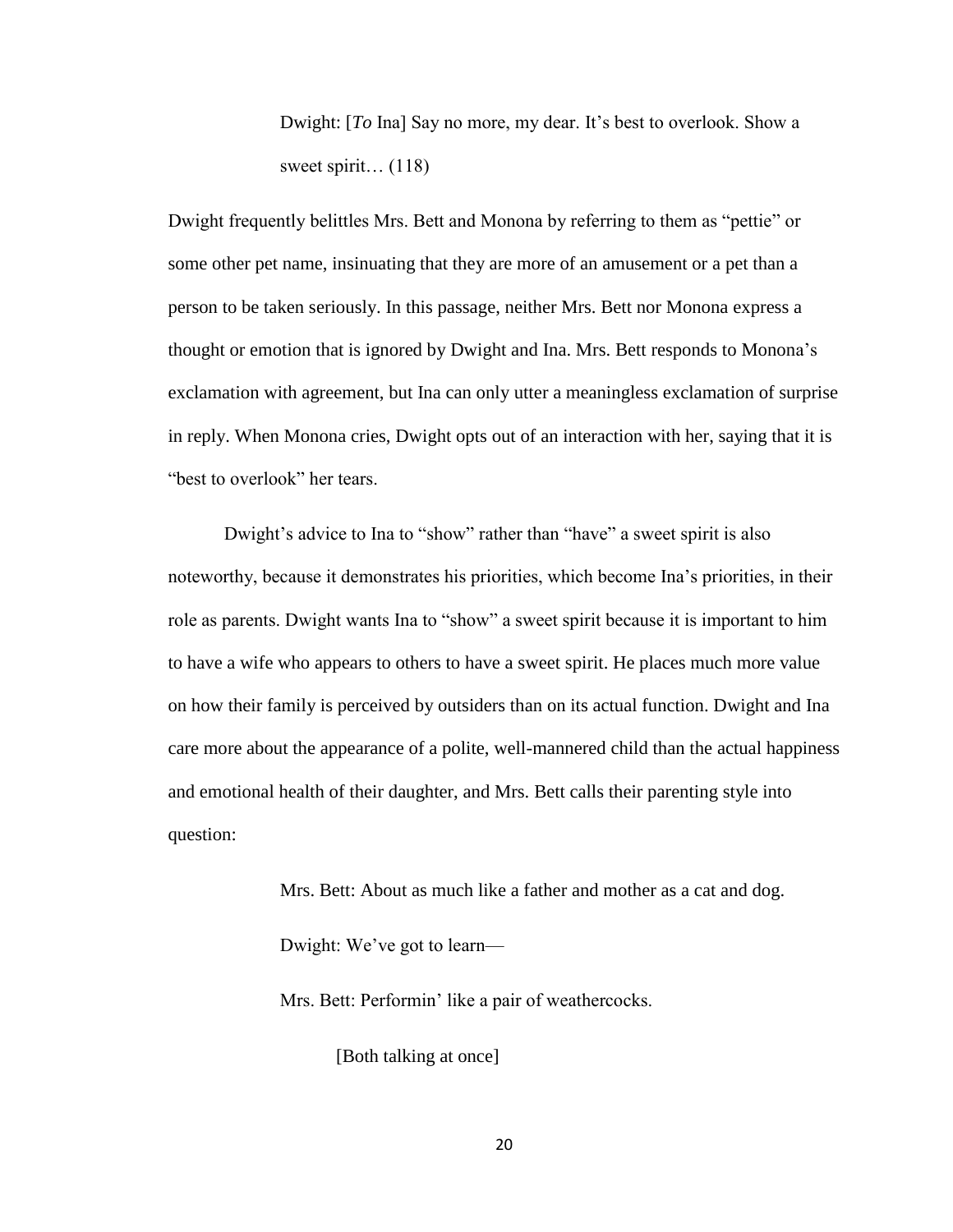Dwight: Mother Bett! Are you talking, or am I?

Mrs. Bett: I am. But you don't seem to know it.

Dwight: Let us talk, pussy, and she'll simmer down. (118-119)

Mrs. Bett is quick to point out the importance of performance in the family dynamic. Though she never makes an effort to restrain her feelings about Dwight, she is most willing to be belligerent in defense of Monona or Lulu, perhaps because her efforts on their behalf might actually yield results.

Mrs. Bett is her most lucid, kindest self when she is fulfilling her role as mother and grandmother in the way that she would like; however, Ina and Mrs. Bett appear to have no relationship apart from Ina's role as Dwight's wife and Mrs. Bett's role as Dwight's mother-in-law. The two characters are never seen alone together apart from Dwight; his presence looms over the entire family, and the distance that it creates between Mrs. Bett and her daughters and granddaughters is reason enough for her resentment, even if he did not treat her as condescendingly as he does. Even when Mrs. Bett stands up to Dwight, he simply ignores the responses that do not fit into his own self-image. Dwight diminishes the women in his family by using animalistic "pet names" when they are not speaking or acting in accordance with his wishes, and in turn, Ina does the same to her mother and her children. Only Lulu (and eventually perhaps Di) can escape from this environment, and Mrs. Bett's power is only truly useful in aiding her daughter in that endeavor.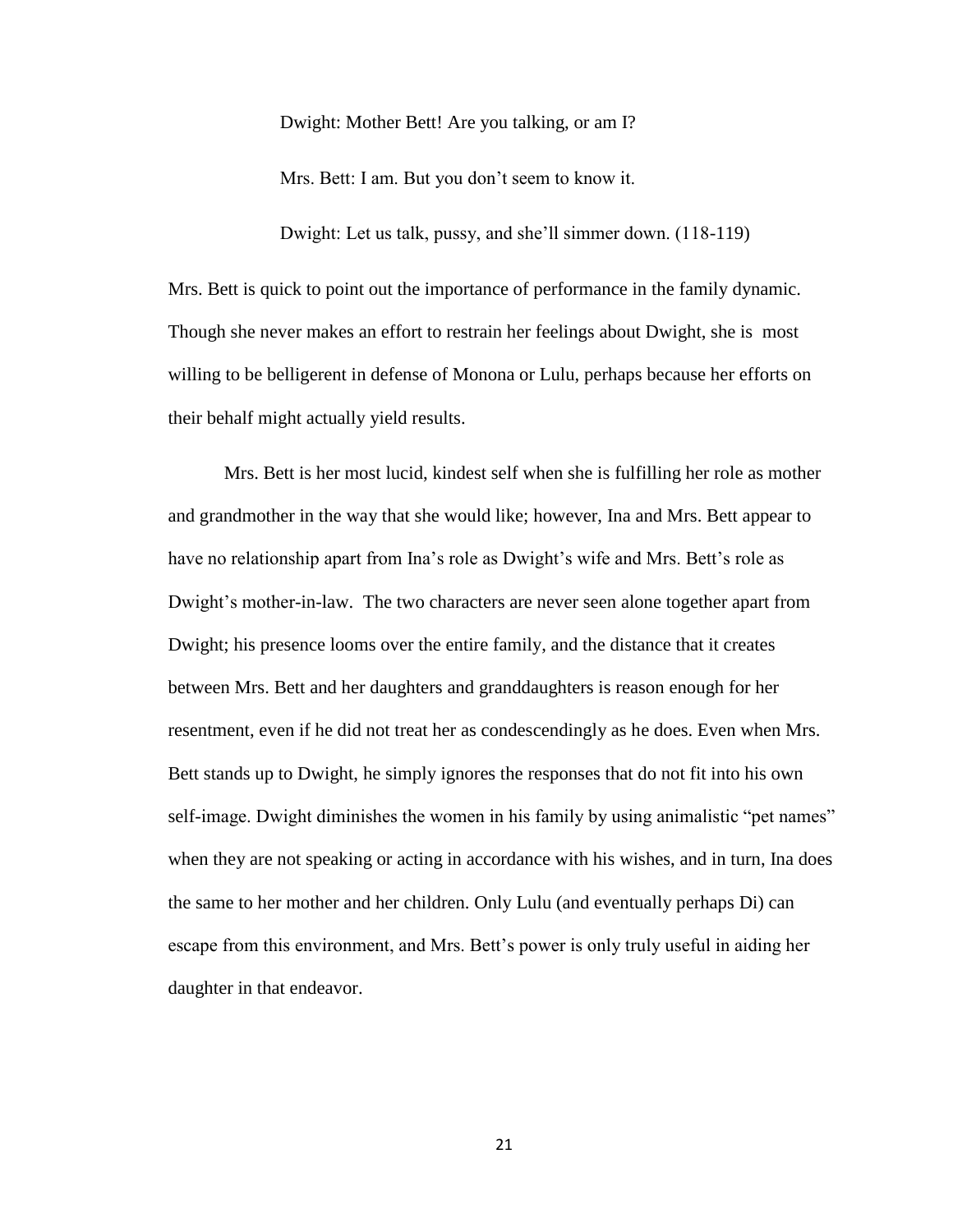#### Mrs. and Miss Bett

Mrs. Bett and Lulu's relationship is complicated by the fact that, until the appearance of Ninian, Lulu seems destined to repeat the same fate as her mother. In both versions of the play, Mrs. Bett has moments of perfect lucidity at the precise moment when Lulu needs her the most, but in both versions she is also somewhat lost in the effort to save Lulu from sharing her fate.

Even though Mrs. Bett is softer and more lucid in the second ending, in the first, she is still the most lucid that she has been for the entire play. She alternates rapidly between moments of clarity and confusion. In a scene near the end, she reminisces with Lulu and Cornish about her life before she came to live with Dwight and Ina:

> That was when I was first married. We had a little log house in the clearing in York State. I was seventeen—and he was nineteen. While he was chopping I use' to sit on a log with my sewing. Jenny was born in that house. I was alone at the time. I was alone with her when she died, too. She was sixteen--little bits of hands she had. (132)

This is the only time, other than her conversation with Ninian about saving Lulu from the perils of married life, that Mrs. Bett reveals anything about her earlier life. This is the first real mention of one of her other children, and while her comments about her marriage give no indication of whether or not it was a happy one, it is important that she notes that she was alone with her daughter during her birth and her death. She was alone with her other daughter, Jenny, at the critical moments of her life, and now she finds herself in a similar predicament with Lulu. Even though Lulu is not about to die, at this point, Mrs. Bett is the only character who has a truly disinterested affection for her and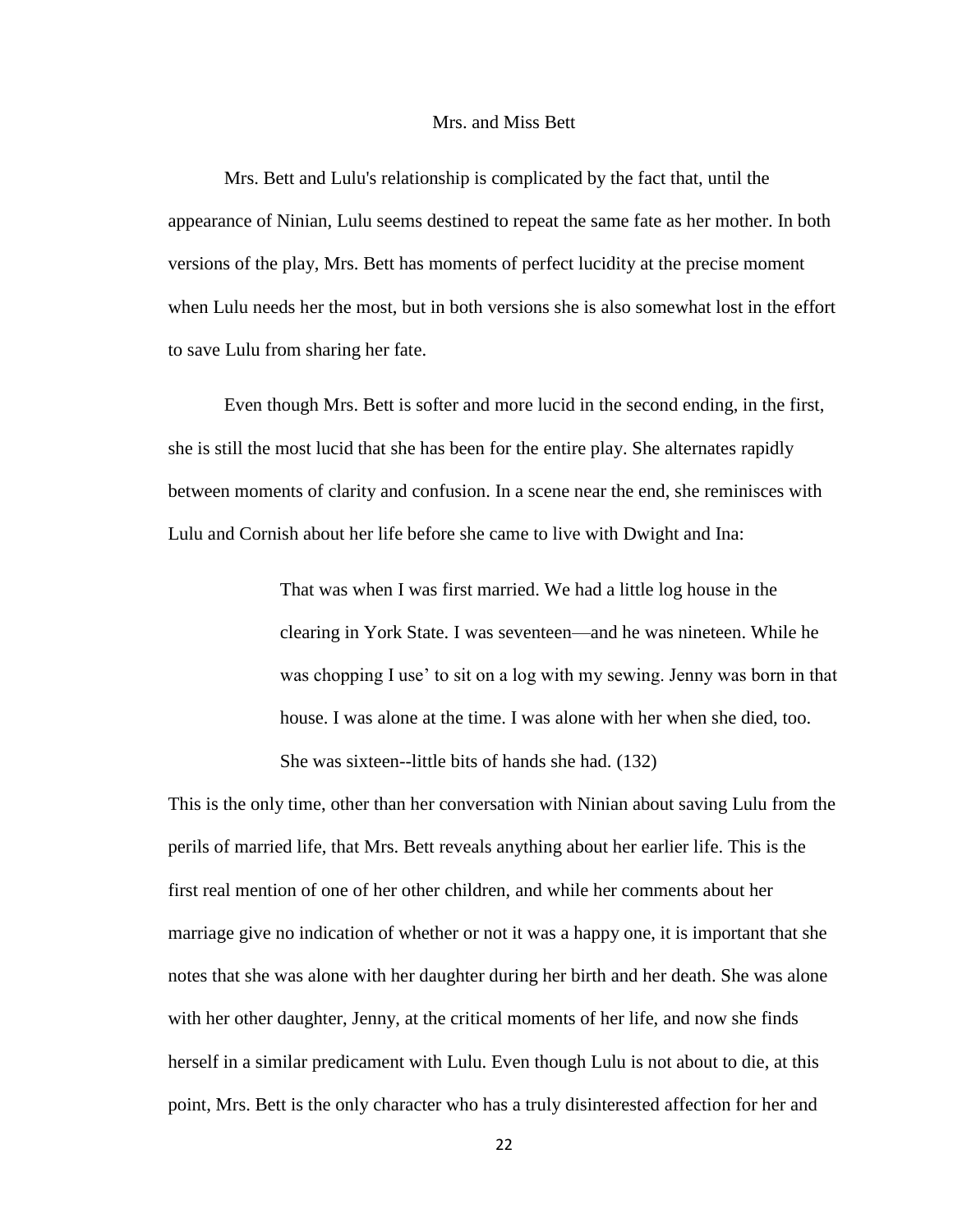has her best interests in mind. Dwight and Ina want Lulu to keep Ninian's bigamy a secret, and Cornish wants to marry her. Though Mrs. Bett is the only character that truly needs Lulu, she is also the only character that is willing to sacrifice her own will and power to aid Lulu.

Throughout the play, Mrs. Bett alternates between moments of clarity and moments of confusion that seem to alternate more rapidly as the play progresses. One minute she is reminiscing about her past, dreamily recounting memories of her husband and daughter, only to become confused again shortly thereafter. She mercilessly teases Di when word gets out that she tried to run away and marry Bobby Larkin, but moments later, she has her most lucid moment of the play as it originally was performed, and once again, it is her role as Lulu's mother that produces this moment. In the scene in which Lulu tells Mrs. Bett about the contents of a letter from Ninian, who has found that he is still married to his first wife, Mrs. Bett shows a side of herself not yet seen in the play:

Mrs. Bett: Did he want you to stay with him?

Lulu: I don't know. But I think he did. Anyway, now I know the truth about him.

Mrs. Bett: Well, I wouldn't want anybody else to know. Here, let me have it and burn it up.

Lulu: Mama, mama! Aren't you glad for me that now I can prove Ninian wasn't just making up a story so I'd go away?

Mrs. Bett: [*Clearly and beautifully*] Oh, Lulu! My little girl! Is that what they said about you? Mother knows it wasn't like that. Mother knows he loved you...How still it is here! Where's Inie? (135)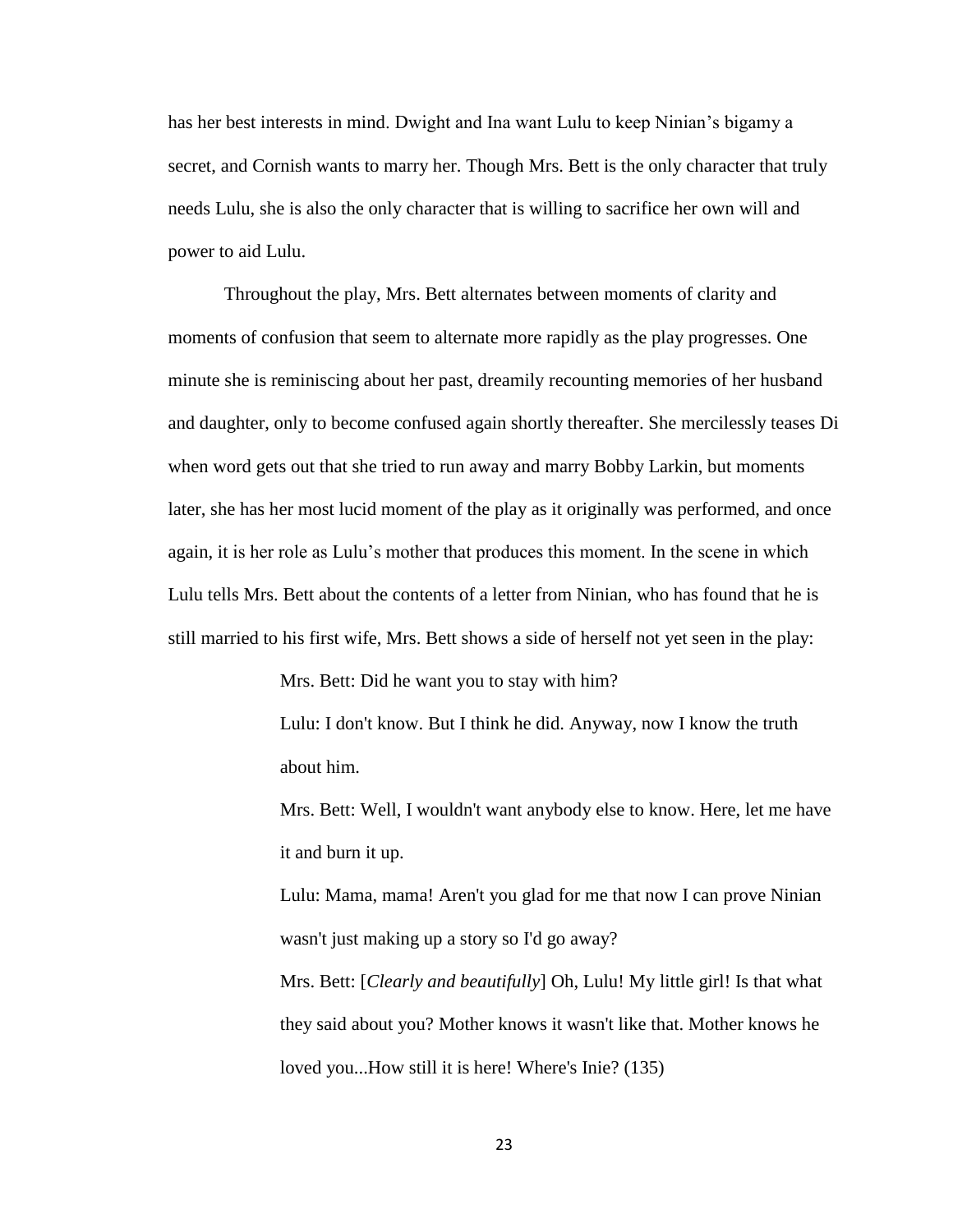The stage direction specifically notes that Mrs. Bett is to deliver the first part of the last line "clearly and beautifully," despite her erratic, trailing language in other parts of the play. In this moment, Lulu needs her mother's reassurance, and for just a moment, she gets it. This moment is a turning point for Mrs. Bett, no matter which ending is being considered. In the original ending, this scene is a last effort to be of help to Lulu. Mrs. Bett is either sardonic or confused from that point on—evidence of the fractured family with whom she must live without being really accepted as one of their number. In the second ending, Mrs. Bett is a much softer, more likable character, yet Atlas argues that "Miss Lulu Bett may be kindest and most sentimental in the second version of the play; her mother in this same version may be the most supportive, the least selfish and senile, but the family, even in this romanticized version, is nevertheless a questionable institution--hurtful, hypocritical, and frightening" (37). Gale changed the ending to the play because of speculation that audiences wanted a more traditionally happy ending, yet the change was met with dissatisfaction from the literary world. Though Gale defended her choice, many thought the second ending lessened the seriousness of Lulu's predicament. Atlas argues that the softer ending does not change the message of the play:

> Her changing the play's ending to a more family-friendly version in which Miss Lulu Bett's mother is clearly supportive and Lulu's husband not a bigamist after all at least allows for the possibility that Zona Gale's own ambivalence toward single life, for she herself was still single, as well as her discomfort with her anger and confusion about the proper way to cope with emotional betrayal or to control feelings of bitterness when one is being belittled and abused, influence her willingness to go for a safe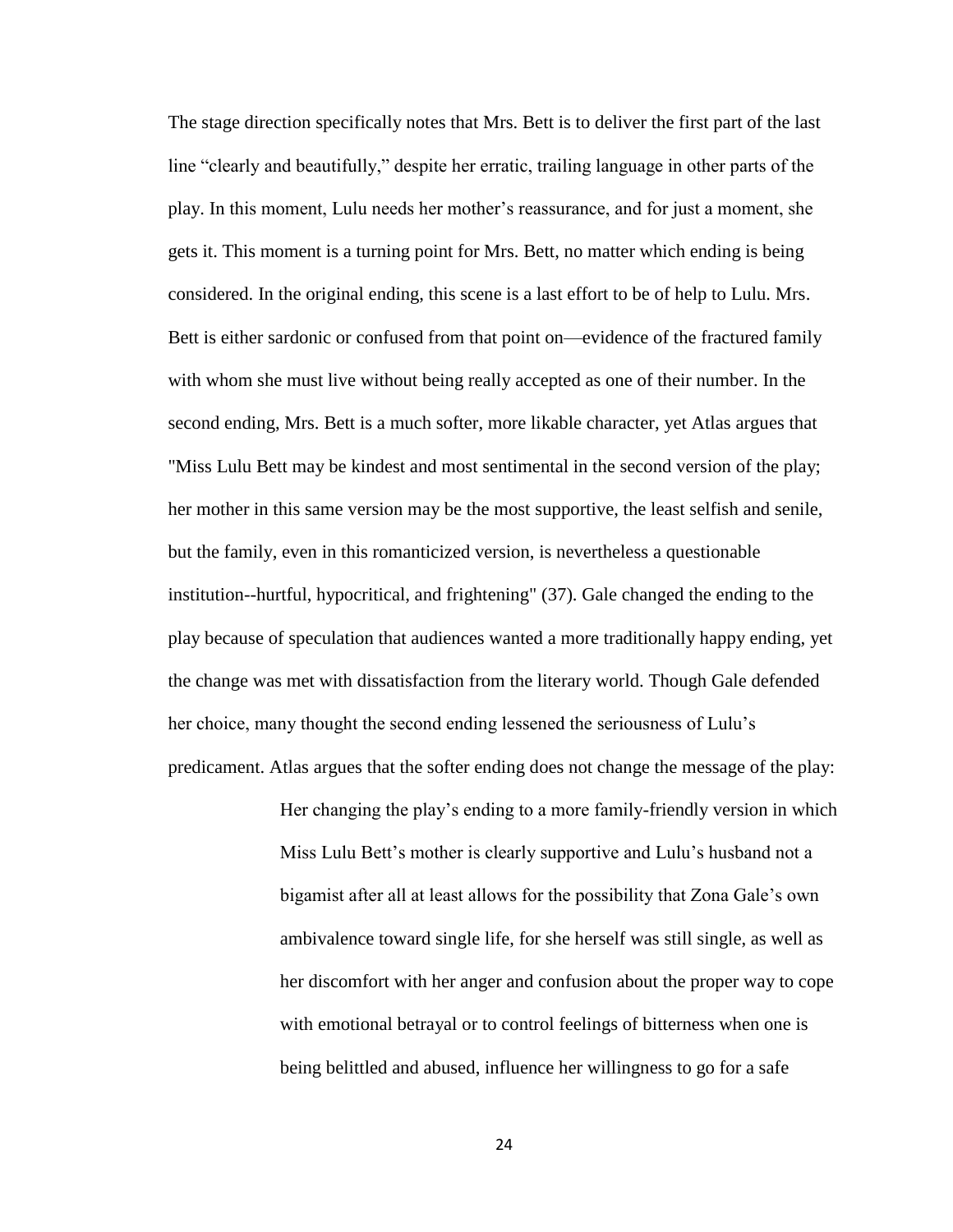ending that offered closure and romance instead of risk, open-endedness, and embittered, unsolvable, irony. (39)

Even with the softer ending, the desperation of Lulu's situation is no less poignant: the same is true for Mrs. Bett. The revised ending offers her an opportunity to choose, as Lulu intends to do, the direction she will take in life.

In the revised ending, Mrs. Bett essentially admits that she is more aware of her surroundings than she sometimes appears to be. When Lulu tells her of her plan to leave the Deacon house, she is unsurprised:

Lulu: Mother. Now, mother darling, listen and try to understand.

Mrs. Bett: Well, I am listening, Lulie.

Lulu: Mother, I can't stay here. I can't stay here any longer. I've got to get clear away from Dwight and Ina.

Mrs. Bett: You want to live somewhere else, Lulie?

Lulu: I can't live here and have people think Ninian left me. I can't tell the truth and bring disgrace on Ninian. And I can't stay here in Dwight's

kitchen a day longer. Oh, mother! I wish you could see—

Mrs. Bett: Why, Lulie, I do see that.

Lulu: You do, mother?

Mrs. Bett: I've often wondered why you didn't go before….you needn't think because I'm old I don't know a thing or two. (145)

Even though Lulu assumes incorrectly that her mother will not understand her predicament, Mrs. Bett is more patient, kind, and understanding that she has been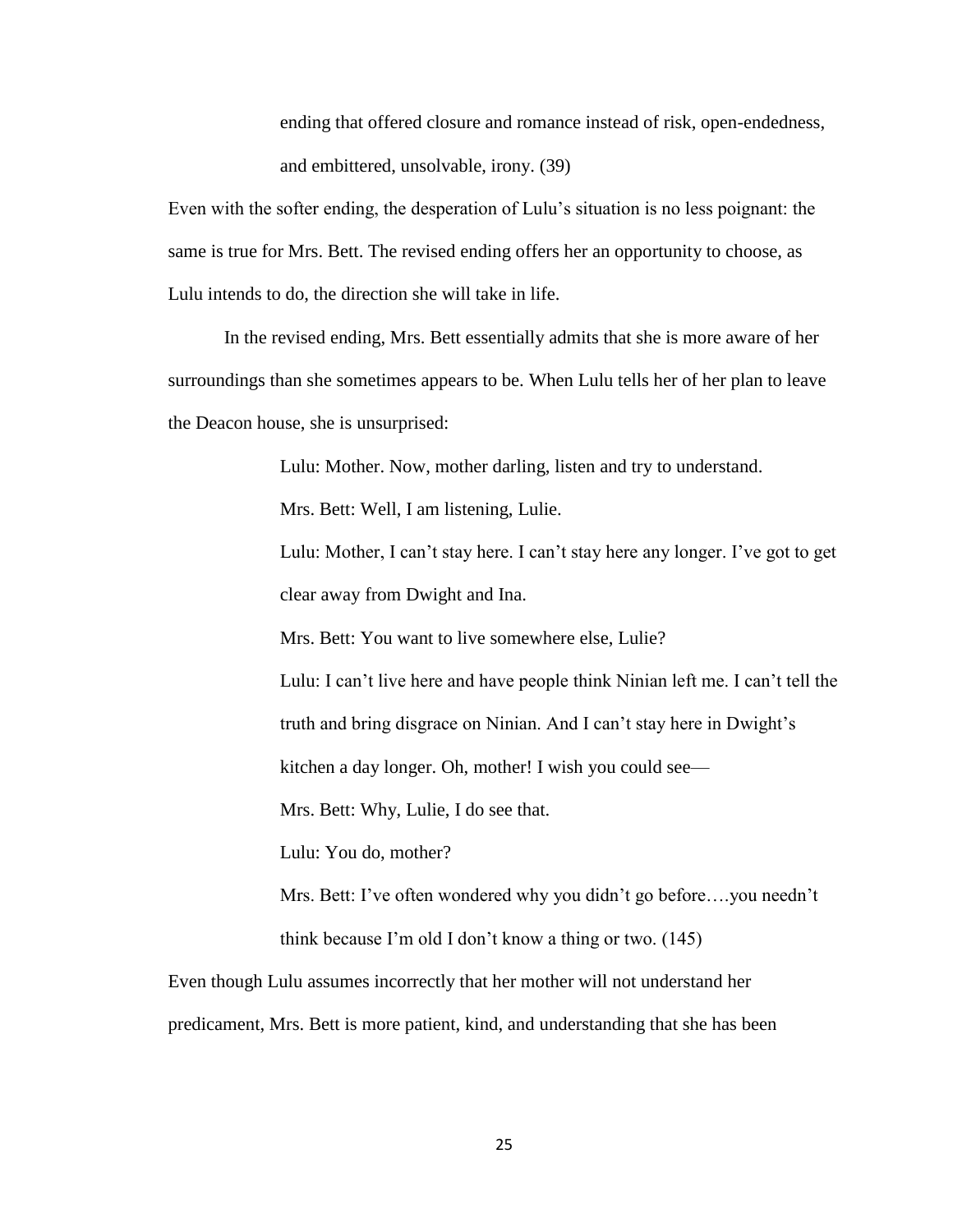throughout the entire play. She gives Lulu the money intended for her own funeral, to go away and start a life on her own.

Though Mrs. Bett gets the last word in the original ending, and close to it in the revised version, she appears to gain very little from her efforts at manipulation. She cannot use her small power to help her situation. She is still dependent upon Dwight for her needs; however, her physical needs are not, for her, the most significant thing. Mrs. Bett's use of her own mind to control others' perceptions of her allows her to maintain her dignity, even if she and Lulu are the only ones who know.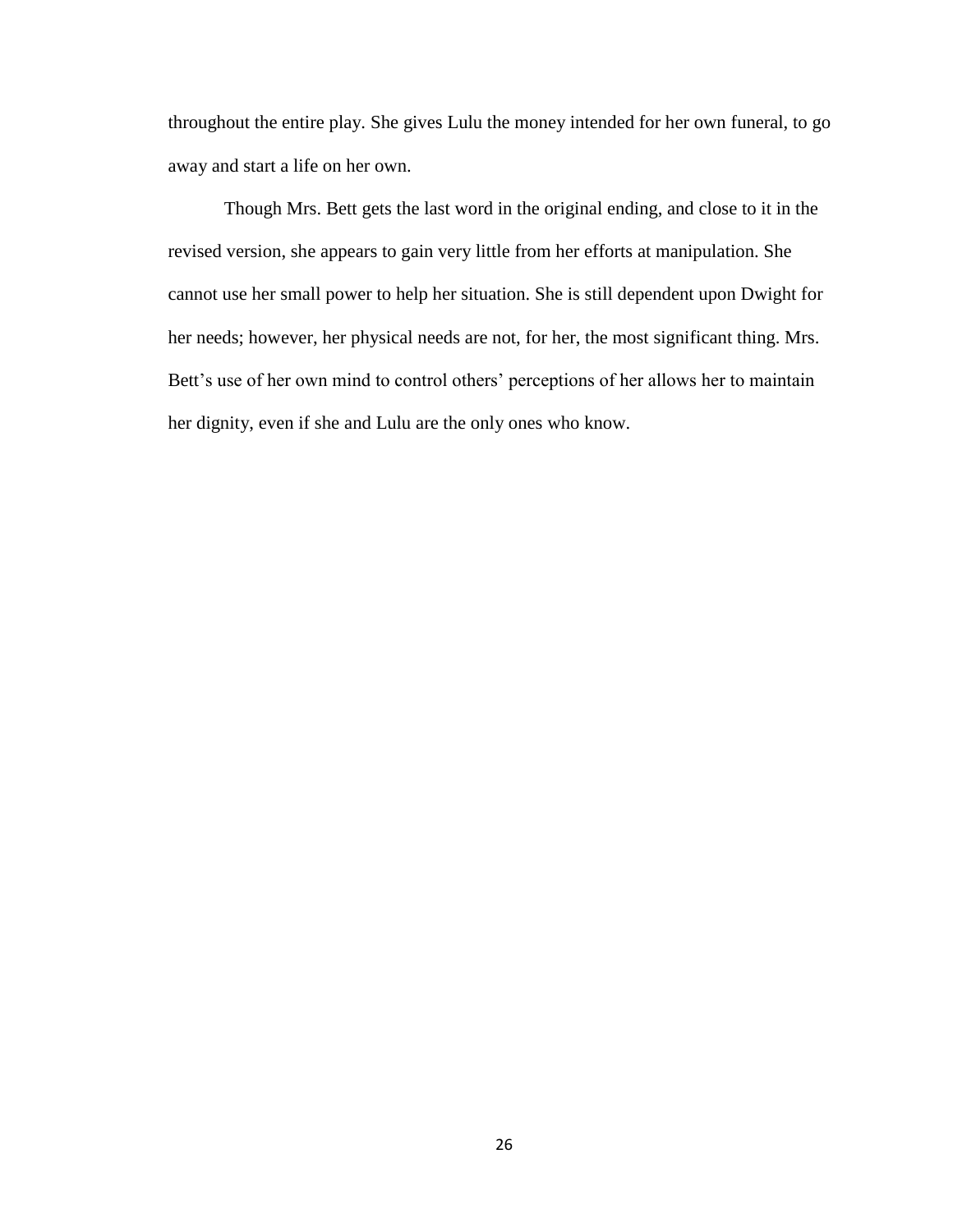Identity and Power in *The American Dream* and *The Sandbox*

Edward Albee's short plays *The American Dream* and *The Sandbox* center around the same family and characters, inaccurately named Mommy, Daddy, and Grandma. Grandma is Mommy's mother; however, the characters do not actually fulfill these roles, because their family is missing a child. In *The American Dream,* the family awaits the arrival of the person who will come to take Grandma off to a nursing home, and their erratic, nonsensical conversation up to this point paints a clear picture of their dysfunction as a family. In *The Sandbox,* Mommy and Daddy take Grandma to a beachlike setting, which becomes the stage for the moment of her death, which occurs in a children's sandbox. The family already does not fit into a traditional patriarchal American family structure, because although the family members are literally embodying a role, they do not fulfill that role in a traditional way. The discussion of Mommy and Grandma's backstory shows that at one point they had a mutually beneficial relationship, but at the point at which their roles would change, they did not. Although they have taken on the roles of "Mommy" and "Grandma" in name, those are not the roles they are performing because they lack an audience—a child. Instead, the two of them are now competing for the attention of and control over Daddy. Though Grandma does not have any control over the fact that her daughter and son-in-law disregard her and, ultimately, leave her to die, she employs their perception of her and her own rhetoric of aging to define herself, and through self-awareness, maintains a sense of dignity in an undignified situation.

Edward Albee is one of the few playwrights who gives significant attention to elderly female characters. The character "Grandma" in Albee's plays *The American*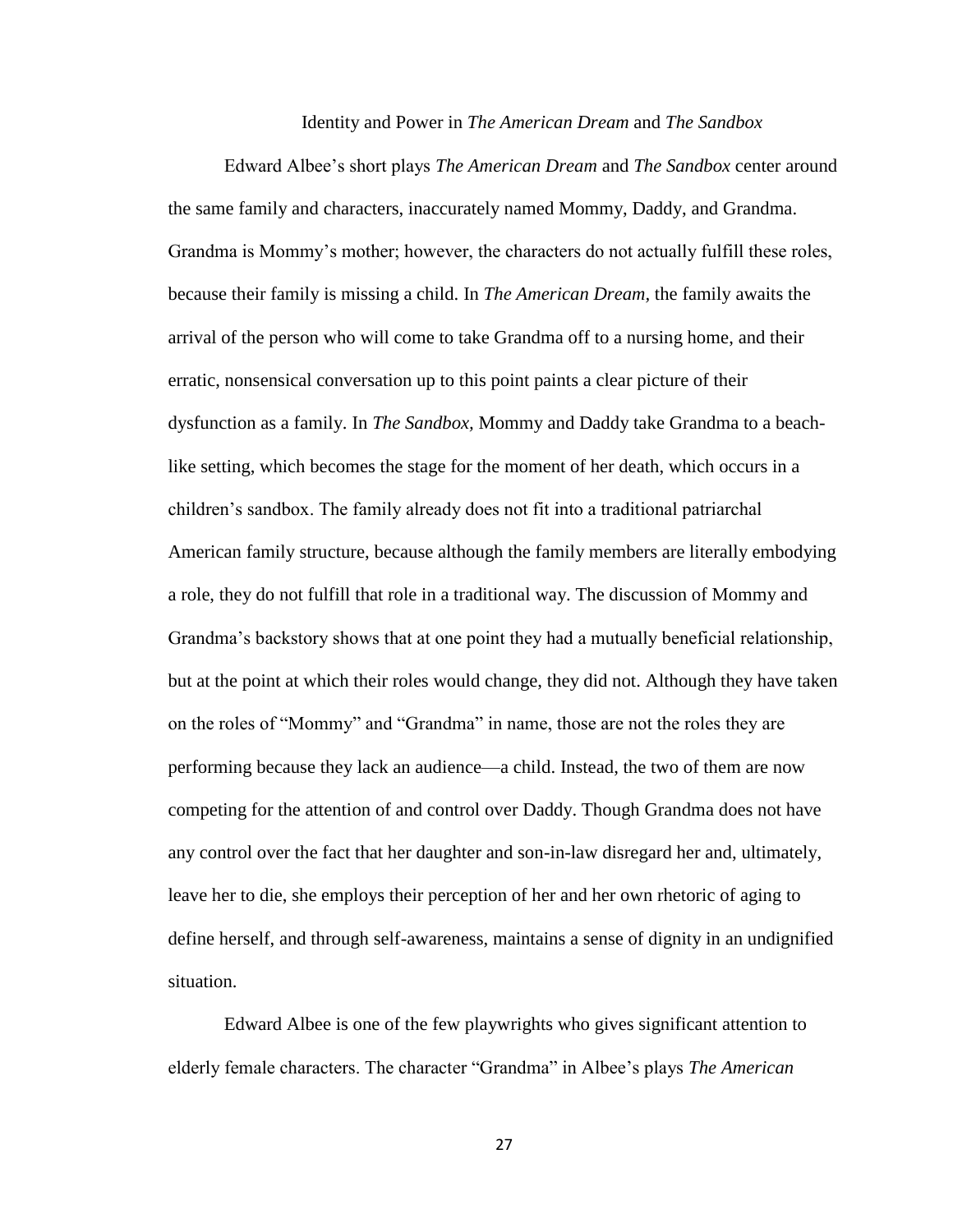*Dream* and *The Sandbox* is based on Albee's own grandmother, and Albee dedicated *The Sandbox* to her. This fact is particularly resonant when one is familiar with the subject of the play: a woman returned to infancy in her death by her daughter and son-in-law.

Lucina Gabbard suggests that Albee writes on the theme of abandonment as a direct result of issues with his own parents, and that "considering this personal closeness to the theme of abandonment, it is not surprising that his first plays express a serious concern for life's expendable ones" (27). These "expendable ones" are, specifically, the very young and very old. The symbolism of the sandbox itself is obvious. In placing Grandma in a sandbox to die, Albee "blends the rejection of the young and old… the circumstances of Grandma's death emphasize the play's comment on society's neglect of both children and the aged" (27). In the introduction to *Three Tall Women*, another Albee play that touches on themes of aging, Albee discusses the aging of his own mother and grandmother. Despite his animosity toward his mother, he speaks of her as a person in whom he could find things to admire:

> It is true I did not like her much…but I did admire her pride, her sense of self. As she moved toward ninety, began failing rapidly both physically and mentally, I was touched by the survivor, the figure clinging to the wreckage only partially of her own making, refusing to go under. (Albee *Three Tall Women*)

That Albee values this sense of self is no surprise; it is what ultimately makes Grandma a likeable character, despite her cantankerousness. Grandma appears in stark contrast to more common portrayals of the elderly in contemporary culture: she is vivacious, unyielding, and complex. According to Nicholas Canaday, Grandma "gives a realistic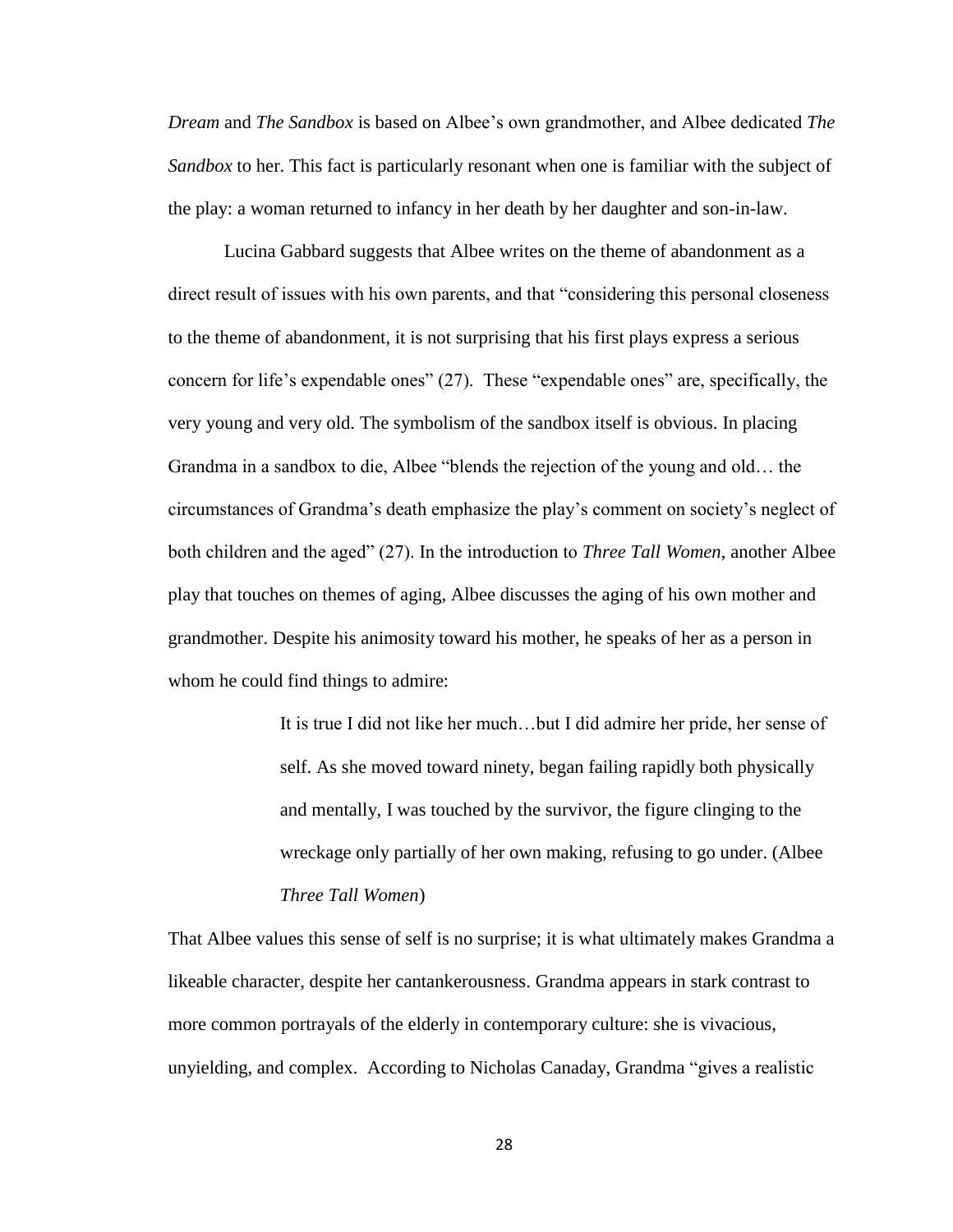picture of old age, yet manages at the same time to retain her own dignity…the fact is that she is far ahead of all the other characters in the play" (32). Though her situation is the tragic product of a society whose structure is failing, Grandma is not a tragic character.

That she is not a tragic character is likely the result of her having been based on Albee's own grandmother. He writes that he found the character to be quite likeable: "when I based the character 'Grandma' on my own (adoptive) maternal Grandmother, I noticed that … I liked the lady a lot—we were in alliance with those folk in the middle" (Albee *Three Tall Women*). This alliance with and opposition to "the folks in the middle" is a recurring theme in discussions of the aging. Grandma, like Mrs. Bett, faces the derision of the middle-aged because her emotional outbursts, even her intellectual assertions, are dismissed as the result of her age rather than the result of justified anger over the attempt to deny her a sense of self. However, while Mrs. Bett has the future of her daughter and granddaughter as a motivating factor, Grandma has the welfare of no one but herself to motivate her. Her focus, then, is on self-definition.

Because of this character's focus on self-definition, it is fitting that she, in contrast to other characters in modern and contemporary plays who are demographically similar to her, is the central character in the plays in which she appears. Canaday notes in reference to *The American Dream* that "the void at the center of modern life is the basic assumption on which this play rests; the action is primarily concerned with typical responses to this existential situation" (31) and that Grandma is the only character who responds positively to the situation: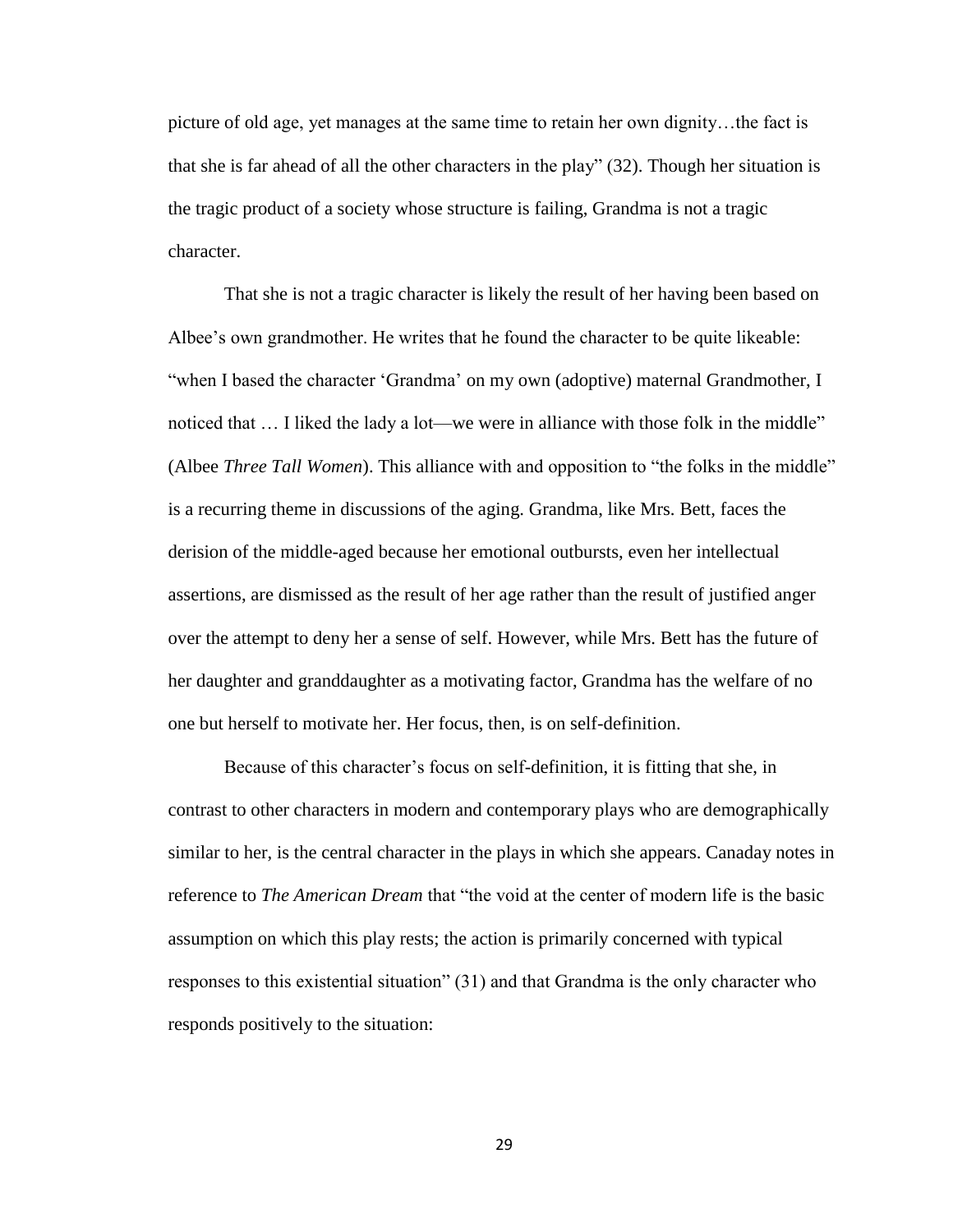She is realistic; she has a sense of her own freedom and especially of her own dignity...her attitude is tinged with cynicism in her present situation, but this is a necessary antidote to the more than slight nausea we feel about the relationship between Mommy and Daddy...she says that she is a "muddle headed old woman," but the fact is that she sees more clearly than anyone else in the play. (31-32)

This labeling of herself as a "muddle headed old woman" is her own choice. Grandma's preservation of dignity is made possible by the fact that she defines herself and what it means to age before any other character has the chance to do so.

#### Grandma and Mommy

Because Grandma and Mommy are so defined by their family roles, it is natural that much of Grandma's self-definition would be entangled in her relationship with Mommy. Mommy is persistent in her assertions that she loves Grandma, even though she does not behave in any ways that support that notion. She and Grandma have a dynamic in which Grandma sacrifices her needs in order to care for her daughter. This would be normal between an adult woman and her young child, but in a normal family situation, the daughter, once she becomes an adult, would begin to care for her aging mother. In the fractured American family depicted in these plays, the cycle does not complete; Mommy and Daddy do not have their own child, and Grandma and Mommy grow resentful of one another. At one time, however, Mommy and Grandma appear to have had a mutually beneficial relationship:

> Mommy: When I was a little girl, I was very poor, and Grandma was very poor, too, because Grandpa was in heaven. And every day, when I went to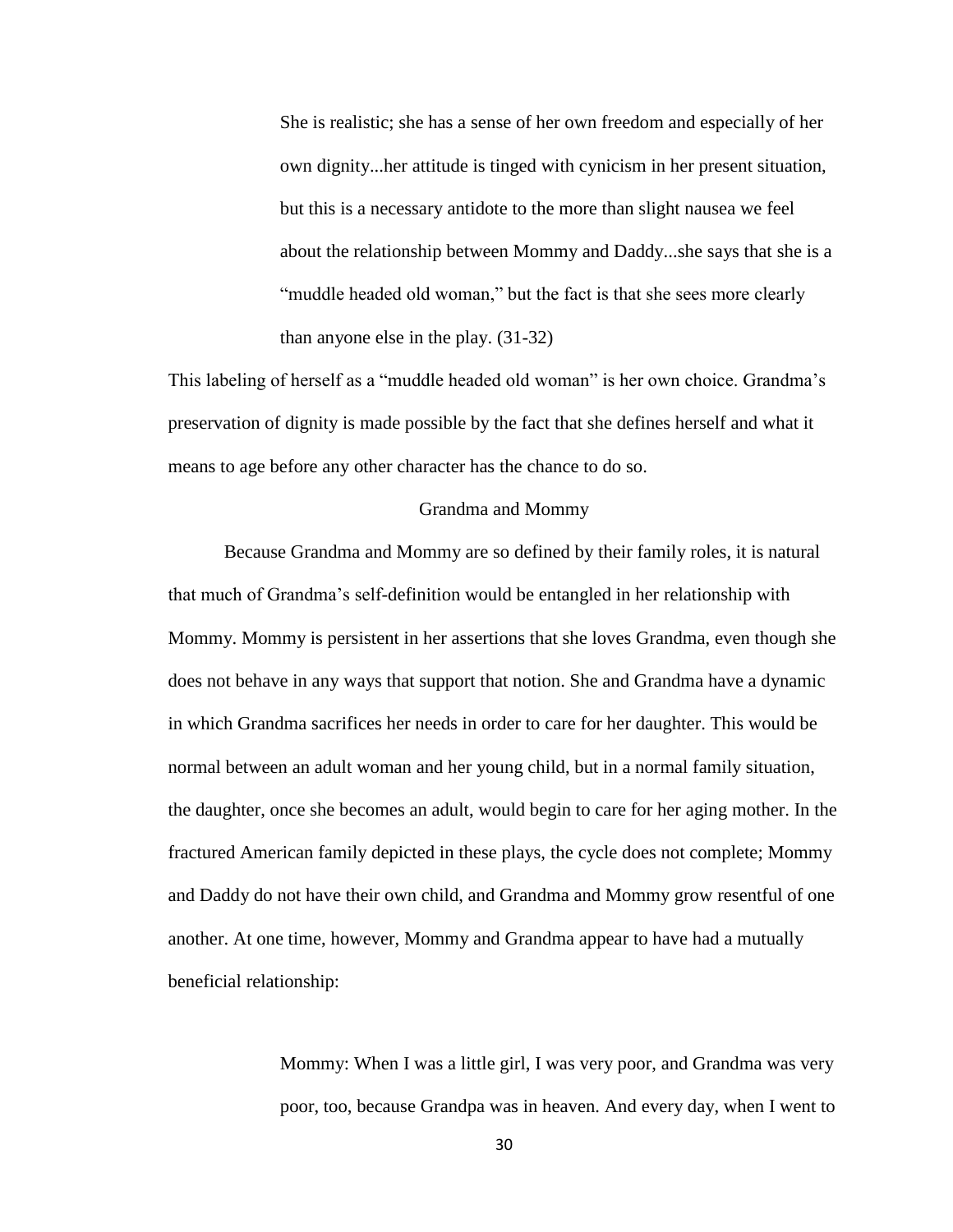school, Grandma used to wrap a box for me… when it was lunch time, all the little boys and girls used to take out their boxes of lunch, and they weren't wrapped nicely at all, and they used to open them and eat their chicken legs and chocolate cakes; and I used to say, "Oh, look at my lovely lunch box; it's so nicely wrapped it would break my heart to open it." And so, I wouldn't open it.

Daddy: Because it was empty.

Mommy: Oh, no. Grandma always filled it up, because she never ate the food she cooked the evening before; she gave me all her food for my lunch box the next day. After school, I'd take the box back to Grandma, and she'd open it and eat the chicken legs and chocolate cake that was inside. Grandma used to say, "I love day-old cake." That's where the expression "day-old cake" came from. Grandma always ate everything a day late. I used to eat all the other little boys' and girls' food at school, because they thought my lunch box was empty, and that's why I wouldn't open it. They thought I suffered from the sin of pride, and since that made them better than me they were very generous. (*American Dream* 13-14)

This passage shows that both woman are concerned with the external, but for different reasons. Grandma's fixation on the wrapping of boxes suggests that she focuses most of her energy on the presentation of a thing rather than the contents; however, the contents do matter to her. Though they are poor, she does fill the box with food, even though her daughter manages to get food from her classmates. Her primary concern in wrapping the box nicely is to protect its contents. If the contents did not matter, she could easily leave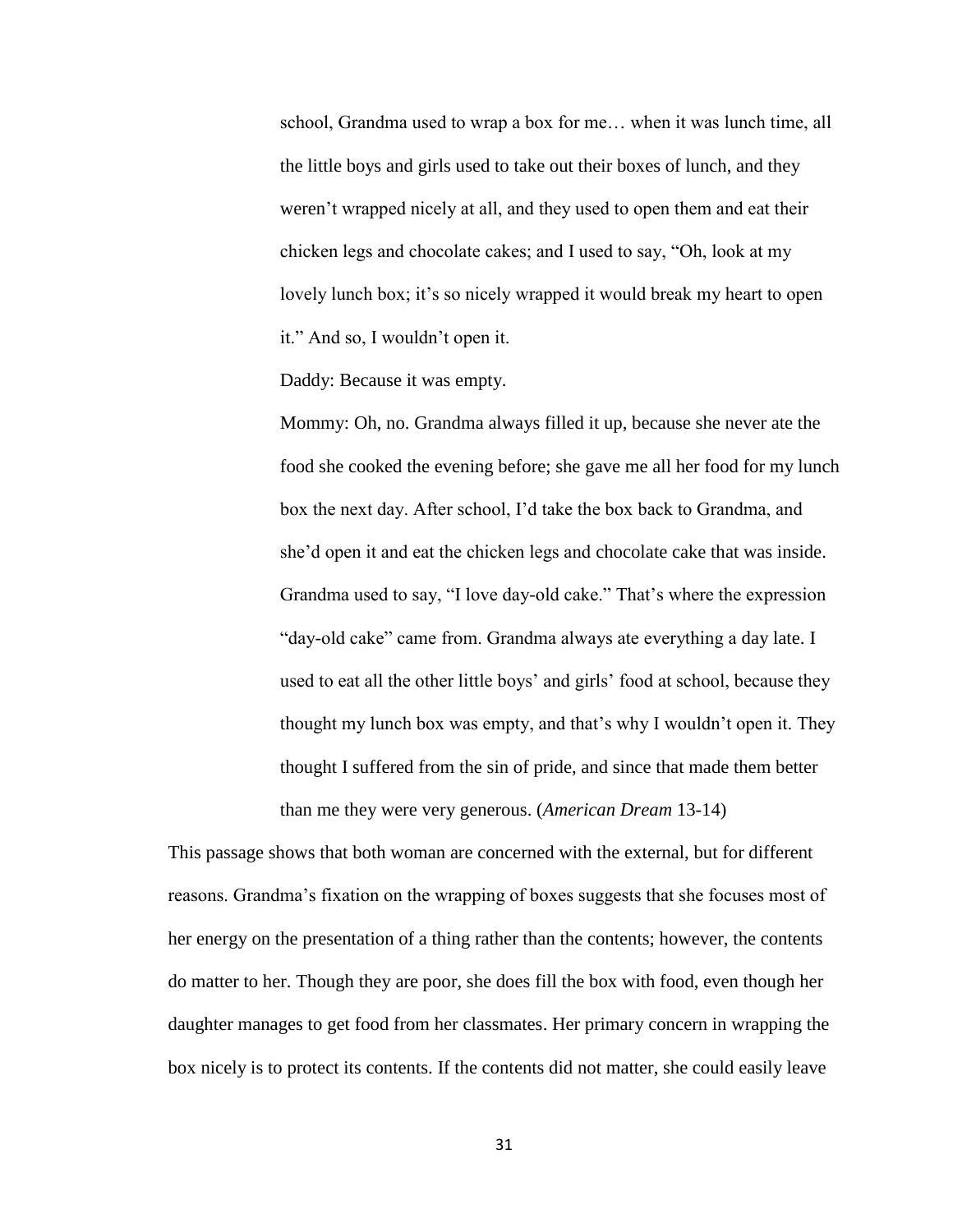the food out of the box, and the result would likely be the same, but in wrapping the box nicely and also including the food, she ensures that her daughter will be able to eat, even if she runs the risk of going without herself. She even attempts to protect her daughter from understanding the extent of their poverty by claiming that she enjoys eating "dayold cake."

Mommy is also concerned with the wrapping, but it is the ability to manipulate others that motivates her. She will never be as successful a manipulator as Grandma, however, because she lacks self-awareness. She is sure that her classmates' generosity toward her was the product of their own pride, which was in turn the result of their perception of her as prideful. She names pride as a sin that she does not truly commit, but fails to name her actual sin: deception. Her continued conversation with Daddy after she recounts this story is in essence a confession that her marriage to him was also a manipulation for her own personal gain:

Daddy: You were a deceitful little girl.

Mommy: We were very poor! But then I married you, Daddy, and now we're very rich.

Daddy: Grandma isn't rich.

Mommy: … No, but you've been so good to Grandma she feels rich. She doesn't know you'd like to put her in a nursing home.

Daddy: I wouldn't!

Mommy: Well, heaven knows, *I* would! I can't stand it, watching her do the cooking and the housework, polishing the silver, moving the furniture…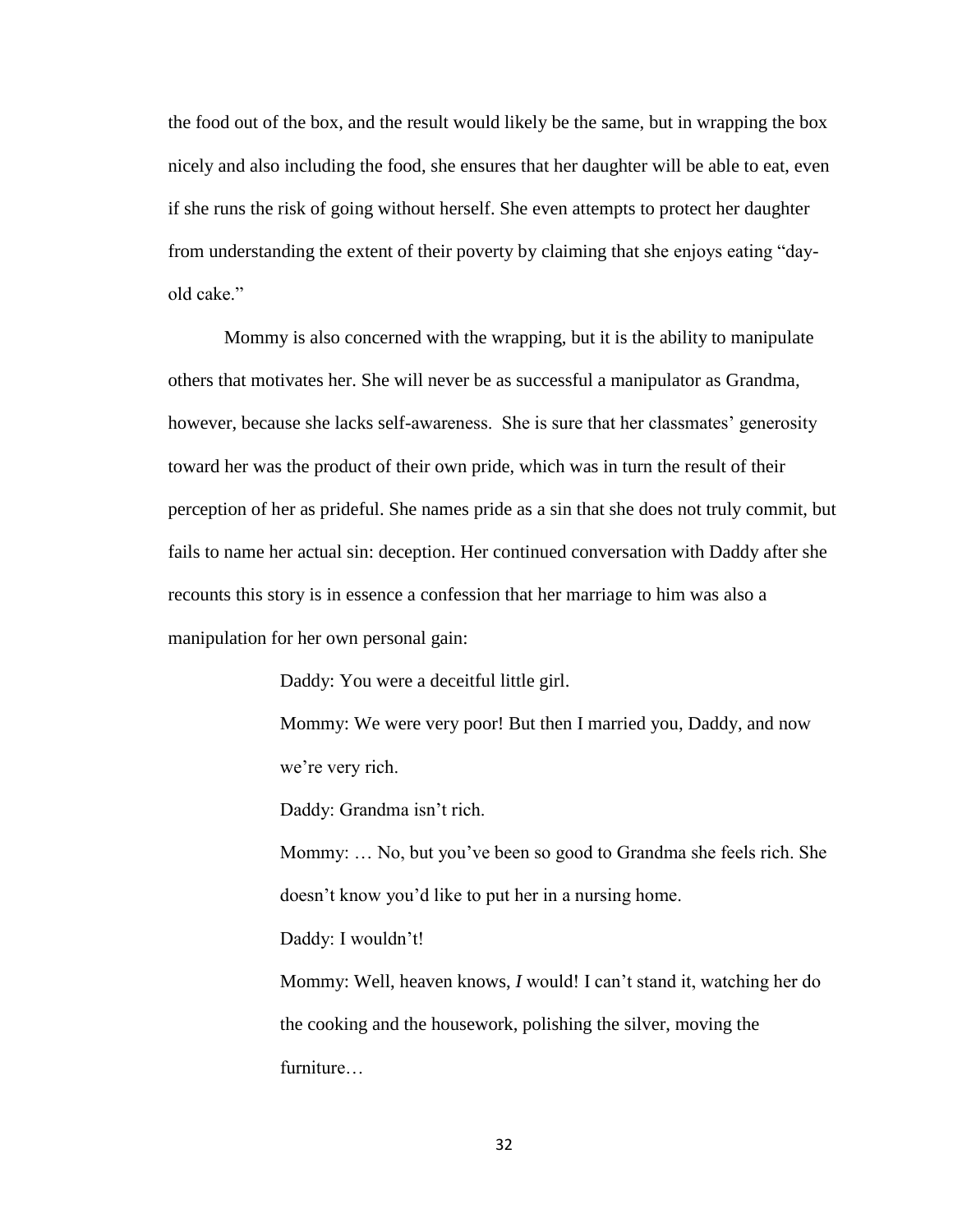Daddy: She likes to do that. She says it's the least she can do to earn her keep.

Mommy: Well, she's right. You can't live off people. I can live off you, because I married you…all I brought with me was Grandma… Grandma is all the family I have. (*American Dream* 14)

Mommy's marriage to Daddy is an echo of the nicely wrapped lunch boxes of her childhood. Her manipulation does help Grandma, but it is almost coincidental. Grandma is doing all of the real work; "the cooking and the housework, polishing the silver, moving the furniture," while Mommy is doing basically nothing, yet it is Mommy, not Grandma, who benefits financially. Mommy's assertion that "you can't live off people" is ironic, considering that she admits to doing just that, and has been doing nothing but living off of other people's work and generosity her entire life. The affection she claims to have for Grandma is likely an attachment to the ways she continues to find Grandma useful more than a natural affection.

Throughout both plays, Mommy states that she loves Grandma, often at times that make no sense, yet her actions do nothing to support the notion. Youngberg notes that "Mommy's treatment of Grandma throughout the play underscores the brusque insensitivity of a society in which individuals are conditioned to think only of their own satisfaction. Albee implies more than once that Mommy would simply like to dispose of Grandma--her own mother--even though Mommy asserts that she loves Grandma" (109). Mommy's insistence that she loves Grandma calls into question the meaning of love in the context of these plays. Love, particularly between this mother and daughter, is present only in word or in action, never in both together. Mommy insists that she loves Grandma,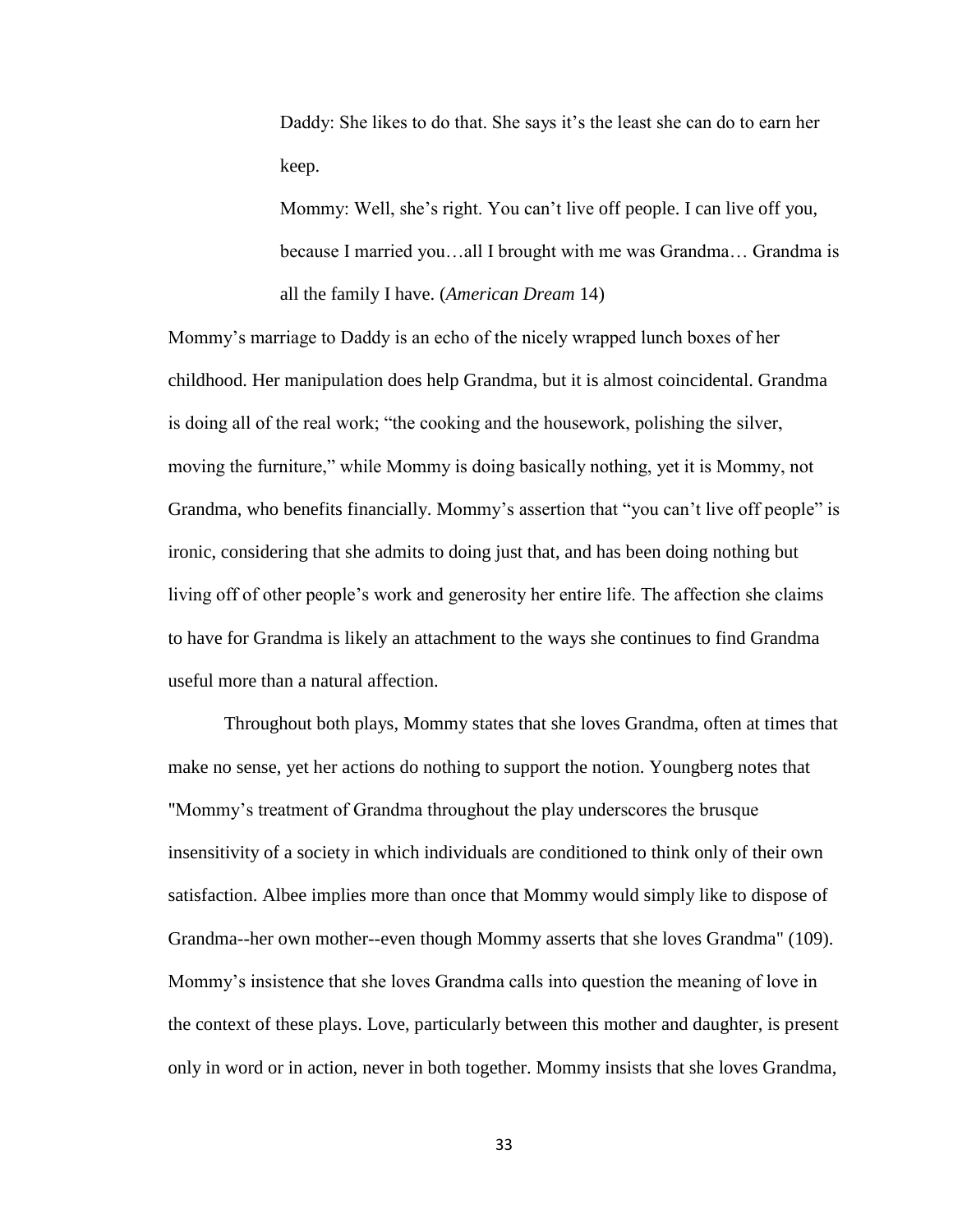but her actions do not back up her claim. The descriptions of Grandma's past behavior suggest that at one time she behaved in a way that would demonstrate love for her daughter, yet she never claims to do so.

## Grandma and Daddy

The relationship that comes closest to a genuinely affectionate one is that between Grandma and Daddy. Mommy insists that Grandma is her mother, not Daddy's, and although her insistence that she loves Grandma is contradicted by her behavior, she seems jealous of the more stable relationship her husband has with her mother. The relative stability that exists in the relationship between Grandma and Daddy is due to the fact that they are both dismissed by Mommy. In a comment on Mommy and Daddy's marriage, Grandma says that Mommy would like to be rid of the both them:

> Grandma:… Have you called the van people to come and take me away? Daddy: Of course not, Grandma!

Grandma: Oh, don't be too sure. She'd have you carted off, too, if she thought she could get away with it.

Mommy: Pay no attention to her, Daddy. (*An aside to Grandma.)* My God, you're ungrateful! (*American Dream* 17)

Daddy attempts to sympathize with Grandma, or at least appease her, which is perhaps why Mommy tries to limit the contact between them. The two women are involved in a constant struggle for the power of perception; if Daddy buys into the image of old people that Grandma portrays, then Grandma wins, but if Mommy can distract him from seeing things from Grandma's point of view, then she comes out ahead. Grandma is aware of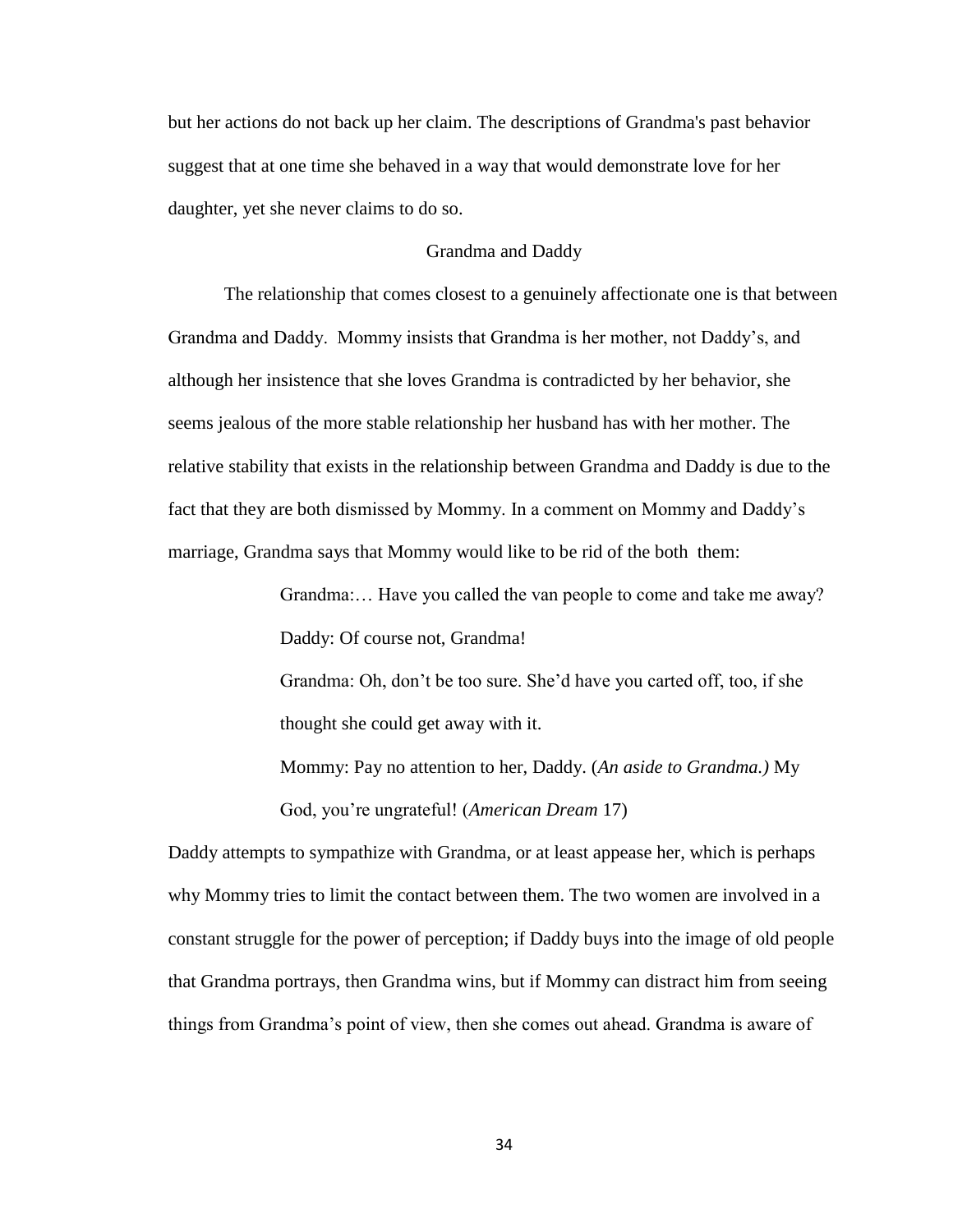her daughter's manipulative tendencies, so she can fight them; Daddy, however, is an easier target:

Daddy: I'd like to talk about it some more.

Mommy: There's no need. You made up your mind; you were firm; you were masculine and decisive….I won't argue with you; it has to be done; you were right. Open the door.

Daddy: But I'm not sure that….Was I firm about it?

Mommy: Oh, so firm; so firm.

Daddy: And was I decisive?

Mommy: So decisive! Oh, I shivered.

Daddy: And masculine? Was I really masculine?

Mommy: Oh, Daddy, you were so masculine; I shivered and fainted.

Grandma: Shivered and fainted, did she? Humf!

Mommy: You be quiet.

Grandma: Old people have a right to talk to themselves; it doesn't hurt the gums, and it's comforting. (*American Dream* 17)

Mommy convinces Daddy that her wishes are actually his by defining him in a way that he finds appealing: as a masculine, self-aware person, when in reality he is weak and not in control of himself. Daddy is actually fond of Grandma, he would like to have a conversation about it, at least, before putting her in a home, but once Mommy reframes his character in a more favorable way—a way that is more in keeping with his socially acceptable role—he is easily swayed.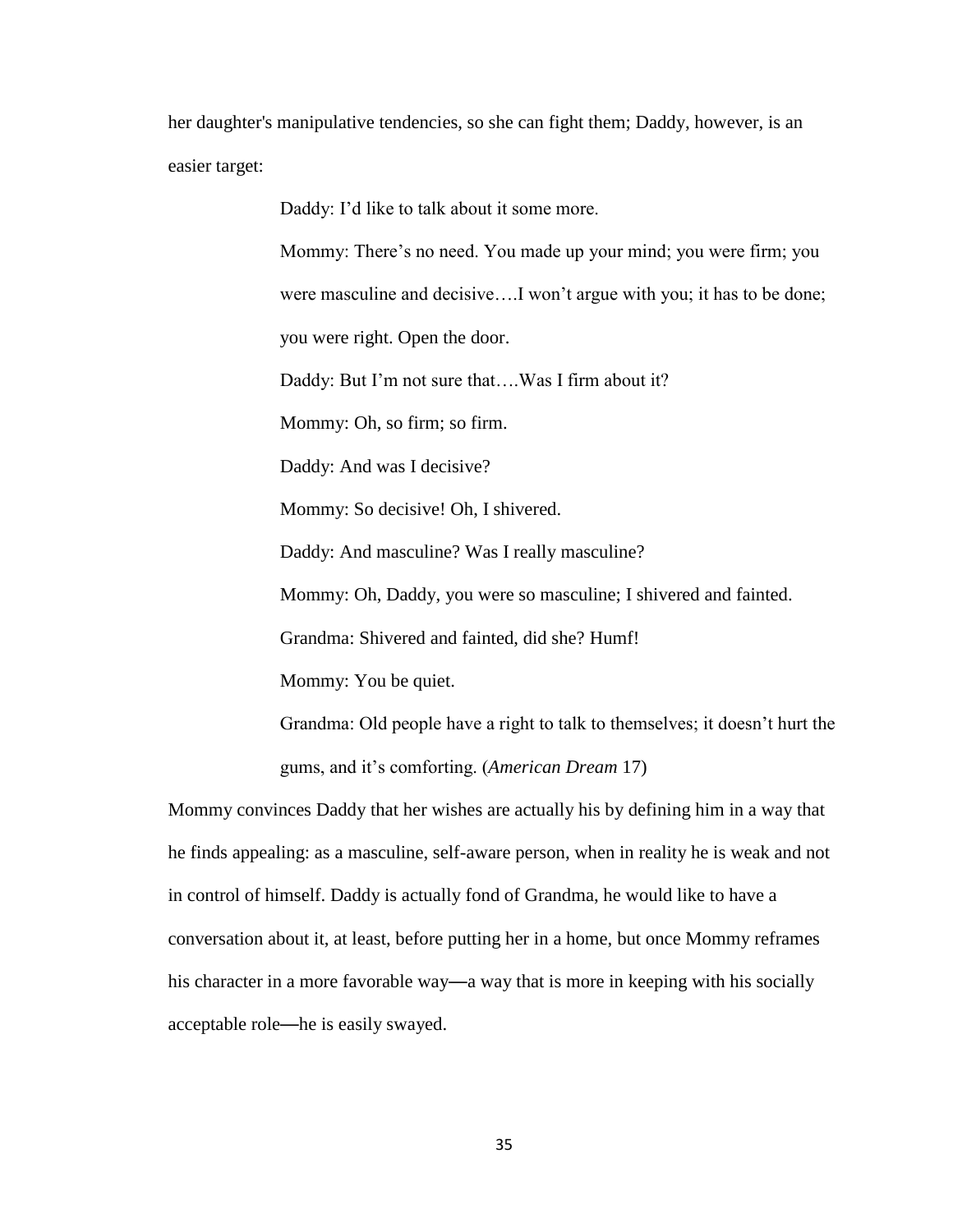Grandma is not so easily swayed, and her use of language to control the way others perceive her is careful and protective, but not deceptive. Grandma is defensive of Daddy, even though he has hurt her:

> Grandma: …if you'd listened to me you wouldn't have married her in the first place. She was a tramp and a trollop and a trull to boot, and she's no better now…I told you to stay away from her type. I told you. I did… Mommy: You stop that! You're *my* mother, not his! Grandma: I am? Daddy: That's right, Grandma, Mommy's right. Grandma: Well how would you expect somebody as old as I am to remember a thing like that? You don't make allowances for people.

Mommy: Grandma! I'm ashamed of you.

Grandma: … Humf! It's a fine time to say that. You should have gotten

rid of me a long time ago if that's the way you feel. (*American Dream* 15) Once again, in this passage Mommy shows inconsistent feelings toward Grandma, which is evidence that it is she, not Grandma, who does not know her own mind. In a few lines of dialogue, Mommy moves from being possessive of Grandma, to angry with her, to

ashamed of her. Grandma may have forgotten whose mother she is, or she may be pretending to have forgotten, but in either case, her opinion of Mommy is consistent, and she makes it clear, whether or not anyone is listening.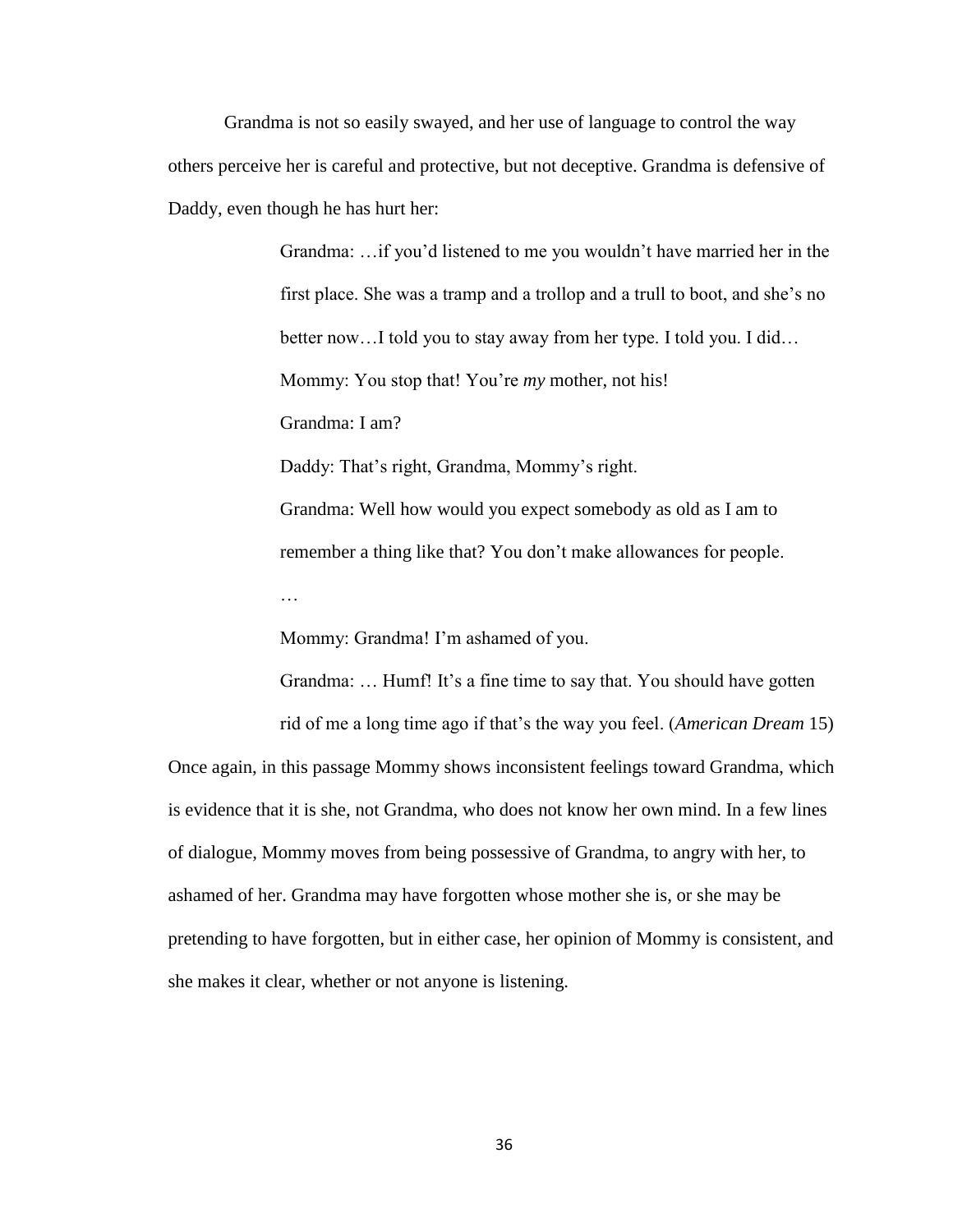#### Defining Age

Grandma is sure not only of her opinions about others, but also of her selfconcept. She is a stronger character than Mommy because she has greater self-awareness, and a stronger character than Daddy because she does not allow anyone to define her without her consent. She defines herself before anyone else has the chance to do so. Her assertion that "Old people have a right to talk to themselves; it doesn't hurt the gums, and it's comforting" (17) is just one of the many instances in which Grandma gives a preemptive definition of what it means to be an old person:

> When you're old you gotta do something. When you get old, you can't talk to people because people snap at you. When you get so old, people talk to you that way… That's why you become deaf, so you won't be able to hear people talking to you that way. And that's why you go and hide under the covers in the big soft bed, so you won't feel the house shaking from people talking to you that way. That's why old people die, eventually. People talk to them that way. (*American Dream* 13)

Grandma argues that the symptoms of aging, which many people perceive as purely physical, are the result of psychological trauma caused by the poor treatment of the aging.

Even when Grandma's memory is not perfect—and there is no guarantee that it is not—she uses language to make a point that is true in essence if not in fact. According to Canaday,

> Grandma's use of language and her comments about language reveal another creative response to life. In general the comic irrelevance of the language mirrors the meaninglessness of life and demonstrates especially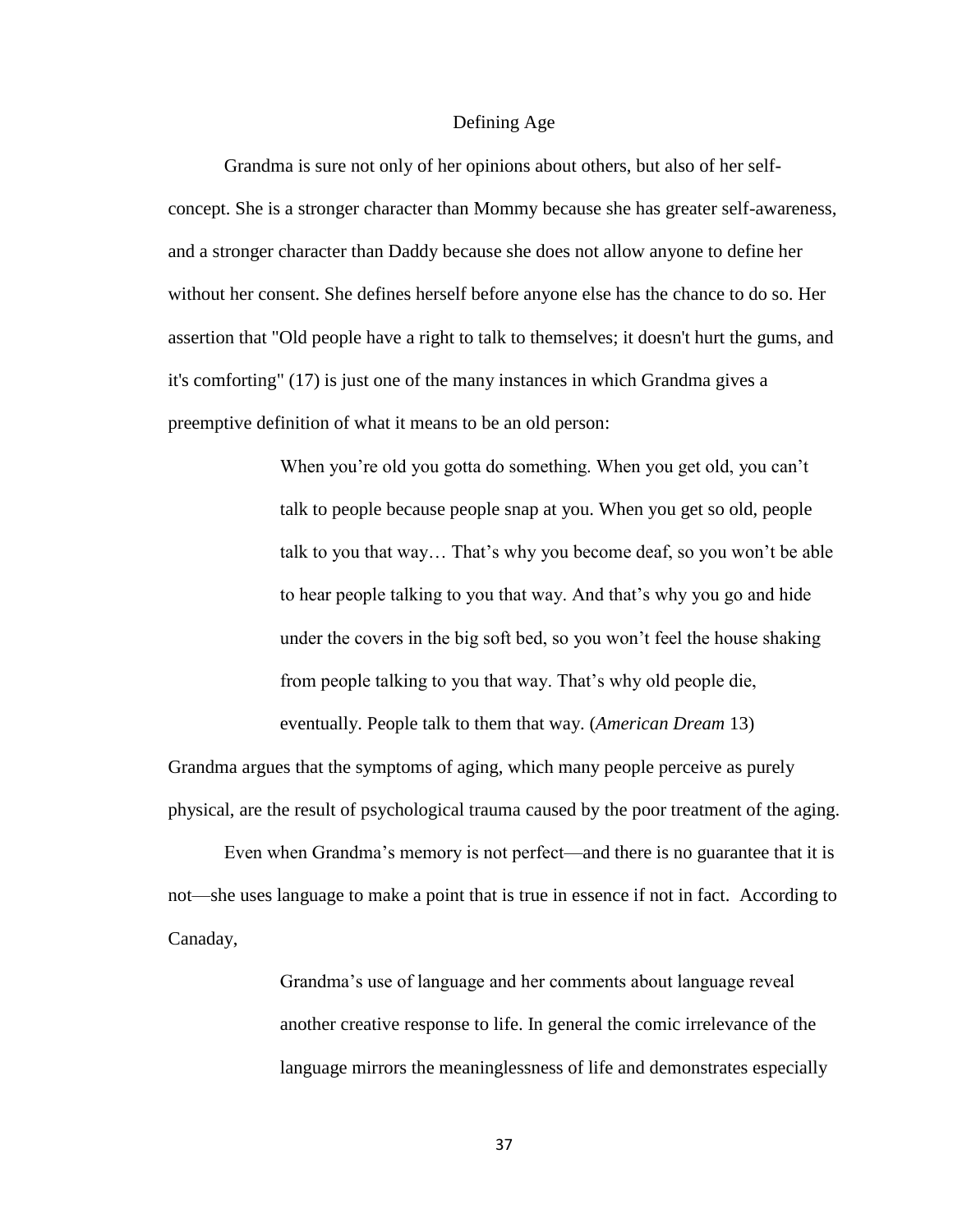that language as gesture has replaced language as communication. For Grandma, however, language does serve to communicate, and her comments on style are both amusing and significant. Mommy tries to imitate her, but Grandma scornfully points out Mommy's failure to achieve harmony of rhythm and content." (32)

Grandma uses language to communicate meaning. She is artful—manipulative, even but her language actually communicates something that is bigger than the moment in which it occurs. Her proclamations about age are more than humorous self-defense; they have depth. Mommy's efforts to replicate Grandma's use of language fail because she lacks Grandma's depth of character, and in turn, her assertions also lack depth. The subject at the heart of the power struggle between Grandma and Mommy is dignity, and this extends into Grandma's use of language. Grandma uses language more successfully than Mommy because she uses language to preserve dignity rather than present a false image of it. In the scene referenced by Canady, Mommy attempts to make an assertion about old age in a manner similar to Grandma, but her claim falls flat:

Daddy: Maybe Grandma has something to say.

Mommy: Nonsense. Old people have nothing to say; and if old people *did*  have something to say, nobody would listen to them… You see? I can pull that stuff just as easily as you can.

Grandma: Look. I'll show you how it's really done. Middle-aged people think they can do anything… but the truth is that middle-aged people think they're special because they're like everybody else. We live in the age of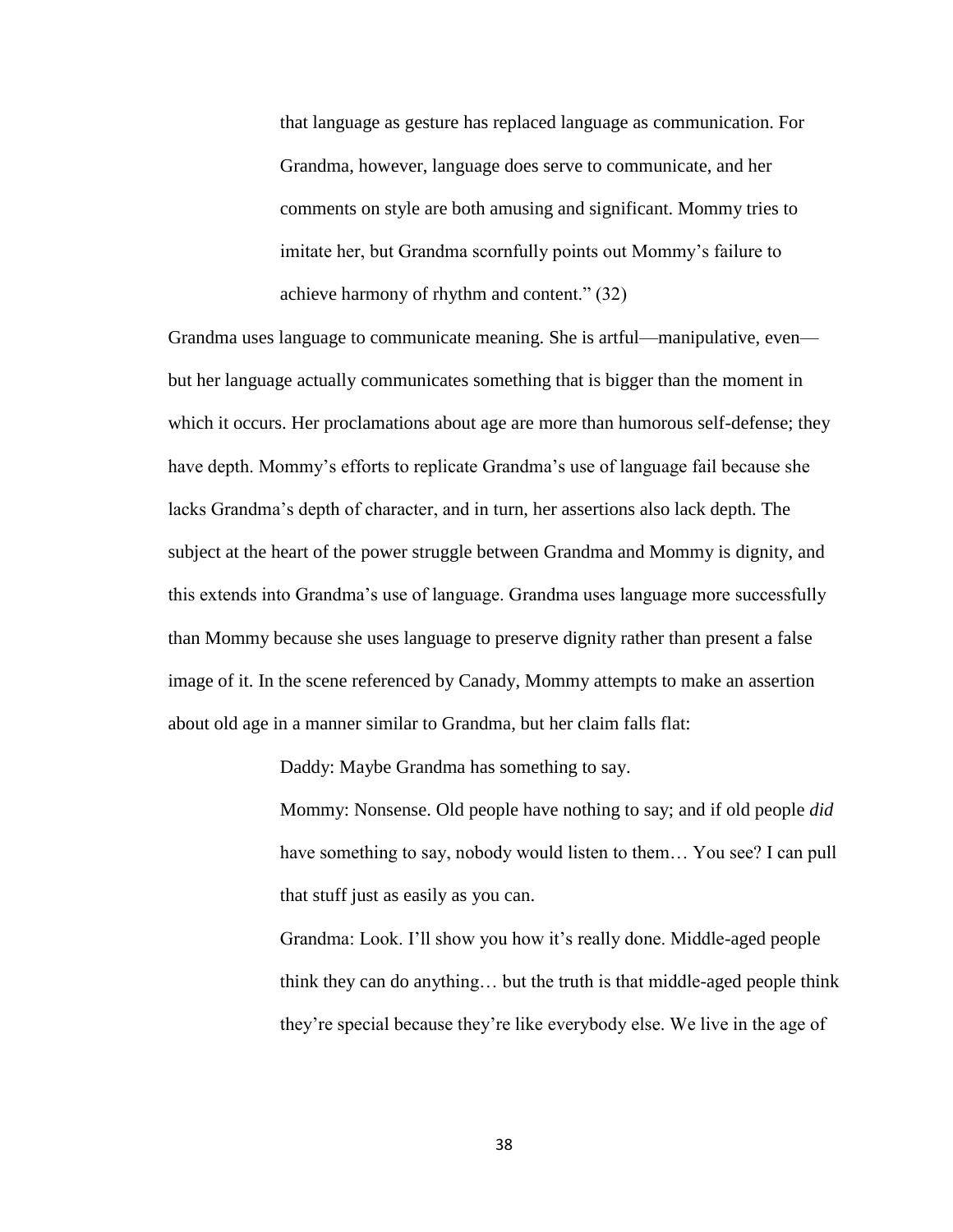deformity. You see? Rhythm *and* content. You'll learn. (*American Dream*  22)

Mommy's statement that "if old people did have something to say, nobody would listen to them" is ironic because her failure to successfully mock her mother is the result of her failure to listen carefully to her mother's pronouncements about age. Mommy is attempting to make a statement about a time of life with which she has no experience; her claim is actually an assumption. Grandma's juxtaposition of an assumption with a contradictory truth is what makes her statement artful, and her artistry is backed by her experience; she has been middle-aged, but Mommy has not yet been old.

The best example of Grandma's artful proclamations about old age comes when she is told by her daughter to "dry up";

> Grandma: There you go. Letting your true feelings come out. Old people aren't dry enough, I suppose. My sacks are empty, the fluid in my eyeballs is all caked on the inside edges, my spine is made of sugar candy, I breathe ice; but you don't hear me complain. Nobody hears old people complain because people think that's all old people do. And *that's* because old people are gnarled and sagged and twisted into the shape of a complaint. *(Signs off.)* That's all. (*American Dream* 21)

Grandma's artistic complaining is at its best here, and it is here that she is the most sarcastic. Her sarcastic remark that Mommy is finally "letting [her] true feelings come out" is a belittling description of her daughter as someone who never keeps her feelings to herself. It is also worth noting that she says "you don't hear me complain," not "I don't complain." Obviously, she does complain—she has complained throughout the play—but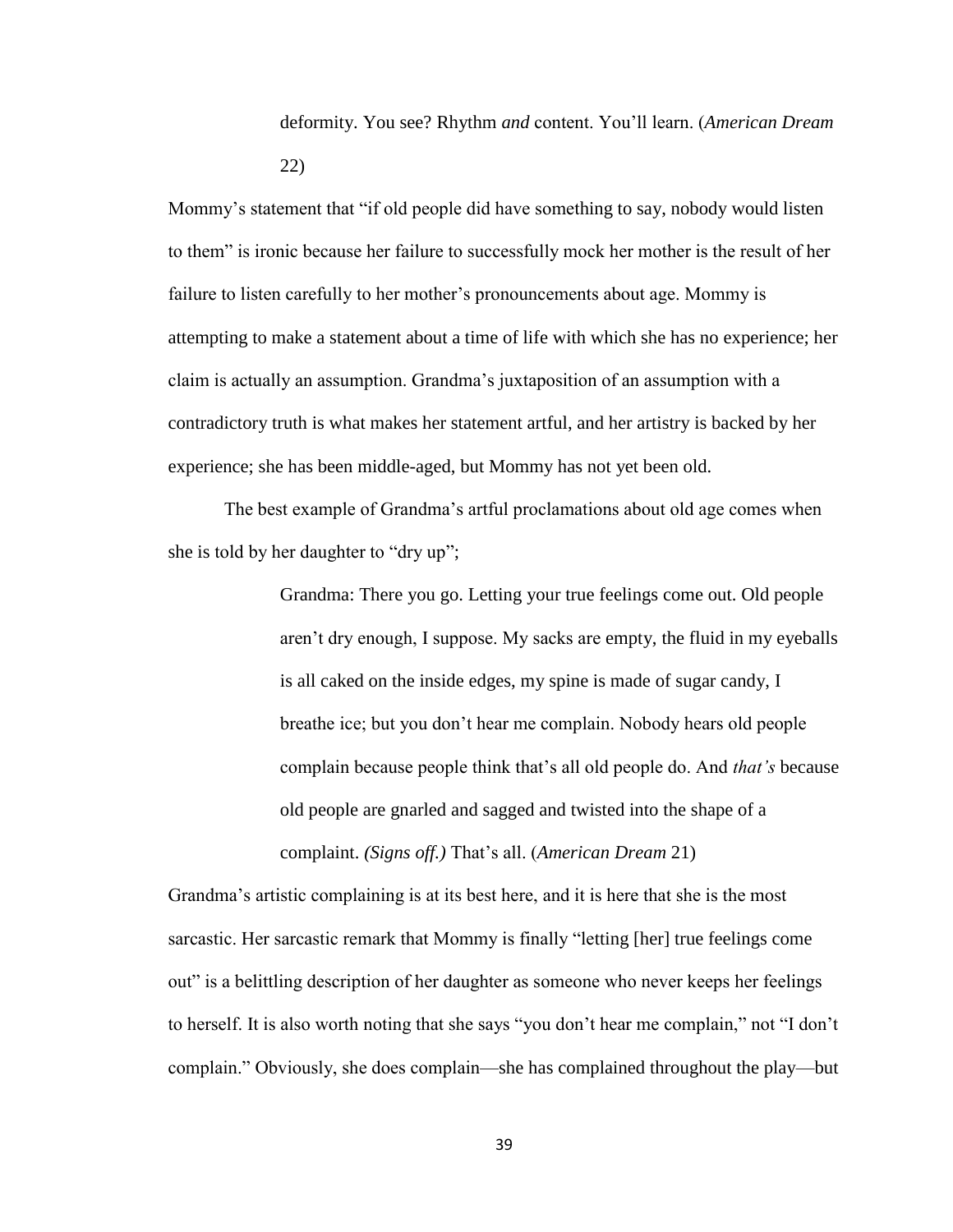no one hears her, because no one cares to hear her. What Grandma says in this passage is almost the same thing that her daughter says in the passage discussed earlier, but the accompanying imagery of an old person, "gnarled and sagged and twisted into the shape of a complaint" makes the remark resonate much more. Grandma's opinions have both style and substance; that no one wants to hear them is one of the many indignities she has to suffer.

Throughout both of the plays, other characters frequently apologize to Grandma. Grandma attributes these apologies to the need for a sense of dignity: "Well, that's all that counts. People being sorry. Makes you feel better; gives you a sense of dignity… And it doesn't matter if you don't care, or not, either. You got to have a sense of dignity, even if you don't care, 'cause, if you don't have that, civilization's doomed" (12). Grandma knows there is nothing really in these apologies; a real apology, a show of genuine remorse, would need to be made only once. The apologies made to Grandma throughout *The American Dream* and *The Sandbox* are not genuine because they are made *for* the person who makes them. Grandma is the only character in the play who has dignity because she is the only character whose internal truth becomes external. She is also the only character who speaks directly to the audience, which suggests that she is the only character who is aware of the performance as such:

> Well, I guess that just about wraps it up. I mean, for better or worse, this is a comedy, and I don't think we'd better go any further. No, definitely not. So, let's leave things as they are right now … while everybody's happy … while everybody's got what he wants … or everybody's got what he thinks he wants. Good night, dears. (*American Dream* 42)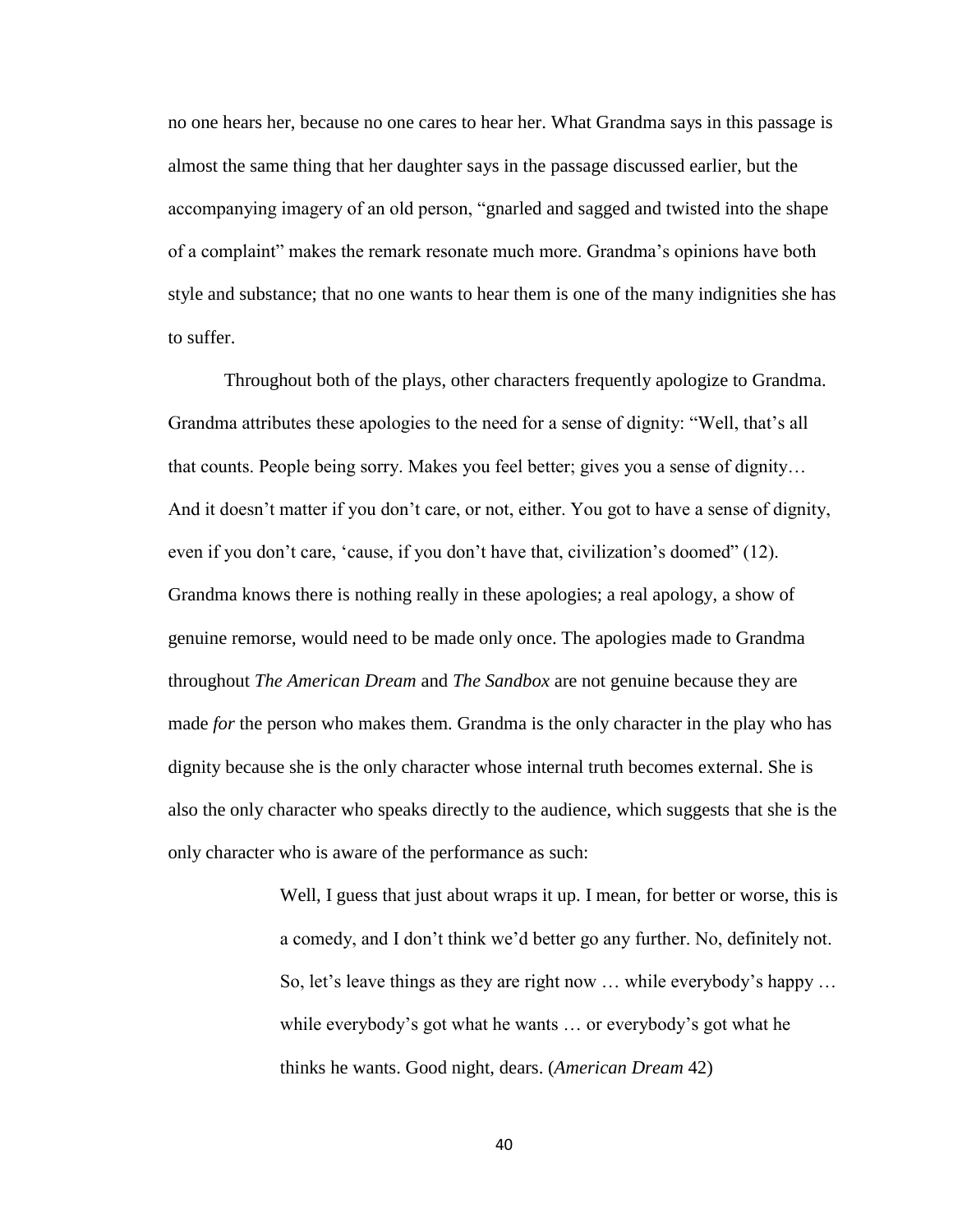Grandma knows that the play is a performance, but she is the only character who is selfaware enough to realize that there is a risk of performance eclipsing reality. Her prediction that the performance will cease to be a comedy if it continues is correct.

#### Identity and Death

What was amusing in *The American Dream* becomes perverse in *The Sandbox*; the threats to send Grandma away are realized when she is taken to a children's sandbox to die. The moment of her death becomes an opportunity for performance for Mommy and Daddy, but the cost of their performance is Grandma's dignity in death. Because Mommy and Daddy do not treat Grandma with dignity in the moment of her death, she is forced to manipulate the situation to preserve her own identity, and that preservation of identity also preserves her dignity.

Because Mommy did not bond with Grandma in life, all they have in death is the knowledge of what a death scene should look like. Now, Mommy's insistence that Grandma is her mother, not Daddy's, means that Grandma's death is hers to stage. Grandma's response to being treated like an infant is to behave like one:

> Grandma: *(Banging the toy shovel against the pail.)* Haaaaa! Ah-haaaaaa! Mommy: Be quiet, Grandma…just be quiet, and wait. *(Grandma throws a shovelful of sand at Mommy ... )* She's throwing sand at me! You stop that, Grandma; you stop throwing sand at Mommy! (*To Daddy*) She's throwing sand at me. (*Sandbox* 51)

Mommy looks to Daddy, but she has denied him any real relationship with Grandma up to this point, and now he is in no position to help her deal with Grandma. Albee's choice to name the characters according to family roles is most useful in this moment; when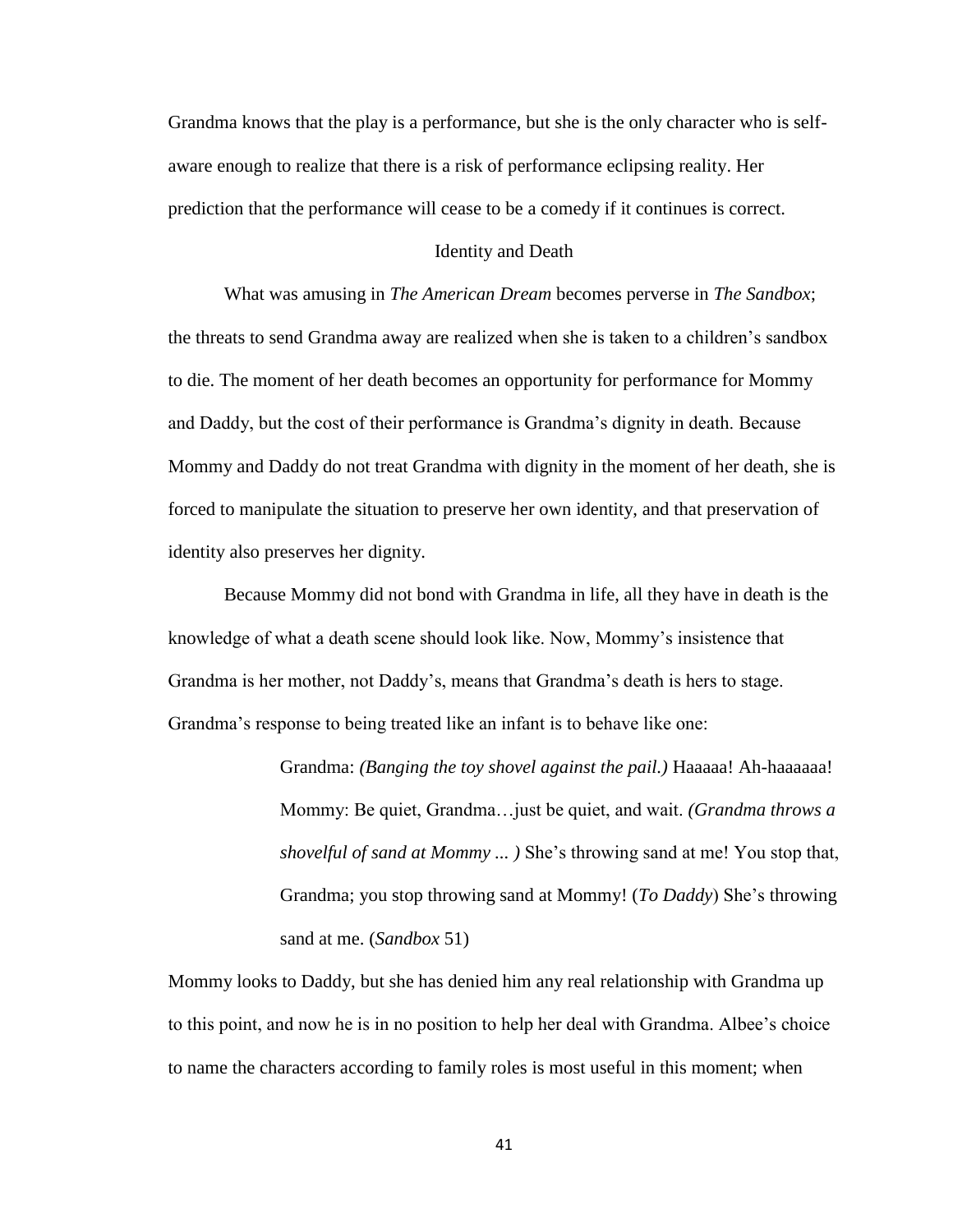Mommy tells Grandma to "stop throwing sand at Mommy" it is the only moment that seems to be a genuine role reversal. Many mother-daughter relationships experience a role reversal when the mother is aging, but Mommy is deliberately infantilizing her mother out of frustration, not as the result of a genuine effort to care for her.

Mommy and Daddy have no real feelings about Grandma's death; they take their cues, literally, from stage conventions:

> Mommy: … It was an offstage rumble … and you know what *that* means….

Daddy: I forget …

Mommy: (*Barely able to talk.*) It means the time has come for poor Grandma … and I can't bear it!

Daddy: *(Vacantly)* I … I suppose you've got to be brave.

Grandma: *(Mocking*.) That's right, kid; be brave. You'll bear up; you'll get over it… *(To Mommy)* I'm fine! I'm all right! It hasn't happened yet! (*Sandbox* 52-3)

Mommy and Daddy only know how to behave according to convention; there is no real emotion in what they do. They are purely role-playing. Daddy's lines are delivered vacantly, and when the lights come back on, Grandma is still alive and muttering to herself. Because they assume she is dead, she pretends to be dead; this is a continuation of her behavior in *The American Dream*. She accepts the fate that is thrust upon her in order to take ownership of it. She pretends to be dead here so that she may die without Mommy and Daddy, in peace, and, according to Gabbard, she "depart[s]… willingly from the two-faced environment on the beach, a world dominated by Mommy and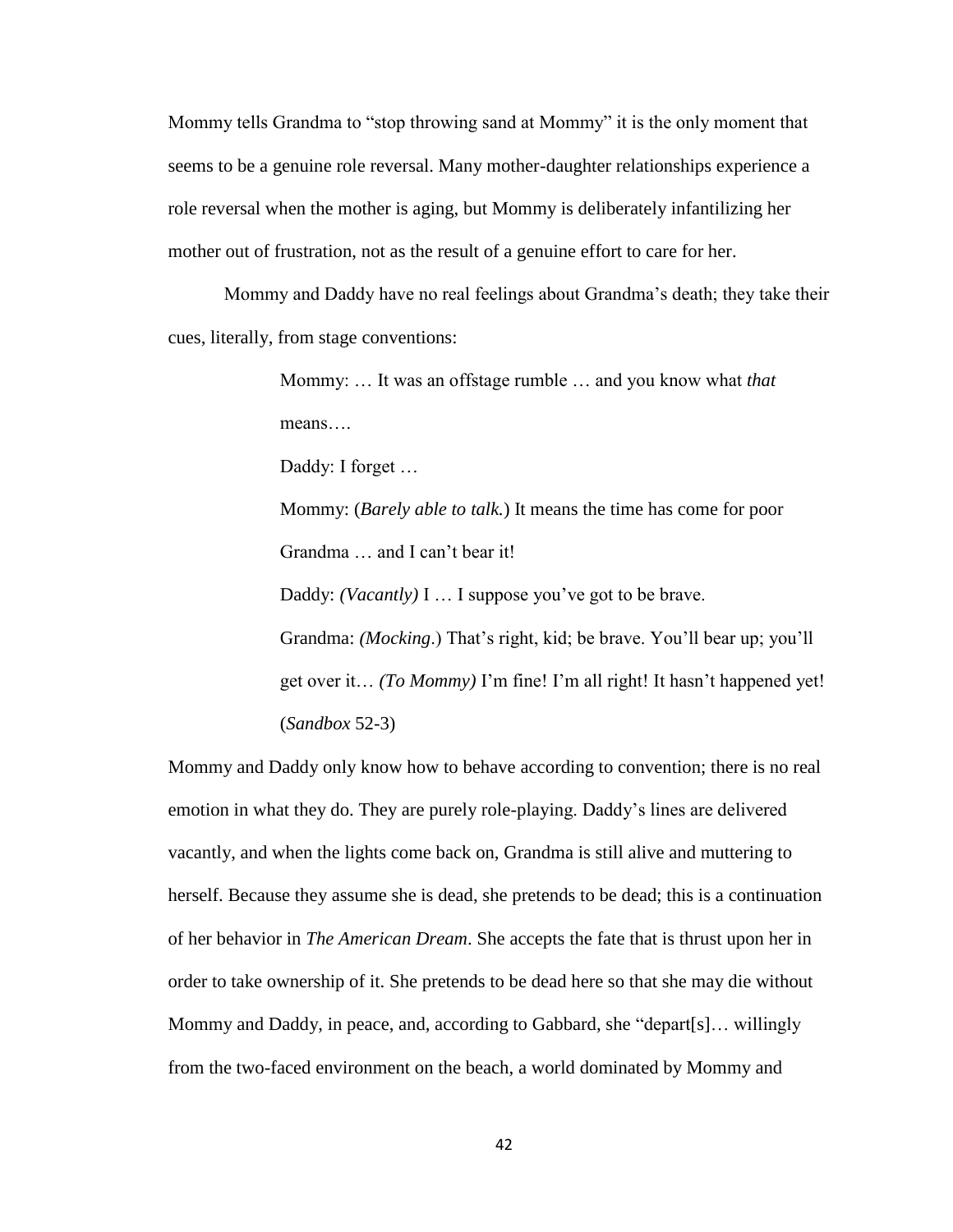Daddy's counterfeit love and grief. This hypocrisy is the keynote of the confusion of reality and fantasy in *The Sandbox*, and Albee emphasizes it by use of the play/life metaphor" (Gabbard 30). Grandma's choice to pretend to be dead in order to die on her own terms is the only choice she can make that allows her to maintain her integrity. She must submit to the façade in order to escape from it.

Once Mommy and Daddy exit, however, she becomes almost an entirely different character than she has been up to this point. Even though the bumbling Young Man is representative of the Angel of Death, Grandma's interactions with him are the most genuine of all the interactions between characters:

GRANDMA: … I…I can't move…

YOUNG MAN: Uh…Ma'am; I…I have a line here.

GRANDMA: Oh, I'm sorry sweetie; you go right ahead … Take your time, dear.

YOUNG MAN: ... I am the Angel of Death. I am ... uh ... I am come for you.

GRANDMA: *(The Young Man bends over, kisses Grandma gently on the forehead. Her eyes closed, her hands folded on her breast again, the shovel between her hands, a sweet smile on her face)* Well … that was very nice, dear… What I meant was…you did that very well, dear. YOUNG MAN: *(blushing)…* Oh…

GRANDMA: No, I mean it. You've got that…you've got a quality. (53- 54)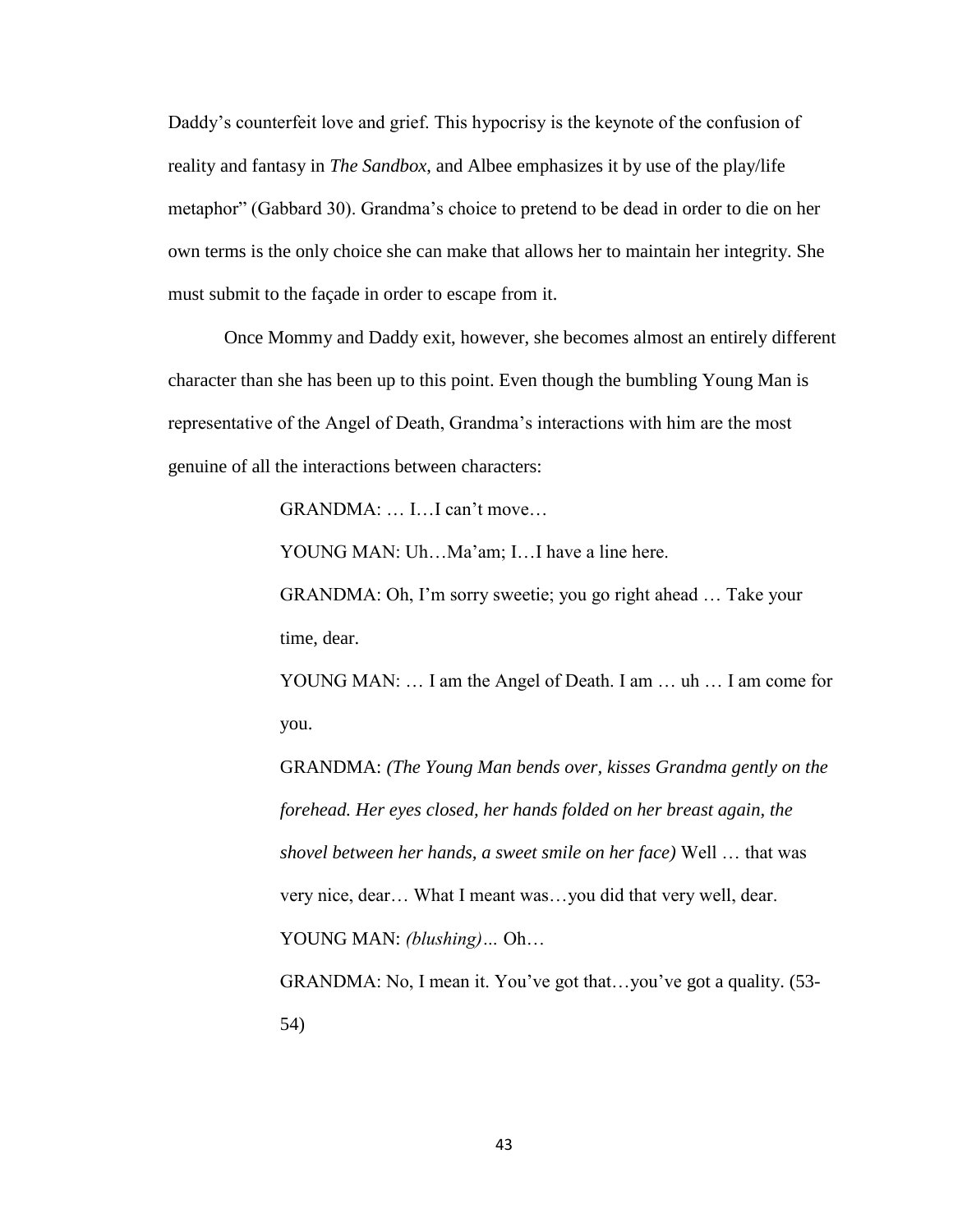Grandma is able to not only have an actual conversation with the Young Man, but to actually contribute something to him that has the potential to change his image of himself, because he is the only character in the play who treats her like a person with agency. Gabbard refers to the pair as "counterparts in abandonment"; (29) however, their relationship is the only one in the play that is mutually beneficial. The kindness and deference in the relationship between Grandma and the Young Man echoes the mutual beneficial relationship that Grandma and Mommy had during Mommy's childhood.

The Young Man functions as a surrogate grandson to Grandma, and it is significant that she is the only character who gets to fulfill the role for which she is named. The relationship between Grandma and the Young Man is made possible by her self-awareness and his deference to her and acceptance of her humanity. This type of relationship allows Grandma to be benevolent and complimentary toward the Young Man. Much like Mrs. Bett, Grandma is at her best when she is able to be of use to another person. It is not their service to others that allows the women to be their best selves. Both Mrs. Bett and Grandma consistently demonstrate that they are more interesting, fully developed characters than their oppressors; however, their potential to show kindness can only be realized when it is exercised on the behalf of an individual who is able to look beyond age and socially acceptable family roles.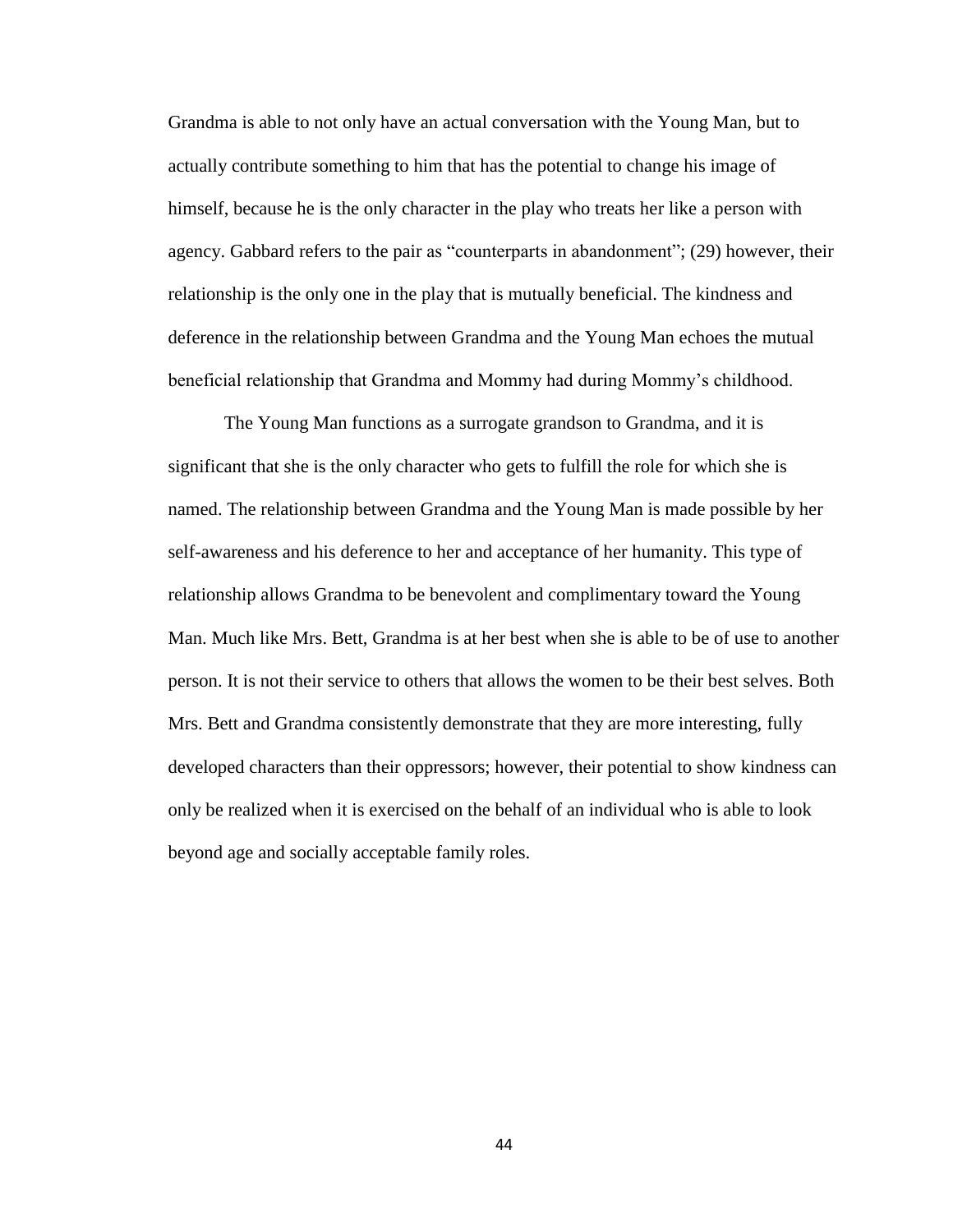Anger, Presence and Performance in *August: Osage County*

From the moment the play premiered at the Steppenwolf Theatre in Chicago, Tracey Letts' *August: Osage County* was compared to other famous family dramas, such as Eugene O'Neill's *Long Day's Journey Into Night,* Edward Albee's *Who's Afraid of Virginia Woolf?,* Sam Shepherd's *Buried Child,* and Lillian Hellman's *The Little Foxes.*  All of these plays are about families that are irreparably broken, and when *August: Osage County* arrived on the scene, the discussion around it often focused on whether or not these comparisons were merited.

Many comparisons of *August* and the earlier plays focus on the female lead character, Violet Weston. Violet has been compared to O'Neil's Mary Tyrone, Albee's Martha, and Hellman's Regina. According to Isherwood, "for unrestrained malice and unstoppable powers of emotional destruction...Violet puts all the rest in the shade" ("Matriarch"). Violet, whose mouth cancer Gleiberman calls "both a metaphor and a punchline," (56) is the acidic matriarch of the deeply dysfunctional Weston family. Like Mrs. Bett and Grandma, Violet is fueled by her anger toward her family's attitude toward her. When forced into an undignified situation, Mrs. Bett seeks control in changing the future of her daughter and granddaughter, while Grandma looks toward self-definition as a way of maintaining dignity in an undignified situation. Faced with the inevitable destruction of her family, Violet uses performance, rooted in her role as the aging, drugaddled matriarch, as a means of maintaining control over the manner of that destruction.

In *August: Osage County*, the Westons are brought together by the disappearance and subsequent suicide of their patriarch, once-poet Beverly Weston, whose presence permeates the entire play, despite his almost total absence from it. In the prologue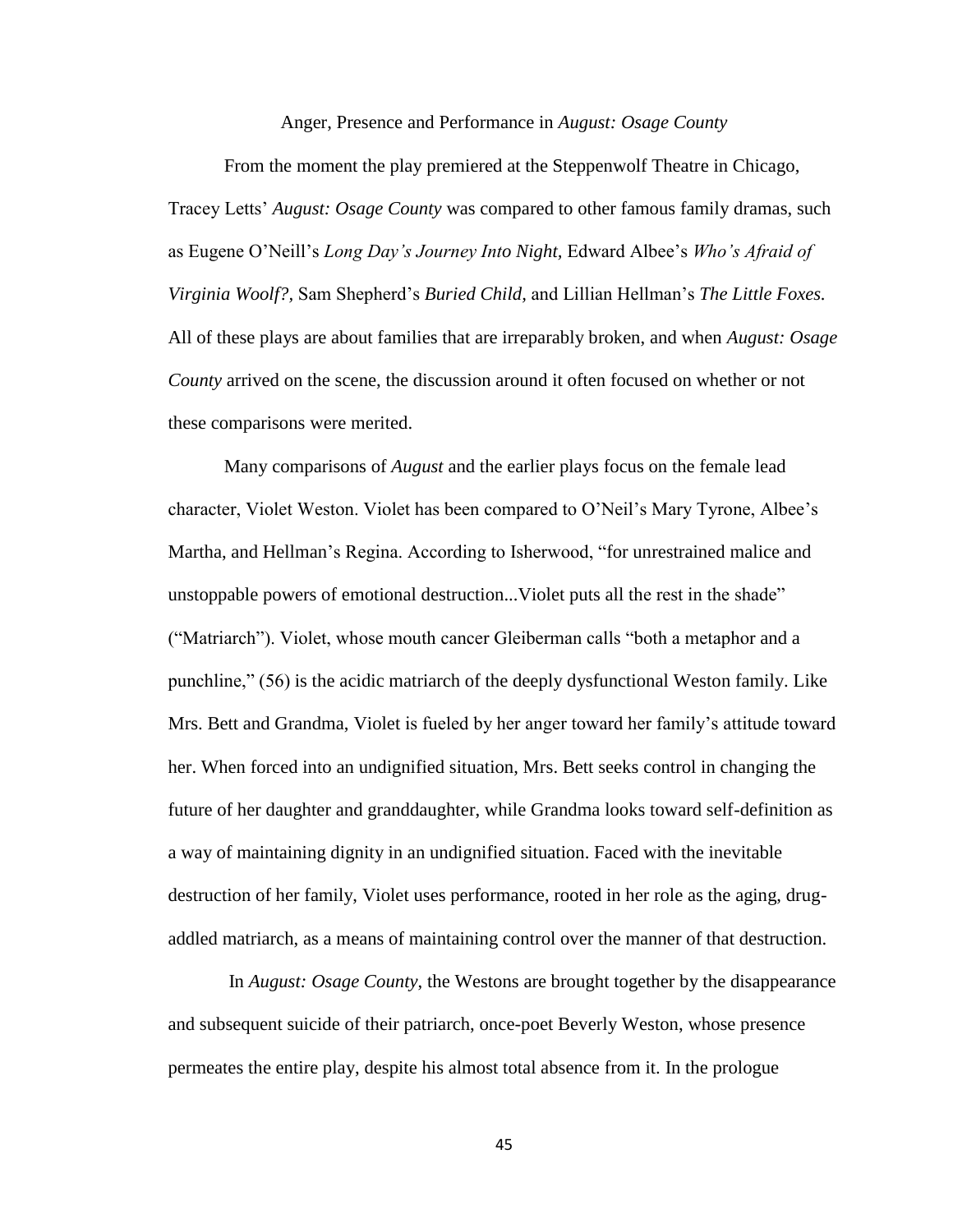Beverly, a character reminiscent of Albee's George from *Who's Afraid of Virginia Woolf?*, tells the maid he has hired that "my wife takes pills and I drink. That's the bargain we've struck" (11). Beverly and Violet's marriage functions according to an absurd set of rules, but interestingly, they are not co-dependent. Their relationship is a paradox; they are an independent pair. Their children continue the cycle of dysfunction that started with their parents. According to Isherwood, each of their three daughters "exhibit[s] clear indications of past, present, or future emotional damage" ("Mama"), and it is easy to see why. To speak of Violet's biting wit would be a gross understatement. Isherwood claims that Violet "possesses a spirit of aggression that a pro linebacker would envy, and a sixth sense for...exploiting the sore spots and secret hurts of everyone around her... she can keep the blood in her own veins flowing only by drawing blood from others" ("Mama"). The dysfunction of her daughters is the natural result of having a mother like Violet Weston. Barbara, the eldest daughter, is repeating her parents' marital mistakes in her own relationship, and as the burgeoning matriarch of the family, she continues her mother's tradition of using literal "family drama" to gain power: theatrics, for Violet and Barbara, equal power and control. Middle daughter Ivy, who has stayed near her parents her entire life, is so enveloped in family life that she has entered into an incestuous affair with Little Charles, whom she thinks is her cousin but is later revealed to be her half-brother. Youngest daughter Karen is the family joke; she talks a lot about how much she values her family and wants to strengthen her bond with her sisters, but really, she is all talk, and does not seem to realize it. She also does not realize that her fiancé Steve is making wildly inappropriate advances toward her fourteen-year-old niece Jean.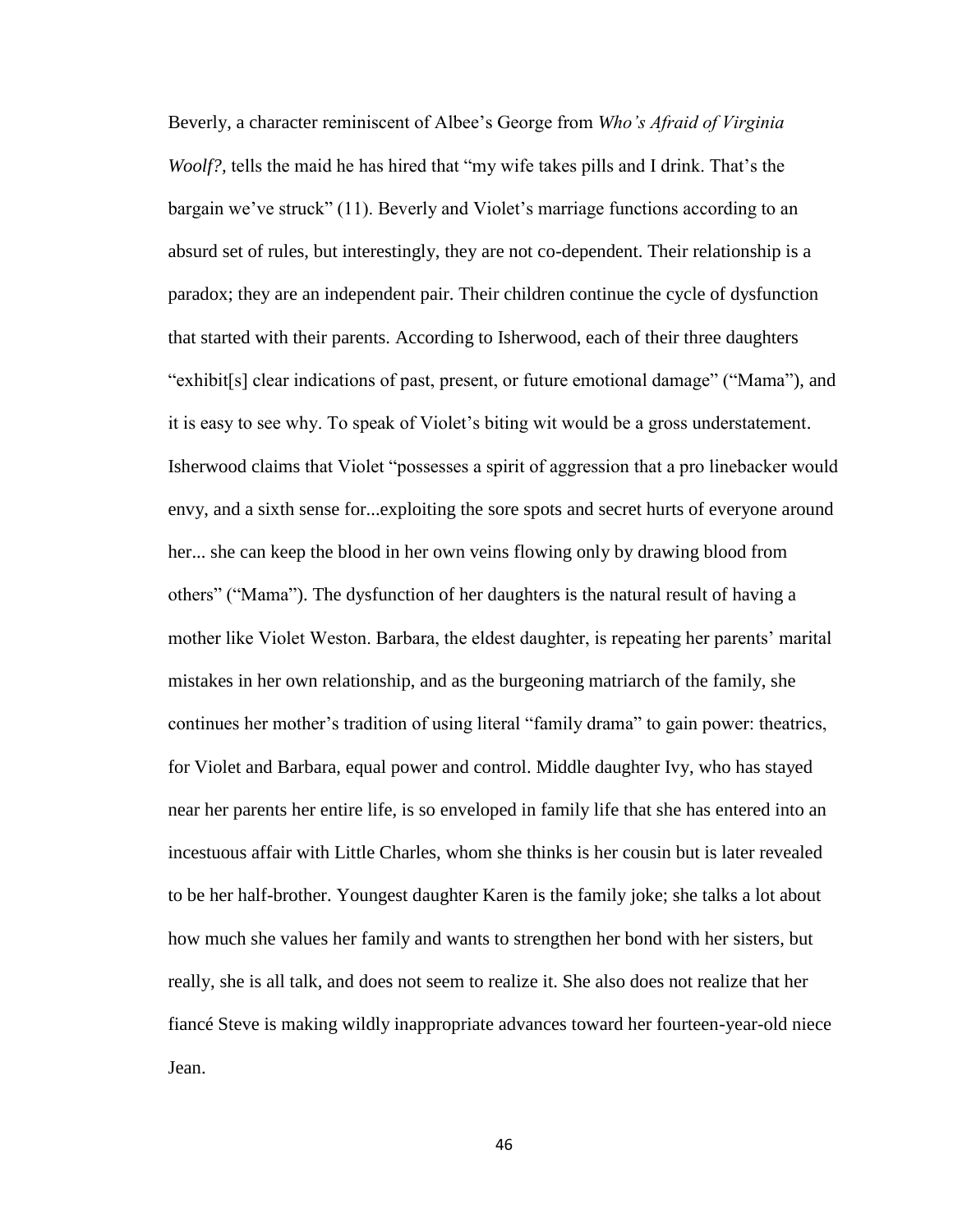Violet is the heart of the family and the core of its drama. This family is involved in a constant power struggle, and the struggle depends entirely on who can put on the best show. It is almost always Violet, and even when someone else appears to have bested her, it all comes back to her in the end. Violet is the master manipulator, but her family tends to underestimate her because of her age and her drug use. She realizes this and uses it to her advantage. Despite their dysfunctional marriage, her husband is her partner in the culture of deception that exists within their family, and the central theme of their relationship is the game of determining what is real, what is a lie, and what is the difference. Violet and Beverly's children and grandchildren have only this game as a life model, so this type of performance is a central part of all of their relationships, and the cycle of mother/daughter dysfunction is continued in Barbara and Jean's relationship. The family's structure depends entirely on performance, and when any family member performs their role differently than another, usually Violet, has "written" it, the structure breaks down.

## A Crumbling Foundation

The precedent set by Violet and Beverly's marriage suggests that a successful marriage, for the Westons, is one that functions by maintaining an agreed upon status quo. Their marriage may or may not have been the result of initial love—it is impossible to say—but by the time of the play, they have agreed on the terms of their marriage, and they stick to those terms, no matter what tragic consequences might result. Their marriage is described by Beverly as being based on a series of "bargains." When Beverly is hiring Johnna, the maid, he tells her that his and Violet's alcohol and drug habits are included in "the bargain we've struck...one of the bargains, just one paragraph of our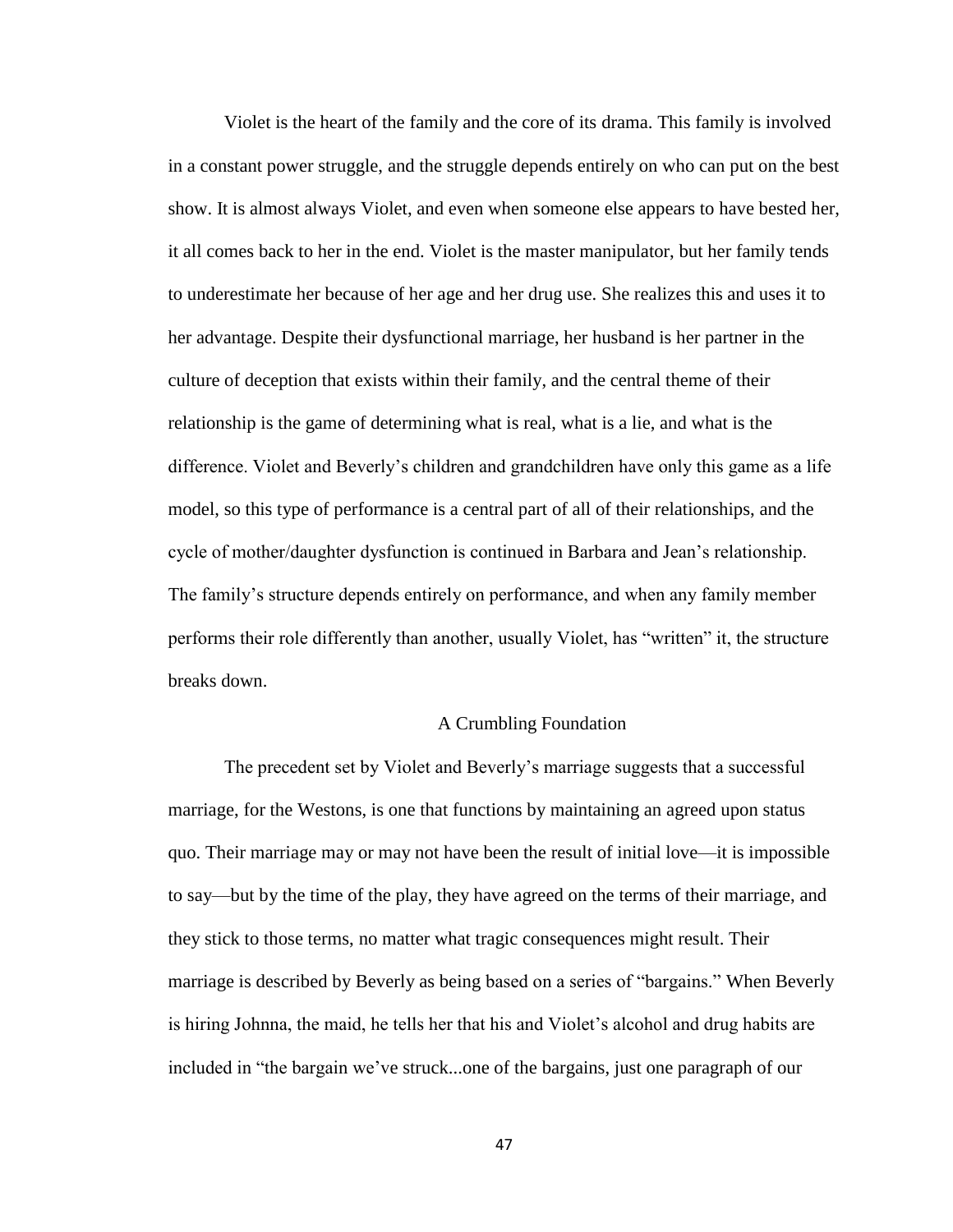marriage contract...cruel covenant. She takes pills and I drink. I don't drink because she takes pills. As to whether or not she takes pills because I drink...I learned long ago not to speak for my wife" (11). Beverly's comment that their habits are one of many bargains suggests that these marital bargains will become a recurring theme in the play. Additionally, their relationship depends on their ability to remain independent. Beverly will speak only for himself; he takes no responsibility at all for his wife, and she none for him. The success of their marriage depends not on any sense of mutual responsibility, but on the following of the "cruel covenant" on which they have agreed.

When he speaks about Violet in this opening scene, Beverly is consistently passive, and shows little or no attachment to her. He tells Johnna that "my wife has been diagnosed with a touch of cancer, so she'll need to be driven to Tulsa for her final chemotherapy treatments" (15). To say that one's wife has a "touch of cancer" is an incredibly blasé way to speak about something so serious, yet Beverly makes this comment as though he is giving Johnna instructions on how to care for the family cat, suggesting that he considers her just as ineffective as her daughters appear to consider her later in the play.

The state of their relationship in the prologue raises the question of how they got together to begin with. Charles reveals that his wife Mattie Fae rejected Beverly and introduced him to her sister Violet--a fact that becomes even more interesting when it is revealed that Beverly is the biological father of Mattie Fae's son Little Charles. Before this fact and Beverly's suicide are revealed, Mattie Fae seems to think Beverly will turn up again and lambasts him, telling Ivy that he's "done this before" (18), but claiming no responsibility in the matter: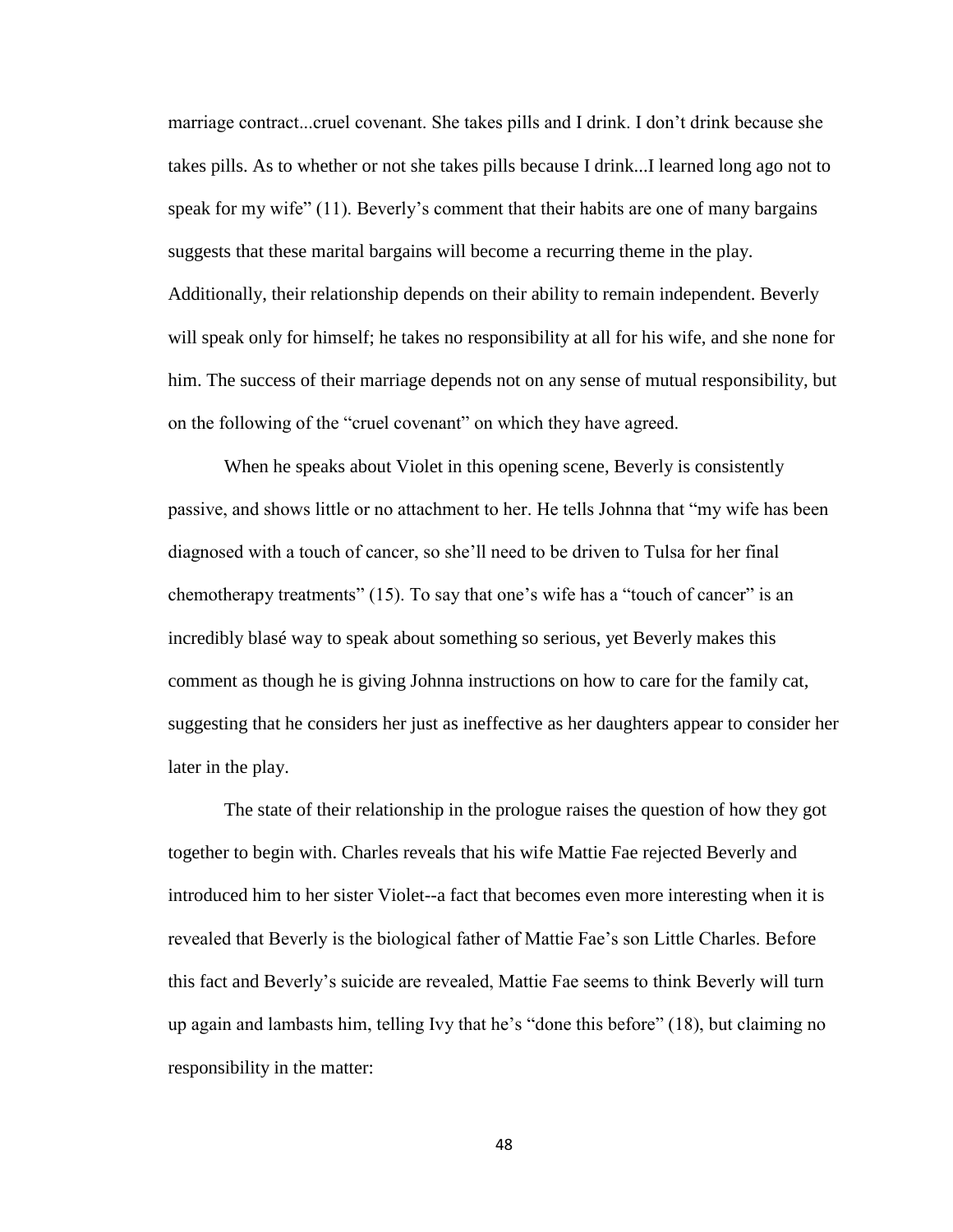Mattie Fae: I always liked your father...I introduced Vi and Bev, for God's sake.

…

Charlie: You had a date with him and stood him up and sent your sister.

Mattie Fae: He was too old for me and anyway, Violet? "Shrinking Violet?" She couldn't meet a man on her own.

Charlie: No one ever called her "Shrinking Violet"— .(18)

Mattie Fae behaves as though she is her sister's caretaker, as if she is the one who is in control of the family. She either has no real understanding of her sister or has constructed an image of Violet that is totally inaccurate to protect her own ego. In any case, Violet, as she is in the play, could never be referred to as "Shrinking Violet"; based on Charlie's comment, Mattie Fae is only deluding herself. Ivy comments that she thinks Beverly's disappearance this time is different than his disappearance before, and that that is because "back then they were trying" (19).

Despite the previous assertion that she and Beverly are not dependent on each other, Violet does admit that she is angry with him "for putting me through all of this. For leaving me to handle this...I can't do it all by myself" (25). Her anger is about the work that he has left her to do, not about his absence in the face of a difficult situation. This anger, however, is easily replaced by her concern about her eldest daughter's arrival, and once again, she cares more about preparing the stage, so to speak, for Barbara's arrival than about having her daughters all home to comfort her. She asks Ivy a multitude of questions about her conversation with Barbara; has she called her, how is she getting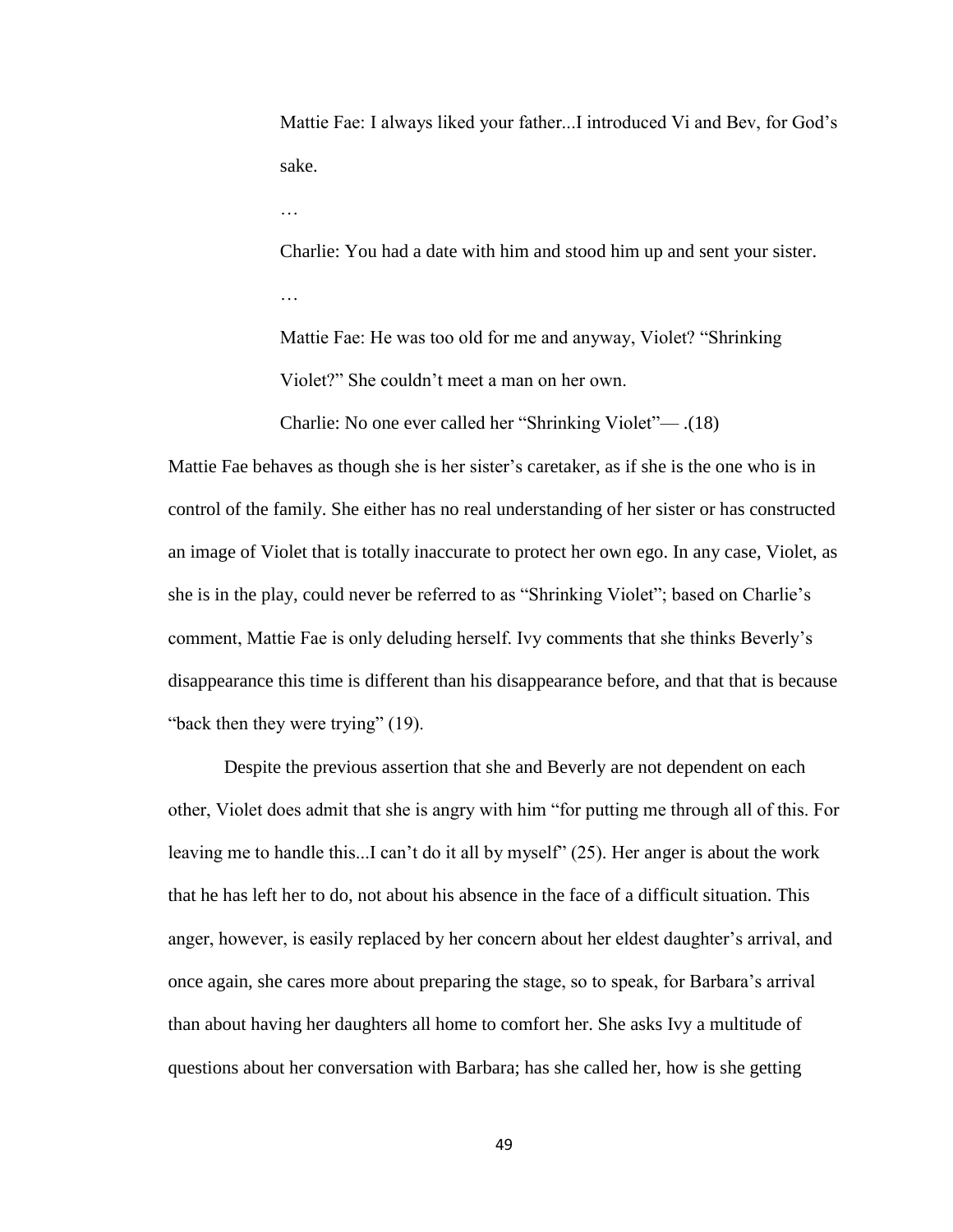home, is she bringing Jean--Ivy gives short, succinct answers to all of her mother's more practical questions, but what Violet really wants is information about her daughter's emotional response to her father's absence:

Violet: Did you tell her that?

Ivy: I think so.

Violet: What did she say?

Ivy: She said she was on her way.

Violet: Goddamn it, Ivy, what did she say? Was she irritated? Was she amused? Tell me what she said.

Ivy: She said she was on her way.

Violet: You're hopeless. (*Takes a pill*). (25)

Because her husband is gone, Violet needs someone to respond to her in order to feel like she has any power in the situation. Much like Beverly in the opening scene, Violet's discussion of Beverly's absence seems shockingly casual for something so serious. She never suggests that Barbara might be upset that her father is missing, and most likely dead. It is not Barbara's feelings about Beverly's absence that concern Violet; it is her reaction. Instead of "Was she upset?" she asks "Was she irritated? Was she amused?" as if she is trying to plan her strategy in dealing with Barbara instead of worrying about her husband.

The odd arrangement between Beverly and Barbara is revealed to be even more complex when the deal they made concerning the safety deposit box is revealed. Violet tells her children that she and Beverly had an "arrangement" that if something happened to either of them, the other would empty the safety deposit box to avoid having its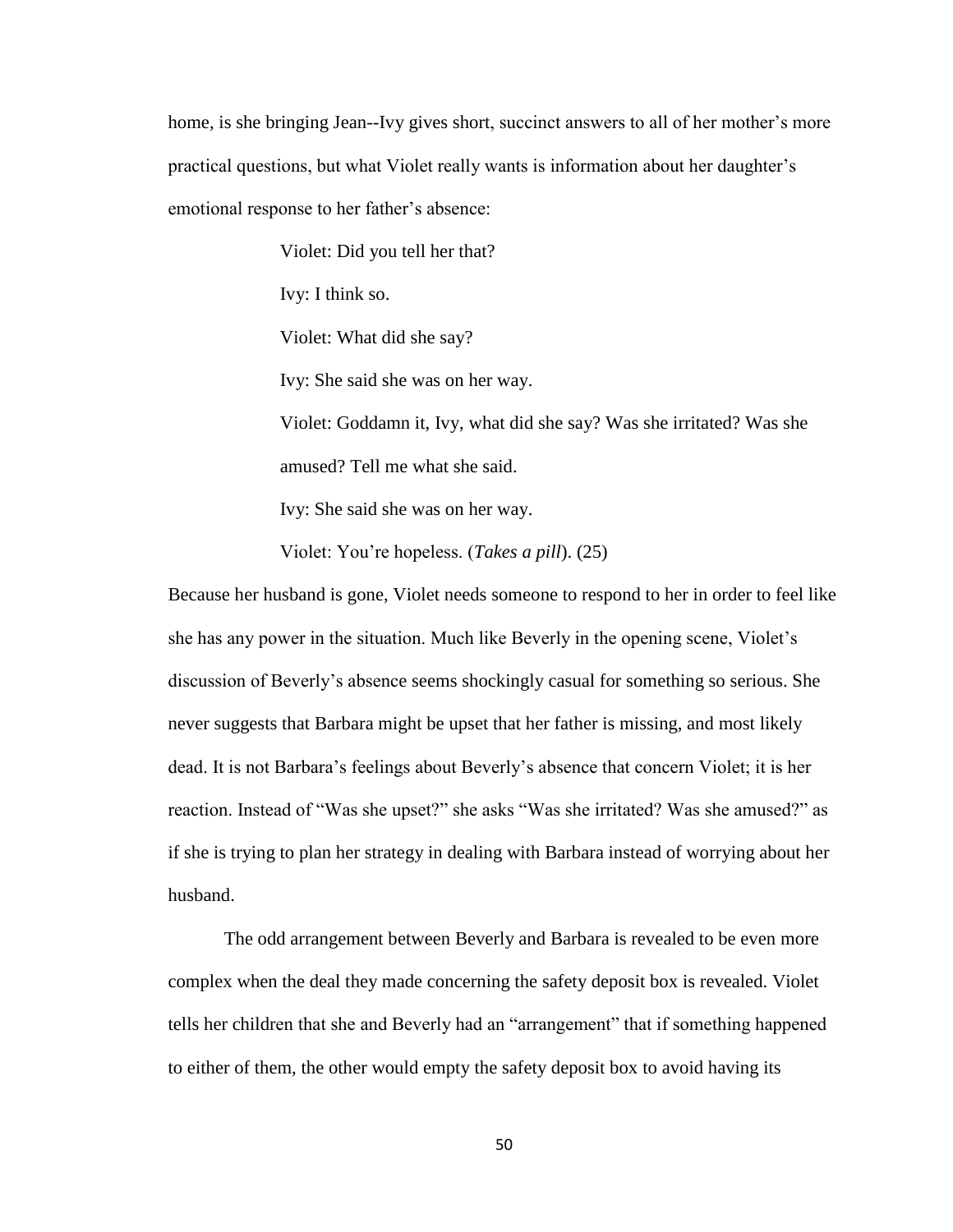contents go into probate. Violet is obsessed with making sure that she completes this arrangement, so much so that she does it before Beverly's death has been confirmed. She reveals to her family that she had emptied the box before alerting the police and calling her daughters. Violet's priorities may be misplaced, but it is out of an effort to maintain her agreement with Beverly, not out of simple callousness. This is not evidence that she does not sufficiently care about Beverly. Immediately after this revelation, she starts to reminisce about when she fell in love with him: "What I first fell off with--fell in love with, you know, was his mystery. I thought it was sexy as hell. You knew he was the smartest one in the room, knew if he'd just say something...knock you out. But he'd just stand there, little smile on his face...not say a word. Sexy" (36). When Violet misspeaks here, she says she "first fell off with--fell in love with" Beverly. This suggests that the beginning of her relationship with Beverly was not only when the two of them, as a couple, separated themselves from the rest of the world, but that it was somehow a misstep. It is also one of the only times they are mentioned as a couple. It is interesting that it is his mystery that appeals to her, since she tries, and usually succeeds, at being one step ahead of everyone throughout the play. She knew about the affair between Beverly and Mattie Fae, and that Little Charles was Beverly's son; knowledge she kept to herself until she felt that it was necessary to reveal it--or, one could argue, until it benefitted her to reveal it--even though she says that Beverly knew that she knew. Violet and Beverly kept their marriage together to the point of his death because they were each the only one who could match the other in wit.

On the day of Beverly's funeral, Violet, alone in his study, attempts to carry on their game without him. The central conflict between Violet and Beverly, even after his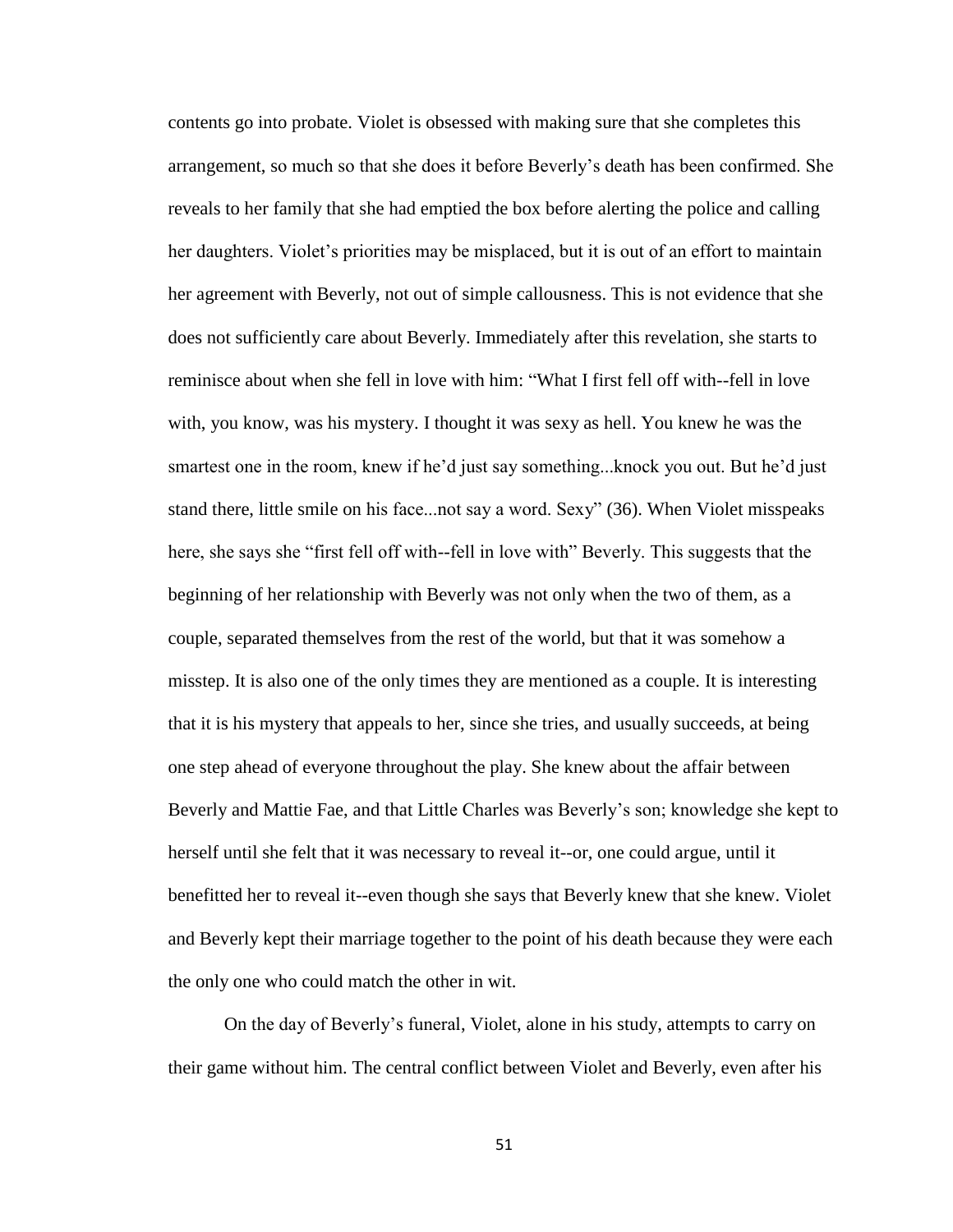death, is making the distinction between what is his and what is hers. Violet quotes Beverly's poem, but she can only match it with Emily Dickinson; she has no poetry of her own. In fact, she has nothing that is hers alone to dedicate to him. Even the girls, the only thing she can think of that she created, are half his. Here and also in the final scene of the play she speaks to Beverly as if he is with her:

"Dedicated to my Violet." Put that one in marble.

*(She drops the book on the desk. She takes a pill.)*

For the girls, God love 'em. That's all I can dedicate to you, sorry to say. Other than them...not one thing. No thing. You think I'll weep for you? Think I'll play that part, like we played the others?

*(She takes a pill.)*

You made your choice. You made this happen. *You* answer for this...not me. Not me. This is not mine. (58)

Her addiction and her self-representation are the only things of which she alone has sole ownership. She resents Beverly, because she feels that now she will be made to take responsibility for the action he has taken. She wonders if he expected her to play the part of the grieving widow after his death. This scene is a turning point for Violet, because it is here that she realizes that she has lost her "scene partner."

At this point, Violet must either replace Beverly, or give up the act entirely. She can attempt to replace him with her daughters, and while Barbara comes close, none of them can truly replace Beverly because none of them can understand the past in the same way. The generational divide cannot be crossed. Because all three daughters have something of each of their parents in their own personalities, performance as power is an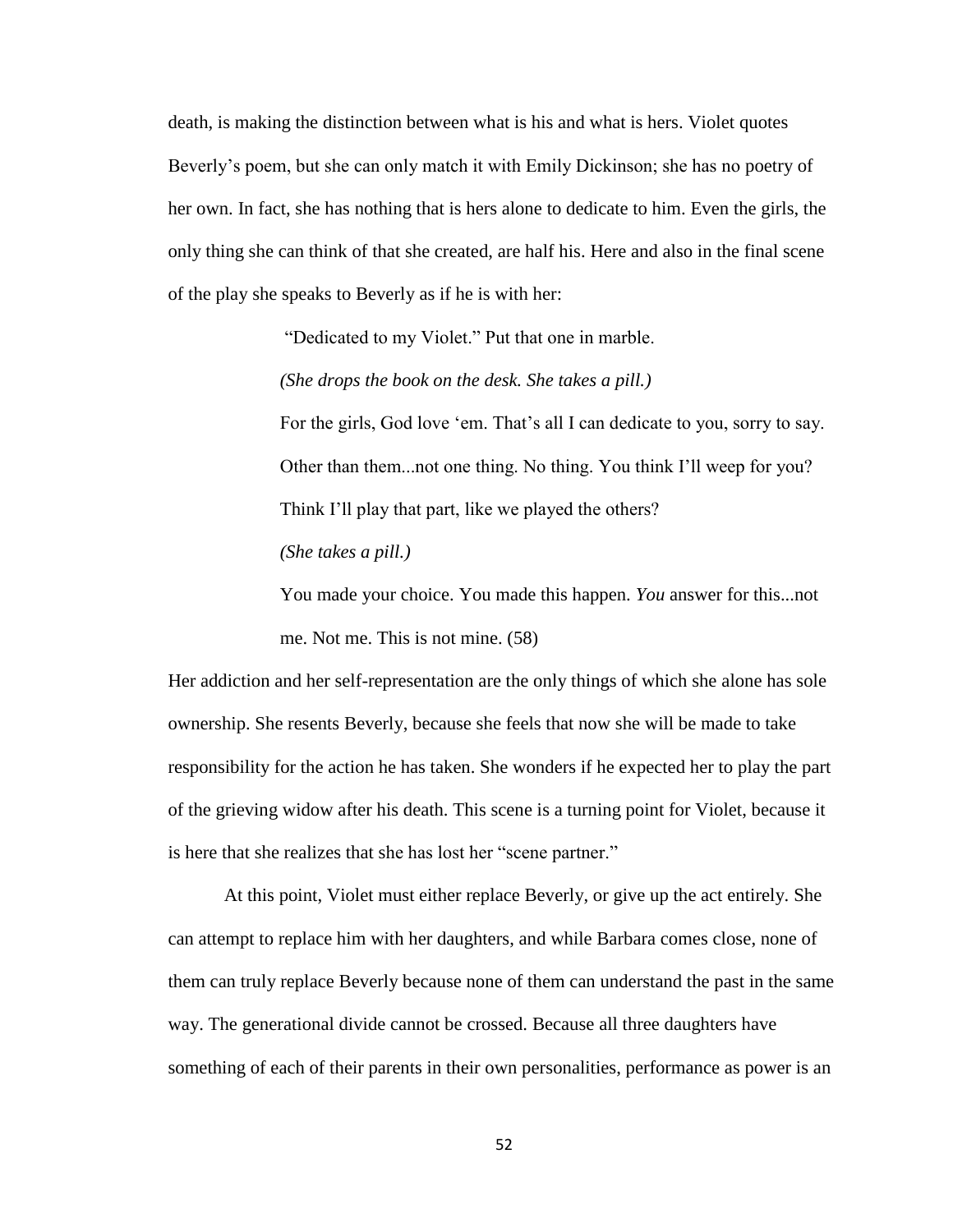essential part of their relationships with each other and with their mother. Karen's powers of deception extend only to herself, while Ivy is so reluctantly entrenched in the family secret that she literally falls in love with it. It is Barbara, however, who comes closest to replacing Beverly in her mother's twisted games.

## A Cycle of Dysfunction

Even the daughters' names suggest their alignment with their parents. Karen is the outlier, both in her name and in the family life. The alliteration of Beverly, Barbara, and Bill suggests that Barbara is the most like her father and that she has chosen a husband who could lead her down exactly the same path as her mother. Both Violet and Ivy have floral, suggestive names, with implied double-meanings; Ivy creeps. Violet can be "shrinking Violet," as Mattie Fae suggests; however, considering her behavior toward her family, the similarity between "Violet" and "violent" is perhaps more relevant. These connections to their parents are only the beginning of the similarities between the girls and their parents.

Letts begins the second act with the aforementioned scene of Violet in Beverly's study, having what is perhaps, despite his being dead, the most honest moment of their relationship, but the act immediately moves to Karen's description of her relationship with her fiancé and how it parallels the relationship she dreamed of as a girl, thus juxtaposing the most deeply-rooted and longest lasting meta-performance of the play with the most shallow and trivial.

Karen tells her sisters that she spent much of her childhood dreaming about her future husband and trying to make every man she met fit her idea of an ideal man, even if it meant changing herself. She says that "if he cheated on me...I'd think to myself, 'No,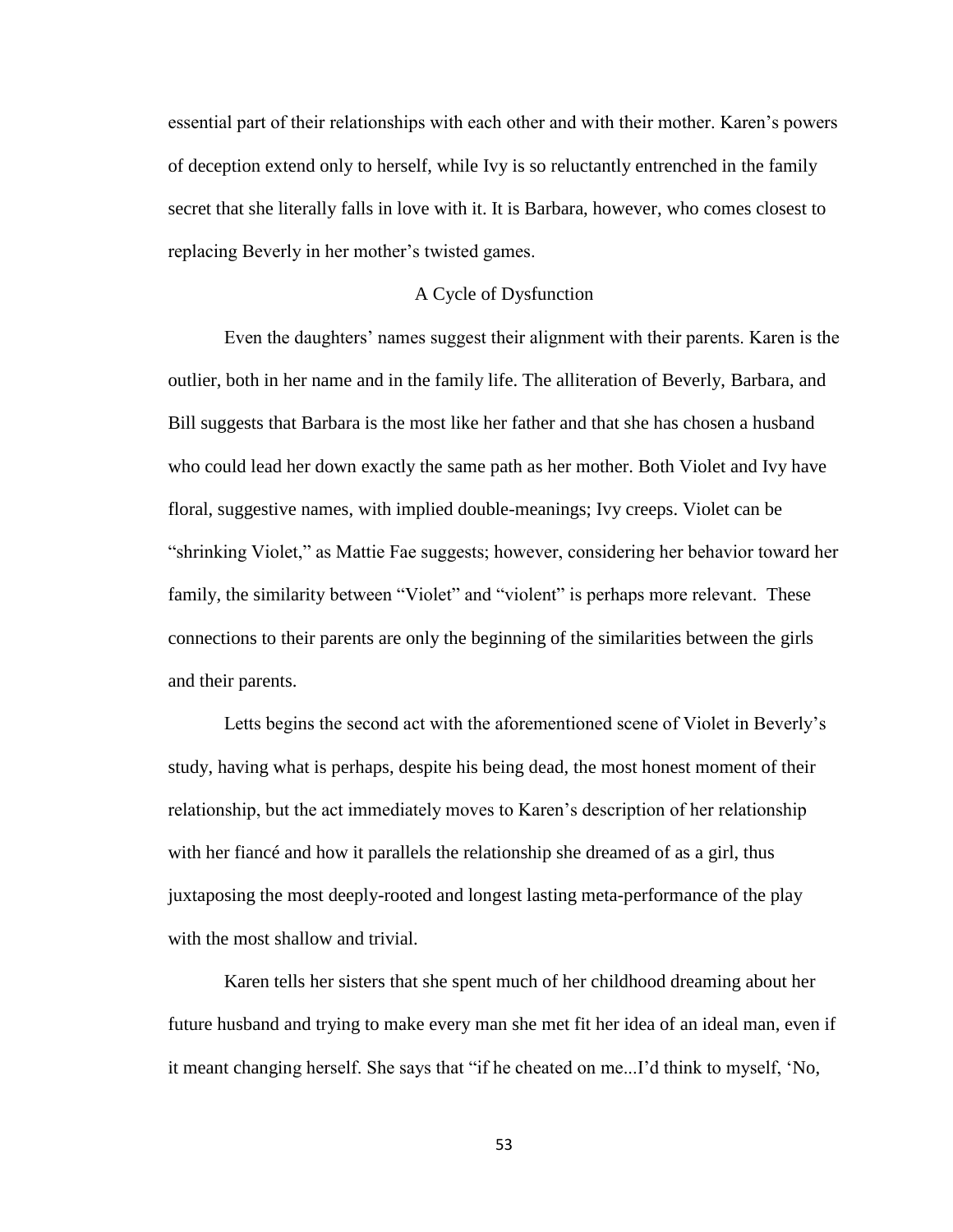you love him, you love him forever, and here's an opportunity to make an adjustment in the way you view the world'" (59). She claims that she had to get to a place in her life where she could function on her own without a man before she could find one who "has his priorities straight" (61), but she is still so delusional that she does not realize her fiancé is carrying on a flirtation, that he intends to act upon, with Barbara's fourteenyear-old daughter right under her nose. When she does find out, she rewrites her situation to suit her perception of Steve and of her own life. Even though her niece is only fourteen years old, she defends Steve, telling Barbara that she "doubt[s] Jean's exactly blameless in all this… she might share in the responsibility" (121). She claims to "know Steve should know better than Jean, that she's only fourteen" but argues that "it's not cut and dried, black and white, good and bad. It lives where everything lives. Somewhere in the middle. Where everything lives, where all the rest of us live, *everyone but you*" (121). It is interesting that she makes this comment at this point, because while almost every action taken by a character in this play is in a moral gray area, this one is decidedly not. It is true that Barbara, more than any other member of this family, is the most likely to see the world in absolutes. Though there is truth in what Karen says, her occasion for saying it is not to speak truth for its own sake: it is for purely selfish reasons. In most ways, Barbara is more like her parents than Karen, but here the opposite is true. Karen, though she is not capable of dramatic deception on the grand level of Violet and Beverly, falls prey to the family mythology that says that no one person has a natural responsibility to another. She believes that Steve, as an adult, has no responsibility to Jean, as a child, and that she, as a daughter, sister, and aunt, has no responsibility to her family: her only priority is protecting her self-image.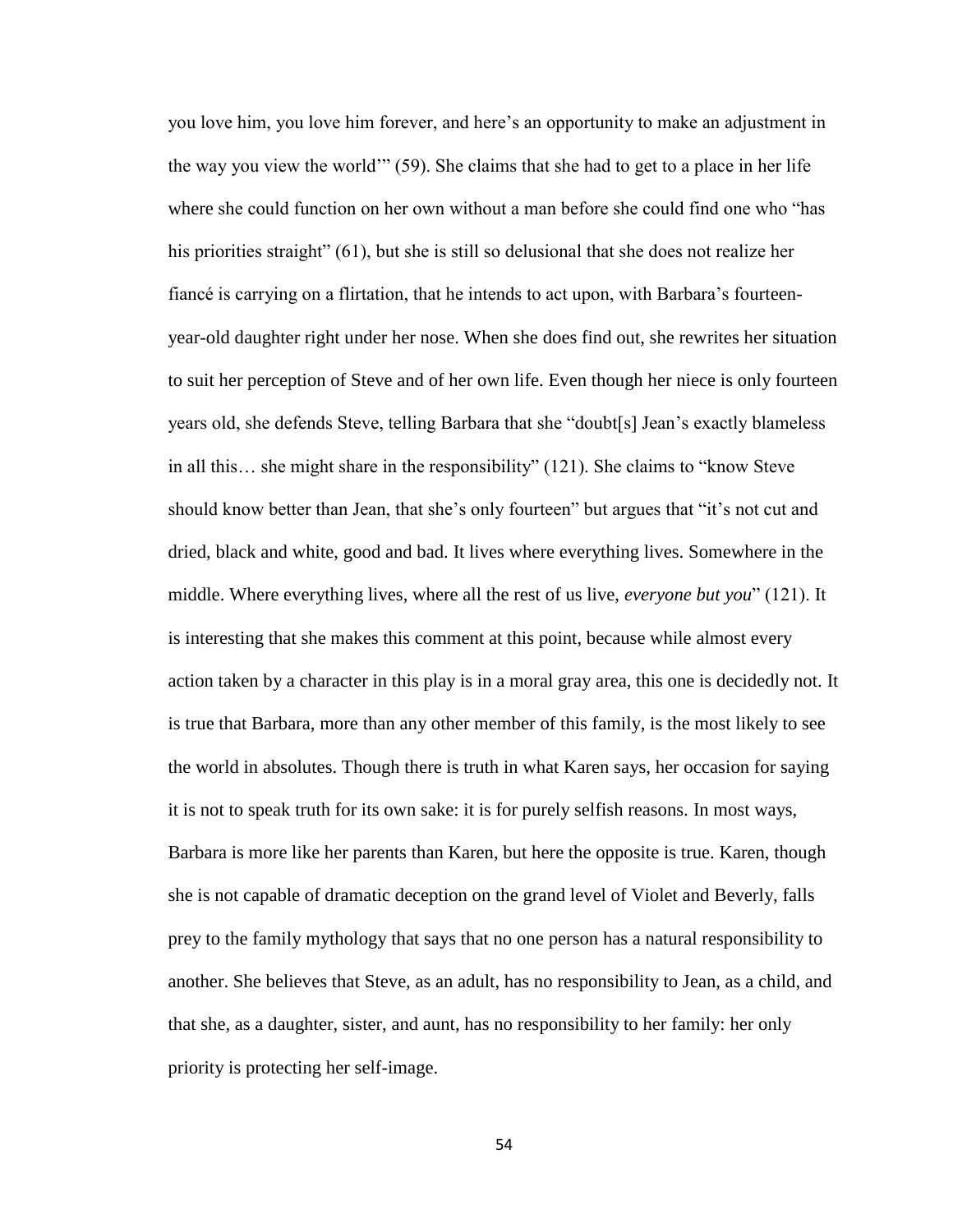Earlier in the play, Karen talks about wanting to improve her relationship with her family, but does nothing to back up her words; Ivy, however, knows nothing but family life, but speaks as though she does not value it at all. She argues that there is nothing in family relationships beyond coincidence:

> I can't perpetuate these myths of family or sisterhood anymore. We're all just people, some of us accidentally connected by genetics, a random selection of cells, nothing more...maybe my cynicism flowered with the realization that the obligation of caring for our parents was mine alone.  $(102-3)$

Like Karen's defense of Steve, there is some truth in what Ivy says, but she says it for her own reasons. She, too, is not trying to speak any larger truth, only to justify her incestuous relationship with Little Charles. It is important to note that at this point, Ivy thinks that Little Charles is her cousin.

Violet's response to Ivy's near-revelation that she not only is having an affair with Little Charles but is in love with him says a great deal about both Ivy and Violet. Violet has always known that Little Charles is the product of the affair between Mattie Fae and Beverly, and she also knows about the relationship between Little Charles and Ivy; she has likely known about it since it began. Rather than telling Ivy about it then, and putting a stop to it before it got serious, she chooses this moment to reveal to Ivy that her lover is actually her brother. The secret about Little Charles is one of the last powercards that Violet holds, and she cannot resist what may be her last opportunity to play it:

Ivy: Little Charles and I are--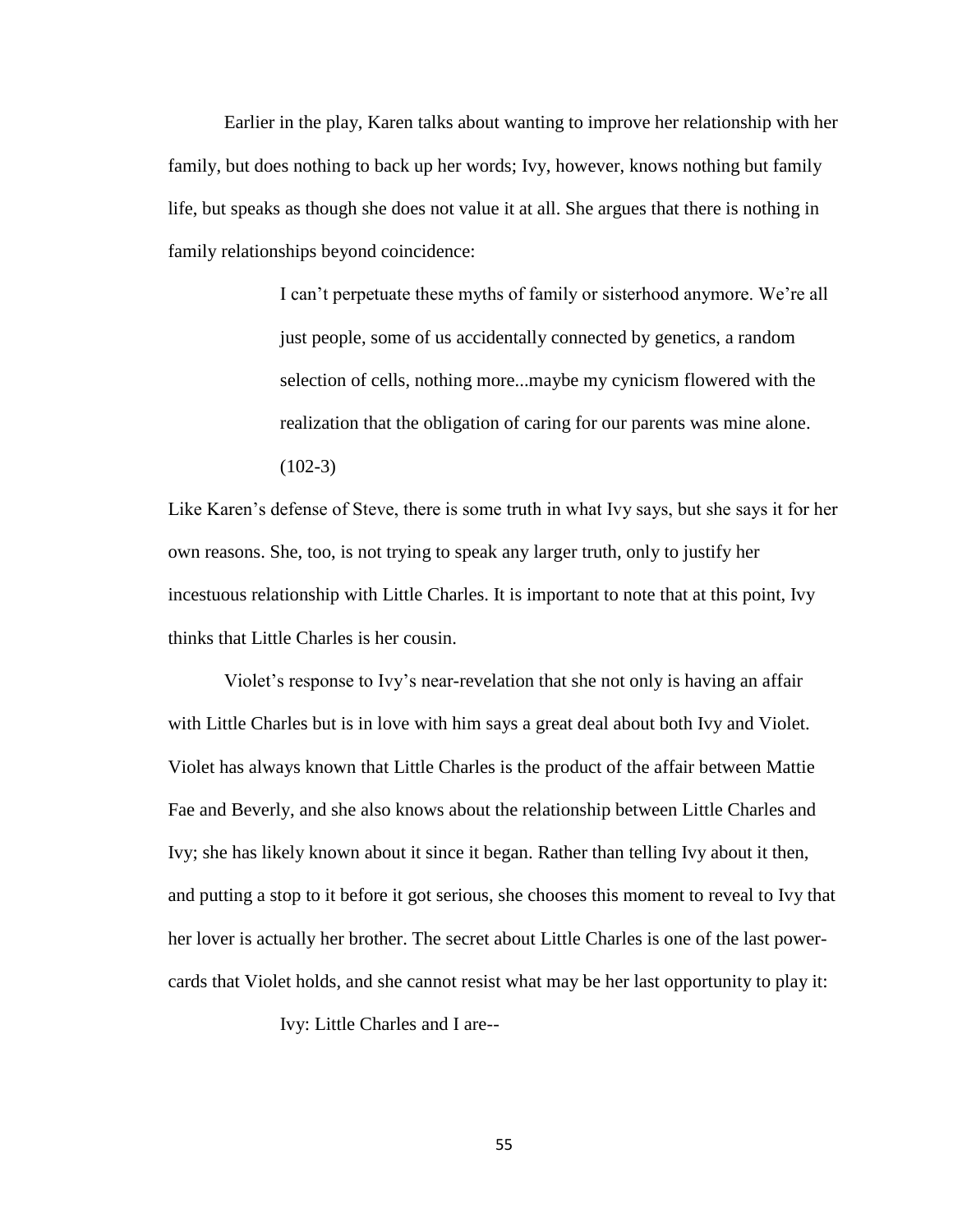Violet: Little Charles and you are brother and sister. I know that….I've always known that. I told you, no one slips anything by me...I knew the whole time Bev and Mattie Fae were carrying on. Charles shoulda known too, if he wasn't smoking all that grass.

Barbara: It's the pills talking.

Violet: Pills can't talk. (133)

It is important to Violet to let her daughters know that she has always known something that they just found out. Even though they have raided her house for pills, tried to keep secrets from her, and argue about whose responsibility it is to care for her, she is still in control. She blames Charles' marijuana use for his lack of knowledge about what is going on right in front of him, and emphasizes this to let her daughters know that despite her own drug use, she still hears everything, knows everything, and speaks for herself.

Ivy's reaction is not to be upset that Little Charles is her brother, but to be angry that her mother *told* her, and that Barbara allowed her to be told. Like Karen and Violet, Ivy needs to know that she alone is in charge of her self-image. She calls Violet and Barbara "monsters ... [p]icking the bones off the rest of us" (94) and says that she "won't let [them] change her story" (134). This scene is Ivy's last in the play, and her last line is a comment on the similarity between Violet and Barbara:

Barbara: Don't leave me like this.

Ivy: *You will never see me again.*

Barbara: This is not my fault. I didn't tell you, *Mom* told you. It wasn't me, it was Mom.

Ivy: There's no difference. (135)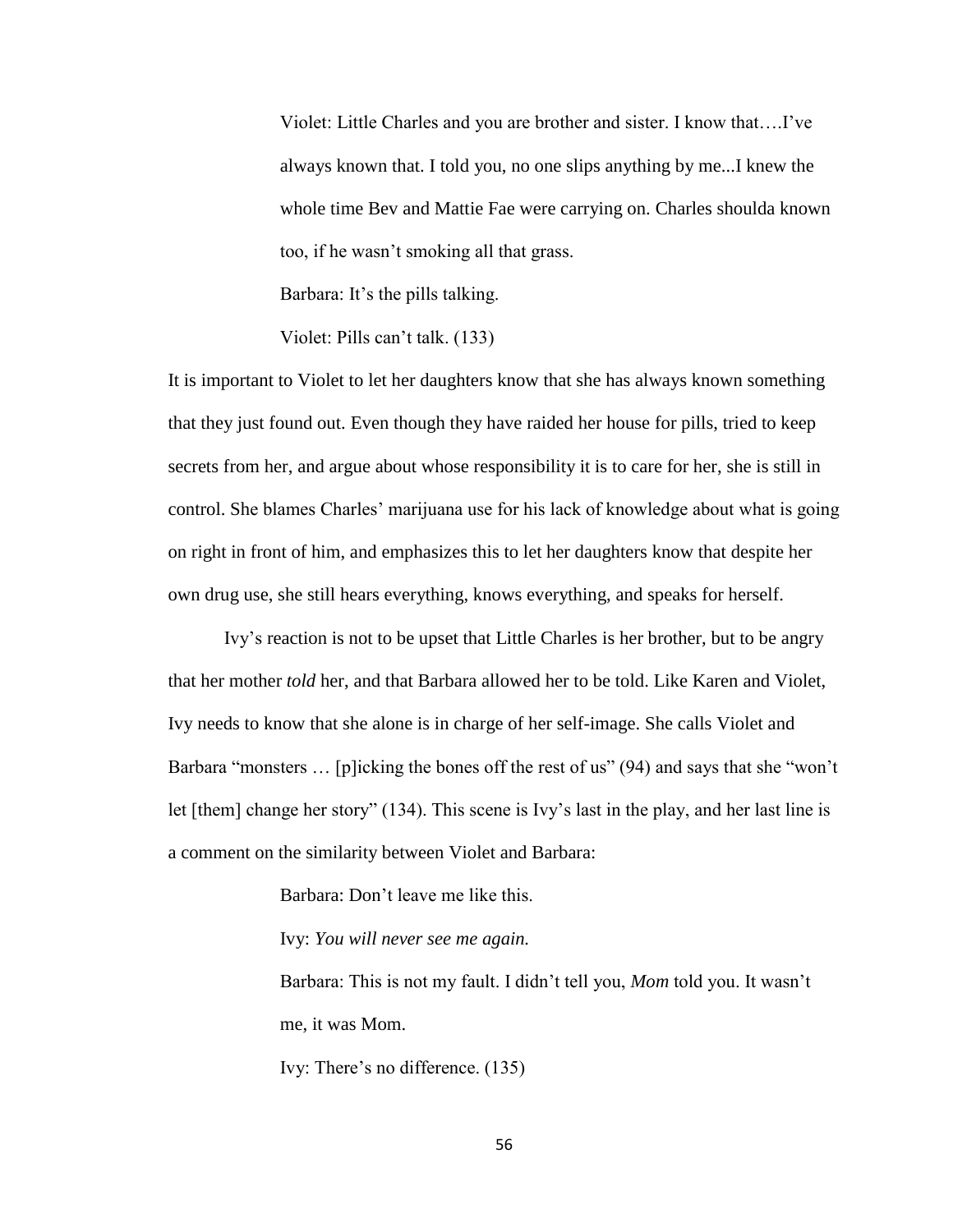For Ivy, the chance to leave with Little Charles and protect their troubling secret is the only way to break the cycle begun by Beverly and Violet. Because she cannot have children with Little Charles, her branch of the family will end with them, but her comment to Barbara suggests that she knows that the broken cycle of family drama will continue with Barbara and Jean.

Barbara and Violet's relationship evolves over the course of the play. Initially, Barbara seems to be a stand-in for Beverly. When Barbara, her estranged husband Bill, and daughter Jean arrive, the entire family is very careful to play the socially acceptable family roles, with Barbara and Bill stepping in to comfort Violet and take care of the practical aspects of Beverly's disappearance and death. Violet shows more grief in the first moment she sees her eldest daughter than she does in the entire remainder of the play, even when it is confirmed that Beverly is dead:

> *(Violet appears on the stairway, followed by Ivy. Violet bursts into tears, rushes to Barbara, clenches her. Ivy watches from the stairs.)* Barbara: It's okay, Mom. I'm here, I'm here. *(Violet weeps. The others are awkwardly respectful of the moment.)* … Violet: What am I going to do? What am I going to do ... I'm just so

scared. (31-32)

Violet is not present for her daughter's arrival; she must make an entrance and arrive on her own terms. Everyone else has been present, and they all seem to know that this moment is not fully genuine. It does not take long for the two women to devolve into argument. Violet wanted Barbara to come and take control of the situation, but she does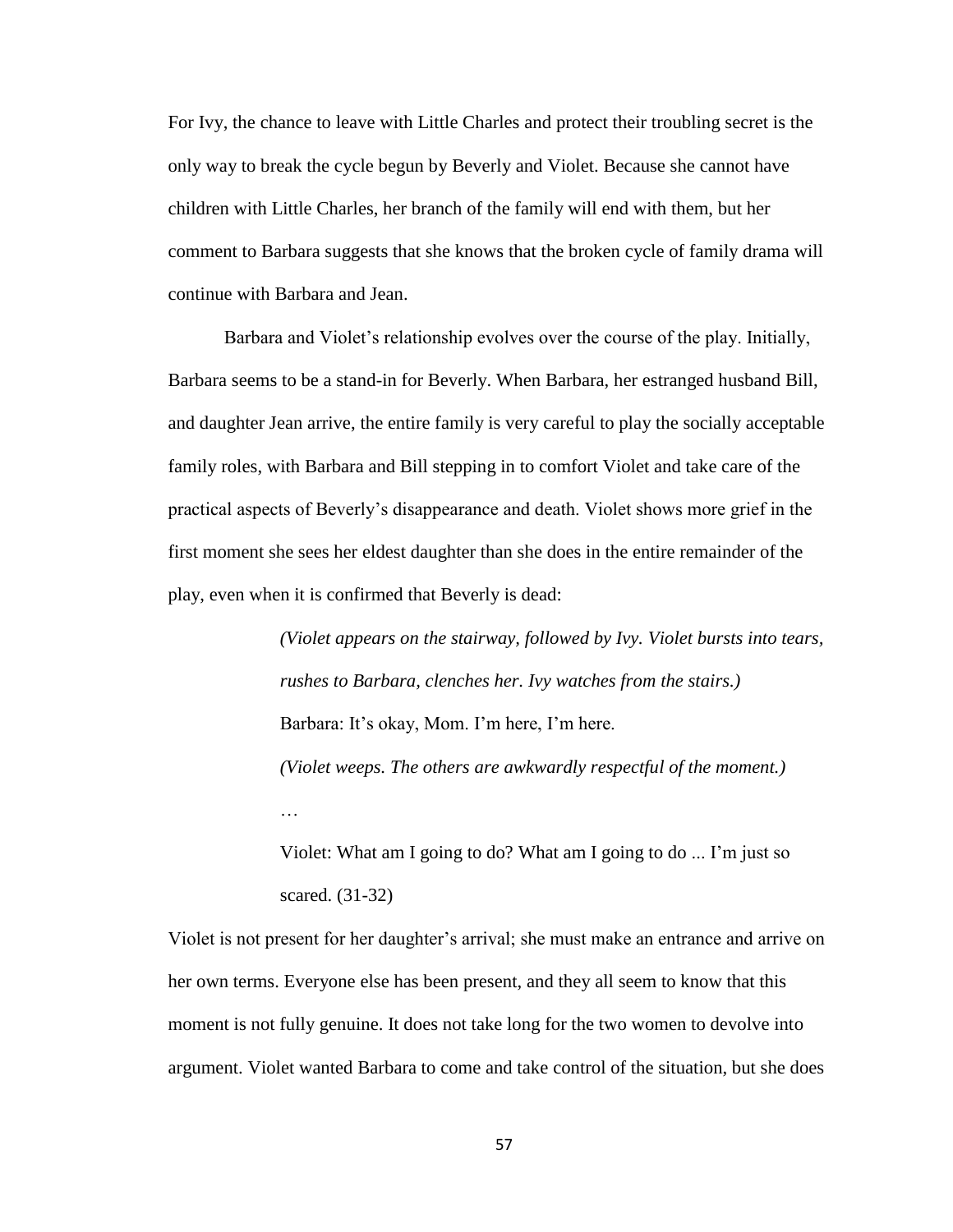not want to allow her to actually take charge of the situation. She argues that all of her children, but especially Barbara, cannot understand the agreement between her and Beverly, because they did not have the difficulties in life that the older generation had:

> Violet: We lived too hard, then rose too high. We sacrificed everything and we did it all for you. Your father and I were the first in our families to finish school and he wound up an award-winning poet. You girls, given a college education, taken for granted, no doubt, and where'd you wind up…Jesus, you worked as hard as us, you'd all be president. You never had real problems so you got to make all your problems yourselves. Barbara: Why are you screaming at us?

Violet: Just time we had some truth's told 'round here's all. Damn fine day, tell the truth. (95)

Beverly has gone, and Violet suspects that her daughter is here to wrest control away from her, so she begins the process of "truth-telling" that will ultimately destroy her relationship with Barbara and her family as a whole.

"The Way the World Ends": The Cycle is Broken

Violet's daughters assume that all of her truth-telling is prompted by her drug use. It may be true that she says things under the influence that she might not otherwise; however, this is not a woman who cares a great deal about sensitivity or discretion. She has accepted that Beverly was her only equal, the only person with whom she could strike the type of "bargains" that allow things to go on as they have been, and her insistence now on revealing the family secrets is the result of her attempt to cling to the only power she still has: to prove that she is still the strongest in the family. The passage above was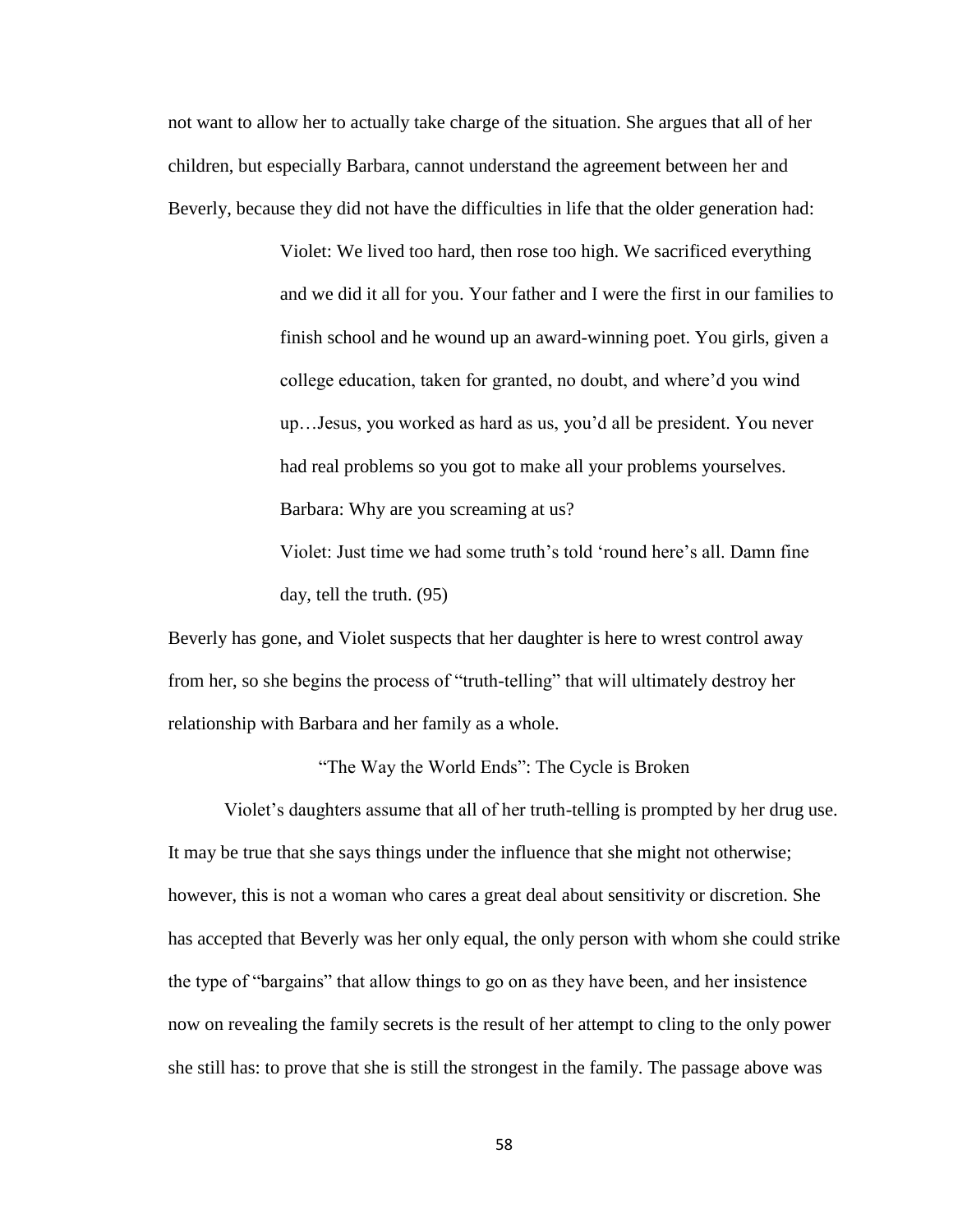prompted by her daughters' attempts to placate her, which she views as an attempt to control her. She tells them to "stop telling me to settle down…I'm not a goddamn invalid! I don't need to be abided, do I? Am I already passed over?!" (94). Each attempt Violet makes to maintain some control over her situation results in an irrevocable change in her relationship with, because she is changing the way she plays her role in the family.

Earlier in the play, when the family is preparing for Beverly's funeral, this changing of roles comes up in a discussion about women and age. Violet, trying to give some of her clothing away to her daughters, says that she is "downgrading," but quickly corrects this to "down*sizing*" (65). This is one of several moments in the play in which Violet misspeaks and reveals what is actually on her mind. She initially says that she is "downgrading," which references her position within the family. With the death of her husband, she senses that her role as matriarch could easily be usurped by her daughters. She expresses this fear by taking control of the situation, and attempting to move on from the past, by getting rid of her things, before anyone forces her to do so. When a picture of her is discovered in the things they are going through, Violet's comparison of what is and what used to be becomes a discussion of aging women and their inability to compete with younger women in terms of beauty:

Ivy: You're beautiful, Mom.

Violet: I was beautiful. Not anymore…one of those lies we tell to give us comfort, but don't you believe it. Women are beautiful when they're young, and not after… Wouldn't we be better off…if we stopped lying about things and told the truth? (66)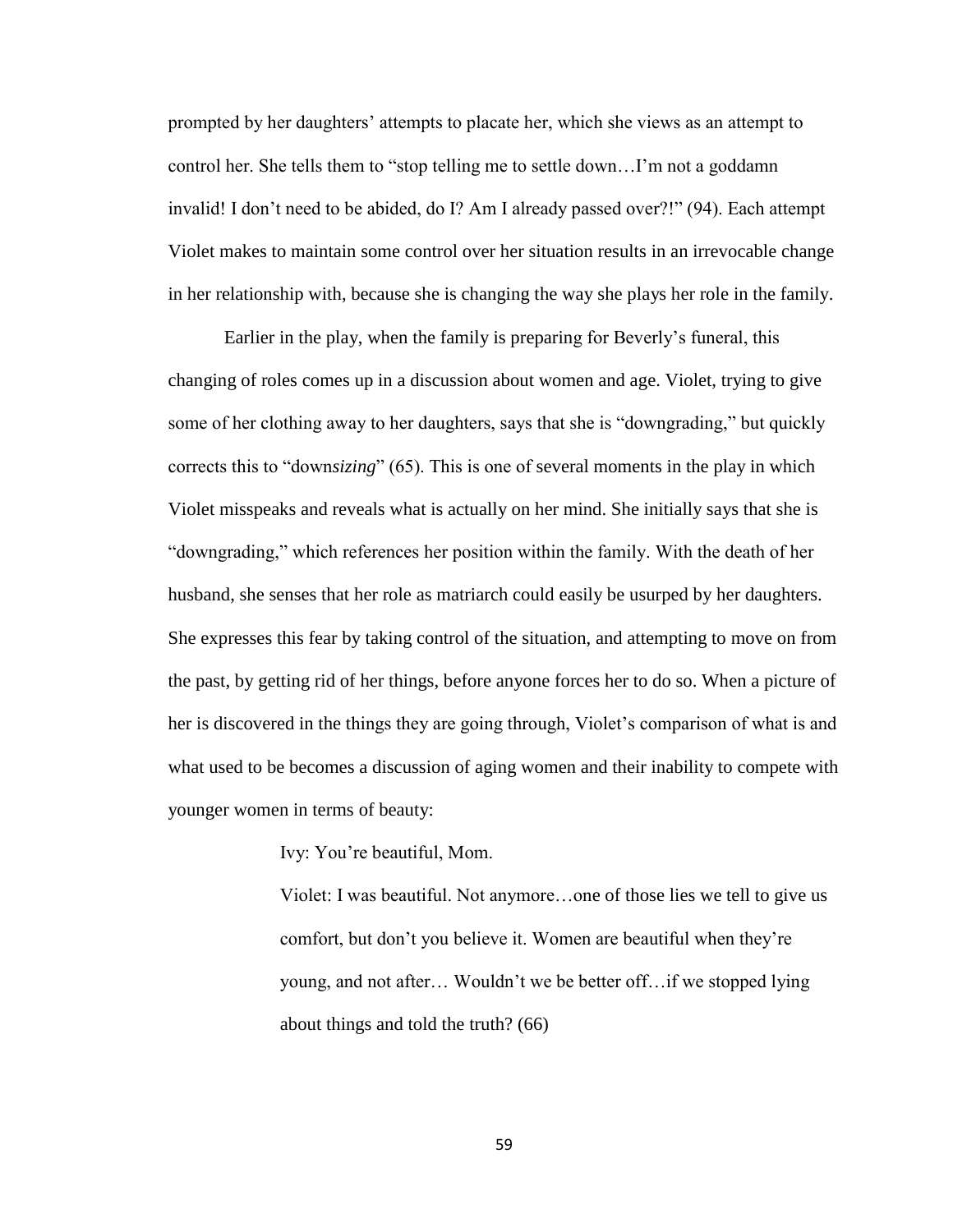Violet insists on "telling the truth," which in this instance, means saying the thing she believes to be true before anyone else can. While Grandma in Albee's plays defines old age in this way in order to retain control of her identity, Violet does so in order to maintain her role within the family.

This same tactic is used in the earlier mentioned scene, in which Violet insists on telling the truth about her addiction. The result of Violet telling a "truth" that everyone already knows—that she is addicted to painkillers—is that Barbara physically attacks her, takes her pills, and orders the rest of the family to raid the house in search of more. This dramatic display prompts the rest of the family to answer to Barbara's every command:

Barbara: *(To Jean)* Everything. Go through everything…

Charlie: What should we do?

Barbara: Get Mom some black coffee and a wet towel and listen to her

bullshit. Karen, call Dr. Burke.

Karen: What do you want me to say?

Barbara: Tell him we got a sick woman here.

Violet: You can't do this! This is *m*y house! This is *my* house! Barbara: You don't get it, do you? *(With a burst of adrenaline, she strides* 

Using these dramatic displays as a way to wield power is most likely a behavior Barbara has observed in her mother for many years; however, once she uses this method herself, the entire family dynamic changes. Barbara has cast herself in her mother's role, but is unprepared for its demands. Unlike Violet and Beverly, Barbara and Bill are unwilling to

*to Violet, towers over her)* I'M RUNNING THINGS NOW. (97)

keep up the front of their marriage for the sake of the image—or the sake of their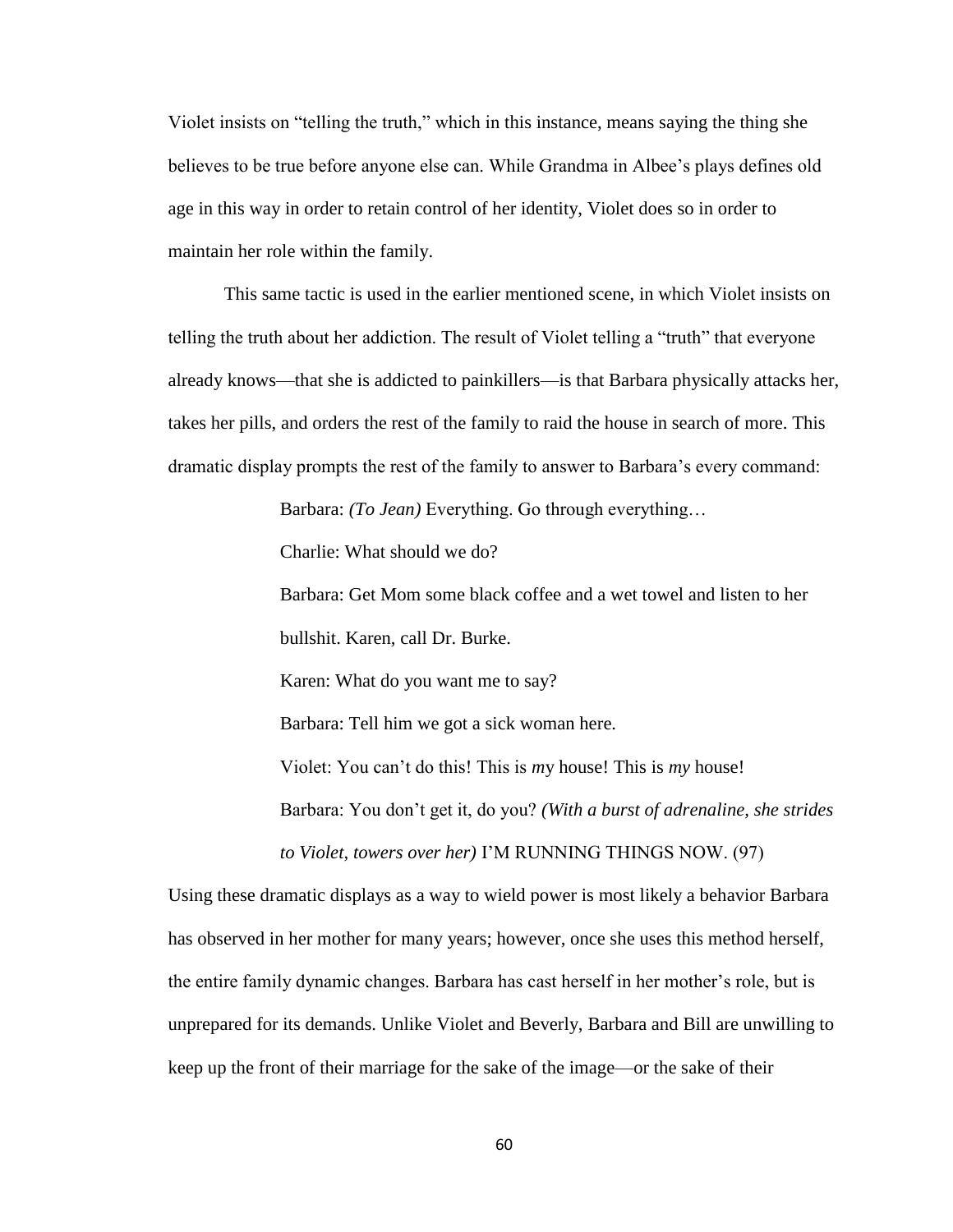daughter. Barbara is a paler reflection of her mother; she is incapable of trying to hold on to something that is already gone—her marriage and family—as her mother has for so long.

In Act III, Scene III, Barbara and Johnna, the housekeeper, are in Beverly's study, "in the same positions as Beverly and Johnna in the prologue," as per the stage directions, and much as Beverly does in the beginning, Barbara uses Johnna as a sounding board for her own musings. In a way, Johnna functions for Barbara here as a surrogate daughter in the absence of Jean, much as she does for Beverly in the beginning of the play. This scene with Johnna is Barbara's last attempt to cling as fiercely as her mother does to her construct of their family:

> Barbara: One of the last times I spoke with my father…there was something sad in his voice…as if whatever was disappearing had already disappeared…this country, this experiment, America, this hubris: what a lament, if no one saw it go…dissipation is actually much worse than cataclysm…Johnna…what did my father say to you? Johnna: He talked about his daughters…his three daughters, and his granddaughter. That was his joy. Barbara: Thank you. That makes me feel better. Knowing that you can

lie…

# *(Johnna nods, exits. Barbara refills her whiskey glass.)*  Barbara: *(To herself)* I'm still here, goddammit. (124)

Barbara appears to finally understand the cause of her father's suicide and her mother's efforts to maintain control over her own story: she sees that once their family's story is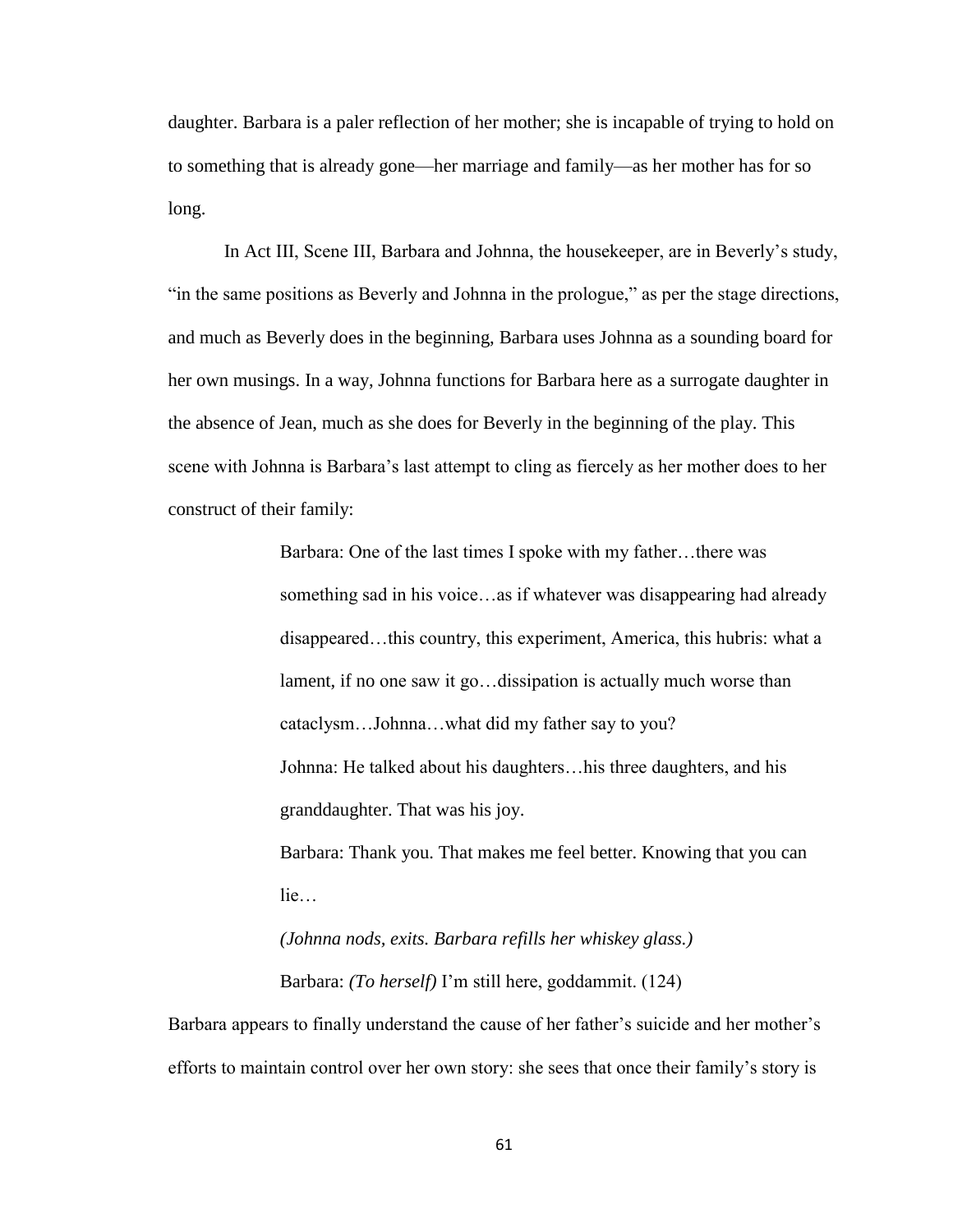over, it will be as if it never happened. Her comfort in Johnna's ability to lie does not come out of a need to *hear* the lies about her father, but in the knowledge that Johnna is capable of participating in their family and in giving her mother what she needs.

Barbara's assertion at the end of this speech, that she's "still here" (124), is the essence of the argument Violet has been making, through her behavior, throughout the play. Violet is still alive, even though Beverly is not, and she is going to make sure that everyone knows it. She knows the inevitable end of all this is that her daughters will leave, and probably not return; at least, they will not return while she is alive: "I don't need your *help.* I've gotten myself through some… *(Stops, collects herself)* I know how this goes: once all the talking's through, people go back to their own nonsense. So don't you worry about me. I'll manage. I get by" (109). Since she knows that everyone is leaving her anyway, Violet is determined to play all of her cards while she still can. Just when it seems that they have made their peace with each other, Violet reveals, seemingly by accident, that she knew Beverly was going to kill himself, and that he left a note (136). When Barbara is angry, Violet reverts to blaming *her* for her father's suicide:

> You had better understand this, you smug little ingrate, there is at least one reason Beverly killed himself and that's *you.* Think there's any way he would've done what he did if you were still here? No, just him and me, here in this house, in the dark, left to just ourselves, abandoned, wasted life-times devoted to your care and comfort. So stick that knife of judgment in me, go ahead but make no mistake, his blood is just as much on your hands as it is on mine…he did this, though; this was his doing, not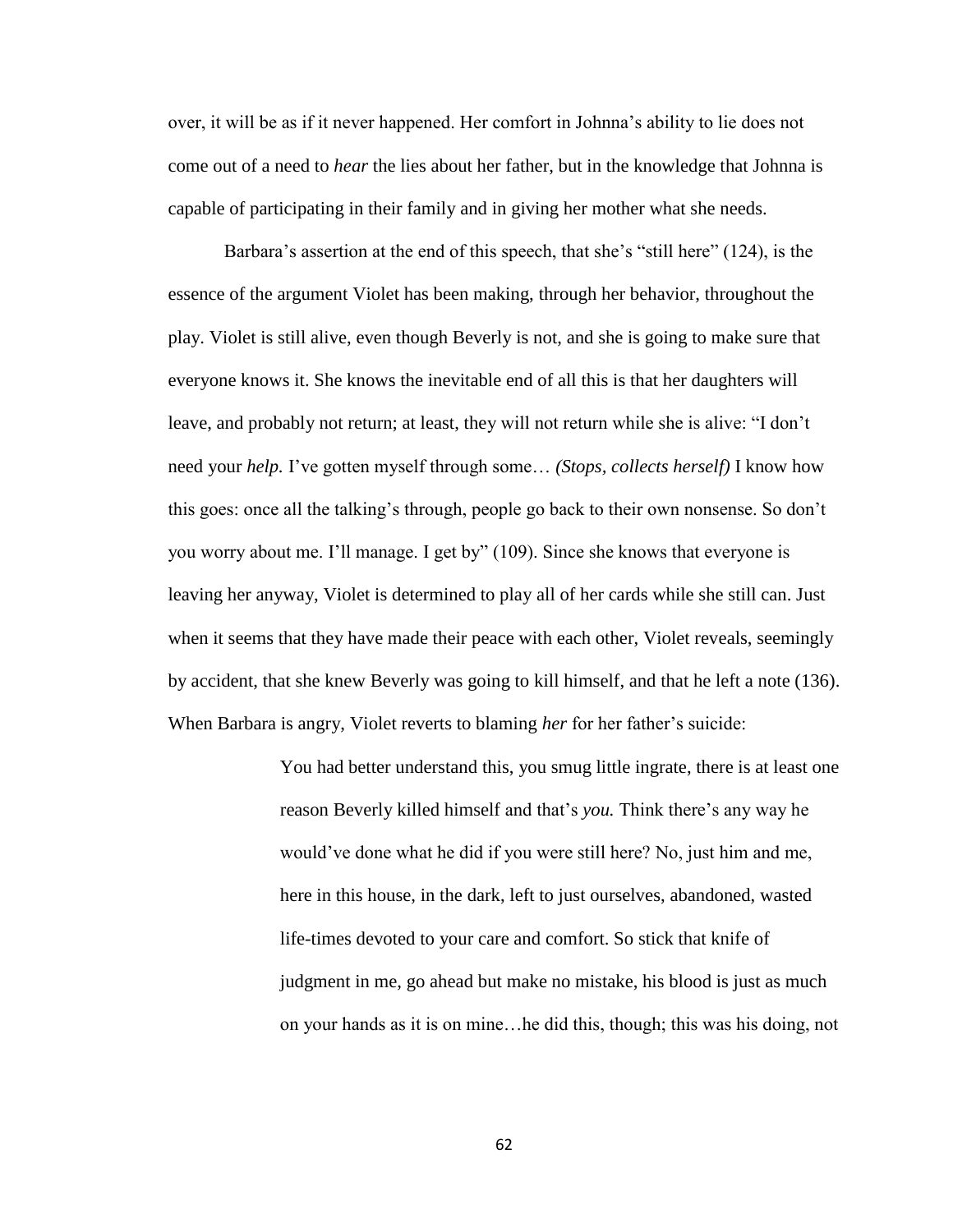ours. Can you imagine anything more cruel, to make *me* responsible? (136)

Violet has just finished blaming Barbara for Beverly's suicide, only to say that she can imagine nothing more cruel than blaming her, Violet, for his suicide. She goes on to say that in leaving the note, Beverly was continuing their game; she says he did it, "just to weaken [her], just to make [her] prove [her] character," (136) and at this point she seems to forget that Beverly is gone: "You want to show who's stronger, Bev? Nobody is stronger than me, goddamn it. When nothing is left, when everything is gone and disappeared, I'll be here. Who's stronger now, you son-of-a-bitch?" (137). This last speech, to Beverly, is certainly at least partially the result of the drugs, but by timing her revelation just before her daughter leaves, Violet ensures that she has at least one witness to the fact that she is the "winner" in the game with her husband—even though the game is over.

At this point, the choice of whether to continue on without her father is up to Barbara, and she concedes to let her mother keep the crown: "No, you're right Mom. You're the strong one" (137) are the last words Barbara utters in the play before she leaves, presumably with no plans to return. Violet, as she herself predicted, is left alone with Johnna. Arguably, the cost of her insistence on coming out at the top of the family power struggle is her relationship with her daughters; however, it is more complicated than that. On the surface, her prediction earlier in the play that everyone will leave her and she will be the only one left could be viewed as a self-fulfilling prophecy; she behaved in accordance with the way she expected her family to behave, so they fulfilled her expectations. Violet does, however, understand her family much better than they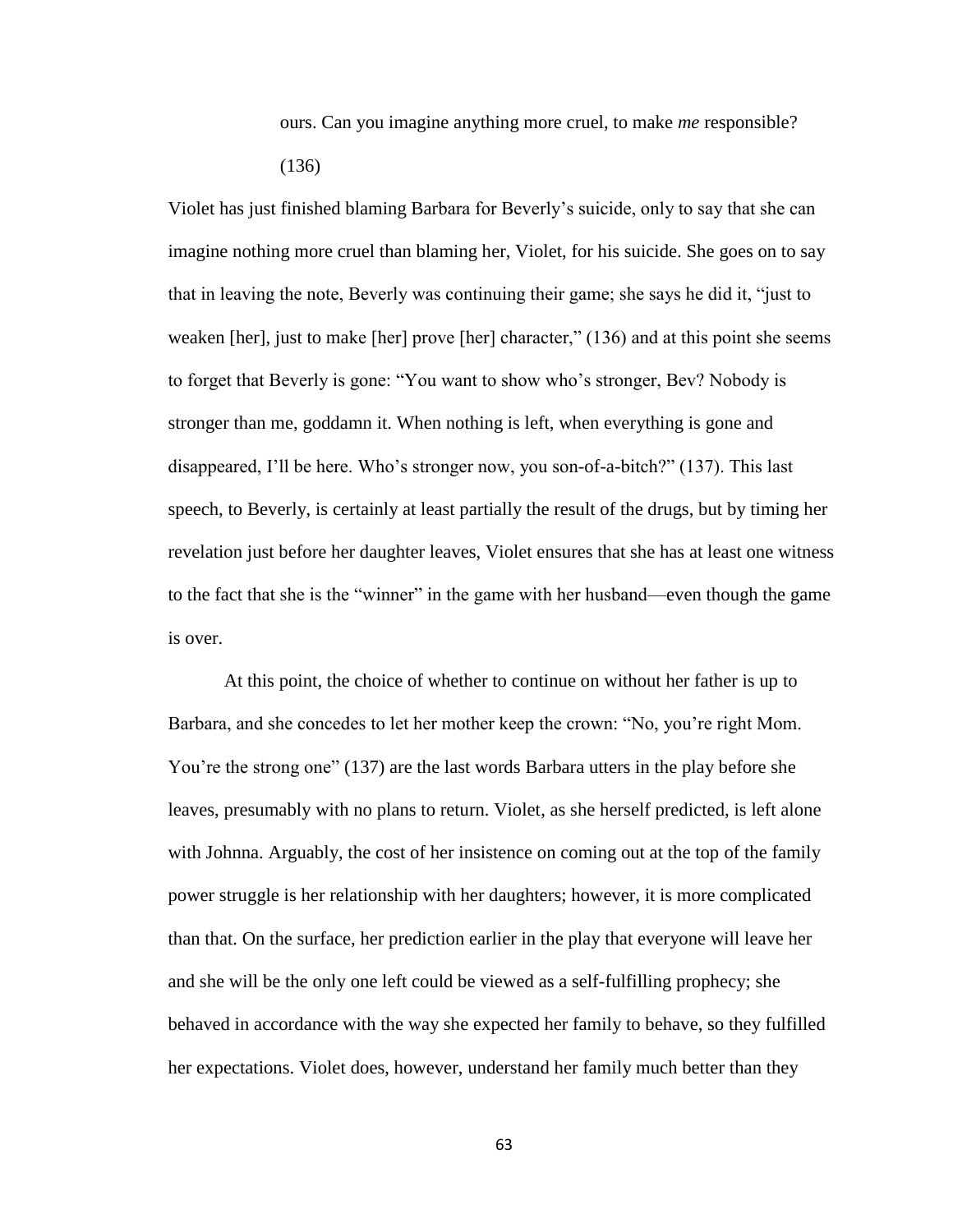understand her, because she is the reason they are the way they are. She and Beverly created a family structure in which no one feels responsible for anyone but themselves: this is why she is not surprised to be left alone. The lack of surprise does not lessen the sting of her daughter's behavior, however. In the closing lines of the play, Johnna recites the end of T.S. Eliot's "The Hollow Men," which Beverly lent her at the beginning of the play: "This is the way the world ends, this is the way the world ends, this is the way the world ends" while Violet steps in with the repetitive "whimper," "and then you're gone" thus, sealing her fate. The cycle of dysfunction is broken, finally, but not by a change or the potential for change, as in *Miss Lulu Bett*. Although there are many parallels between them, Violet is, in some ways, the opposite of Mrs. Bett: she does not look toward a future, because she knows the destruction of her world, her family, is inevitable. She also does not, like Grandma, circumvent the cycle of dysfunction by maintaining a clear sense of self and setting the terms of her own death. The cycle of dysfunction carried out by the Westons, with Violet at the helm, is not broken by change, but by an annihilation.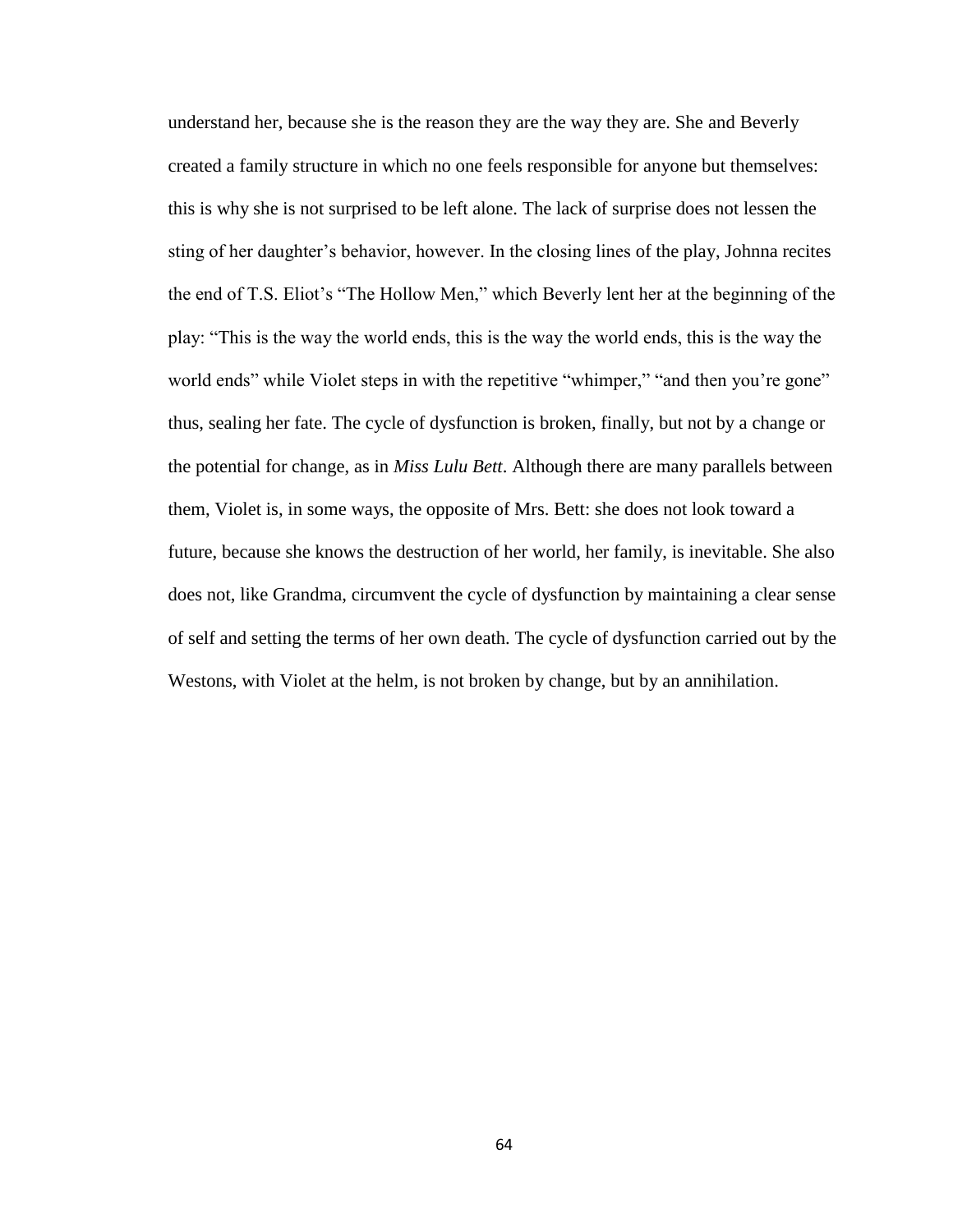#### Works Cited

Albee, Edward. Edward Albee's *The American Dream*, *The Sandbox*, *The Death of Bessie Smith,* and *Fam and Yam*. New York: Dramatists, 2009. Print.

--*Three Tall Women: A Play in Two Acts*. New York: Plume, 1995. N. pag. Print.

- Atlas, Marilyn Judith. "From Novel to Play: Zona Gale and the Marriage Plot in Three Versions of *Miss Lulu Bett.*" *Midwestern Miscellany* 30 (2002): 35-43. Print.
- Barnes, Clive. "Kindred Spirited 'August' is One Hot Drama, Mama." *New York Post*: 055. Dec 05 2007. *ProQuest.* Web. 23 Mar. 2015.
- Canaday, Nicholas Jr. "Albee's *The American Dream* and the Existential Vacuum." *The South-Central Bulletin* 26.4 (1966): 28-34. *JSTOR.* Web. 4 Feb 2015.

Friedan, Betty. *The Fountain of Age*. New York: Simon & Schuster, 1993. Print.

- Gabbard, Lucina P. "Edward Albee's Triptych on Abandonment." *Twentieth-Century Literature* 28.1 (1982): 14-33. *JSTOR.* Web. 25 Mar. 2014.
- Gale, Zona. *Miss Lulu Bett. Plays by American Women: 1900-1930.* Ed. Judith E. Barlow. New York: Applause, 1981. 87-161. Print.
- Gleiberman, Owen. Rev. of *August: Osage County*. *Entertainment Weekly* 10 Jan. 2014: 56. *MasterFILE Premier.* Web. 2 Mar. 2015.

Hall, G. Stanley. *Senescence: The Last Half of Life*. New York: D. Appleton, 1922. Print.

Isherwood, Charles. "A Matriarch After Your Attention, if Not Heart." *New York Times (1923-Current file)*: 2. Aug 13 2007. *ProQuest.* Web. 23 Mar. 2015.